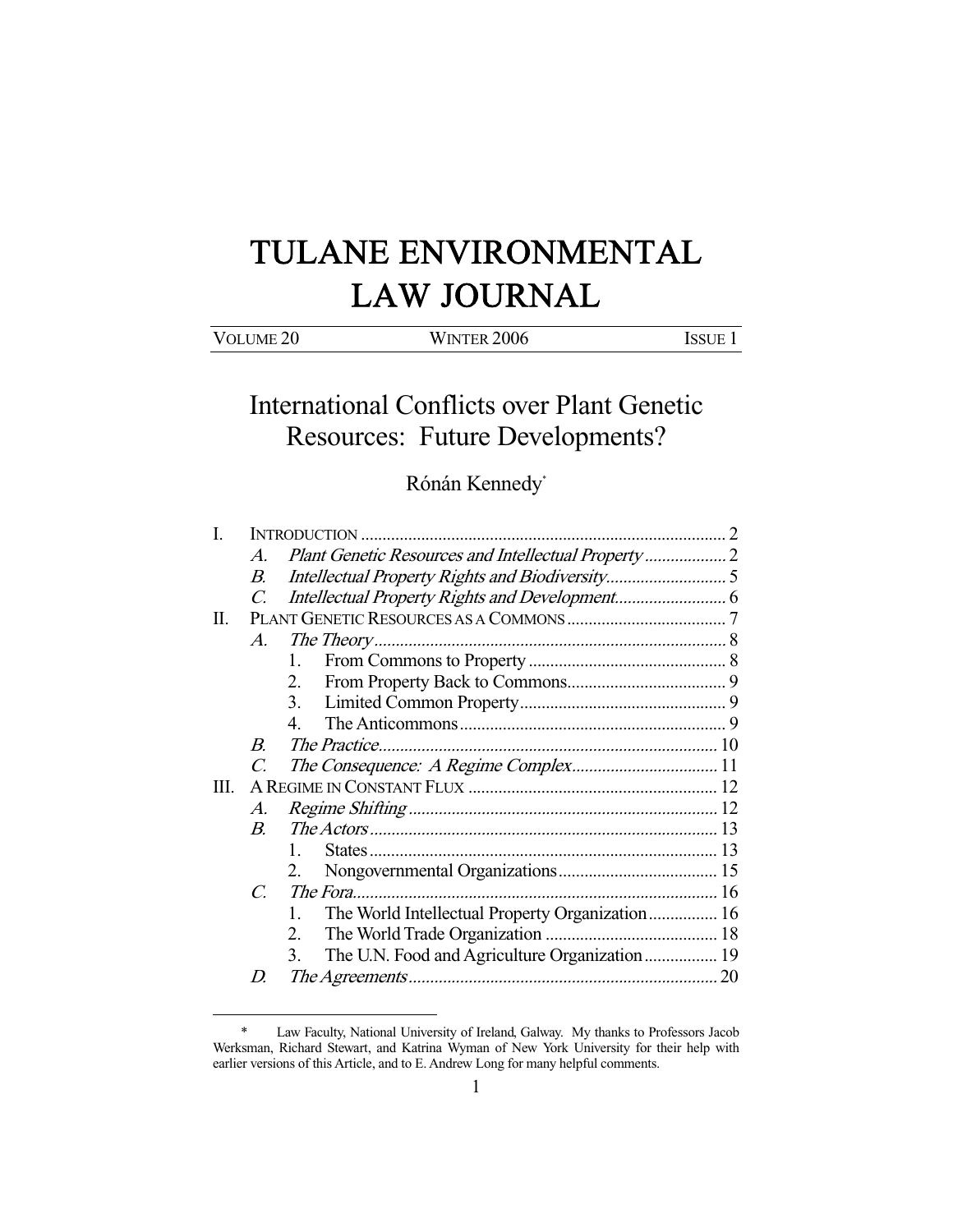|     |                             |                                                          | 20 |
|-----|-----------------------------|----------------------------------------------------------|----|
|     |                             | 2.                                                       |    |
|     |                             | 3.                                                       |    |
|     |                             | International Treaty on Plant Genetic Resources 25<br>4. |    |
| IV. |                             |                                                          |    |
|     | $\mathcal{A}_{\cdot}$       |                                                          |    |
|     | В.                          |                                                          |    |
|     | C.                          |                                                          |    |
|     | D.                          | Article 13.2(d)(iii) of the ITPGR and Article 27.1 of    |    |
|     |                             |                                                          |    |
|     | E.                          |                                                          |    |
| V.  |                             |                                                          |    |
|     | $\mathcal{A}_{\cdot}$       |                                                          |    |
|     | В.                          |                                                          |    |
|     | $\mathcal{C}_{\mathcal{C}}$ |                                                          |    |
|     | D                           |                                                          |    |
| VL. |                             |                                                          |    |

# I. INTRODUCTION

-

## A. Plant Genetic Resources and Intellectual Property

 Intellectual property issues are becoming increasingly important in the international sphere.<sup>1</sup> These issues interact with environmental law in many ways. With the development of biotechnology, one particular point of convergence between intellectual property (IP) and environmental policy is plant genetic resources (PGRs). This Article explores the conflicts that have arisen over control of PGRs in recent years, drawing upon theoretical frameworks from both international relations and property to understand what has occurred in the past, to sketch what may occur in the future, and to suggest how the international regime could develop in a stable, sustainable, and mutually beneficial way.

PGRs consist of "seeds, plants, and plant parts useful in crop breeding, research, or conservation for their genetic attributes."<sup>2</sup> PGRs are divided into "raw" (in their natural state) and "worked" (altered by deliberate human intervention) resources,<sup>3</sup> although the distinction can be

<sup>1.</sup> Laurence R. Helfer, Regime Shifting: The TRIPs Agreement and New Dynamics of International Intellectual Property Lawmaking, 29 YALE J.INT'L L. 1, 6 (2004).

<sup>2.</sup> Cary Fowler & Toby Hodgkin, Plant Genetic Resources for Food and Agriculture: Assessing Global Availability, 29 ANN. REV. ENV'T & RESOURCES 143, 147-48 (2004).

 <sup>3.</sup> Kal Raustiala & David G. Victor, The Regime Complex for Plant Genetic Resources, 58 INT'L ORG. 277, 279 (2004).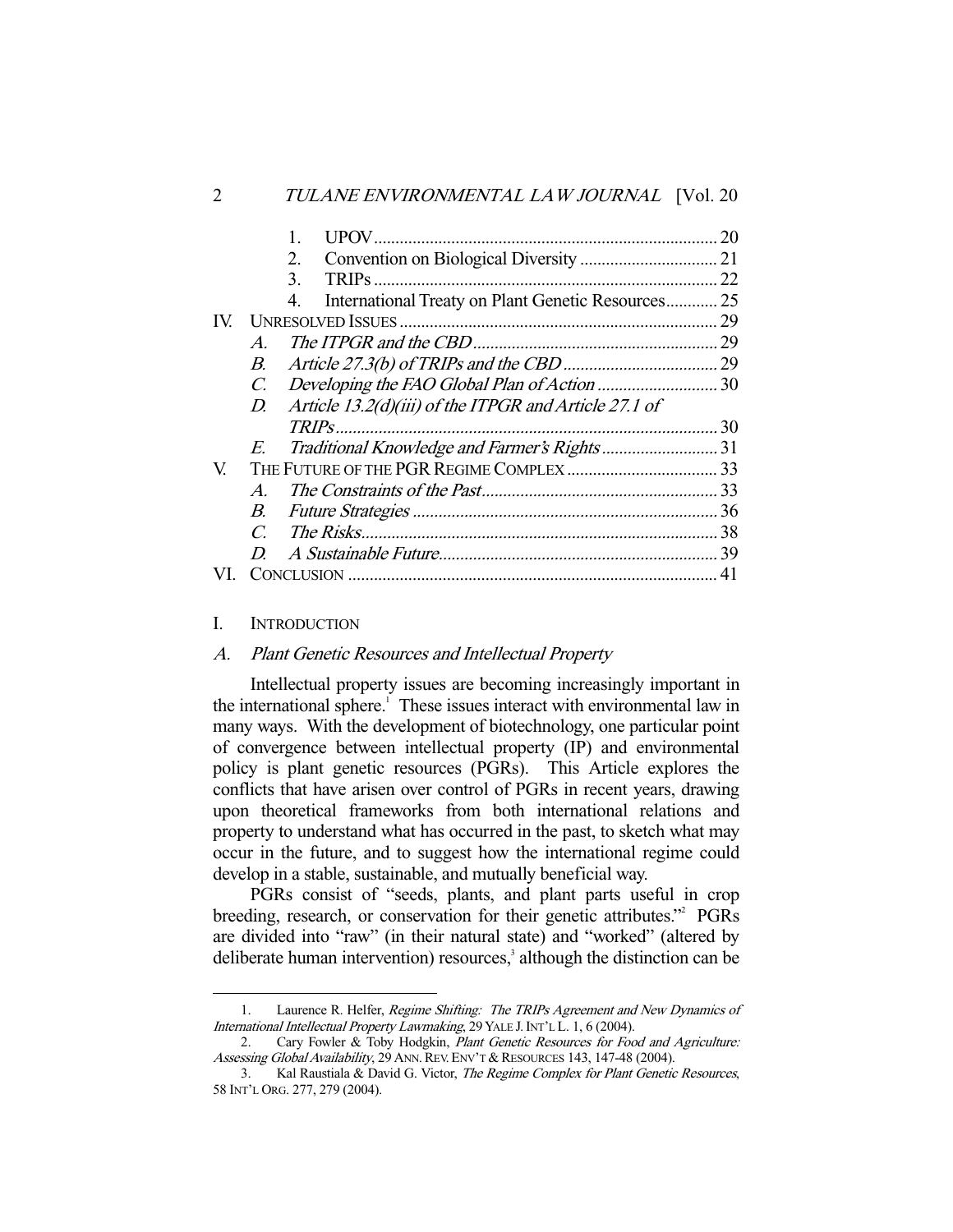difficult to discern in the context of agriculture.<sup>4</sup> Because breeding and research of plants may be conducted for the purposes of enhancing food and agricultural products, as well as developing industrial raw material (rubber), clothing (cotton), and medicine, PGRs "encompass[] an unidentified range of activities."5

 Both states and private actors have important interests in having easy access to PGRs.<sup>6</sup> Intellectual property rights (IPRs) can affect this access, and thus PGRs have become a point of contention in international relations.<sup>7</sup> States' principal concern with these IPRs is the need for access to repositories of PGRs to ensure food security for their populations.<sup>8</sup> New crop varieties are often based on seeds from various countries.<sup>9</sup> Therefore, it may be necessary to look abroad for plant resource stock that is resistant to new diseases or environmental problems.10 When doing this, researchers prefer to obtain samples from a national or international ex situ collection, because such accessions are usually accompanied by integral information. $\frac{1}{1}$  In fact, most food crops originally come from PGRs developed in other countries.12 This is particularly the case in the developed world.<sup>13</sup>

 Private interests, like corporations, also want access to PGRs in order to improve existing plant varieties and develop commercial products, such as pharmaceuticals.<sup>14</sup> Often, PGRs are analyzed in a laboratory so that patentable compounds can be identified.<sup>15</sup> Patents are one way to protect this type of innovation.<sup>16</sup>

 <sup>4.</sup> Id. at 286.

 <sup>5.</sup> Gregory Rose, International Law of Sustainable Agriculture in the 21st Century: The International Treaty on Plant Genetic Resources for Food and Agriculture, 15 GEO.INT'L ENVTL. L.REV. 583, 585-86 (2003).

 <sup>6.</sup> See generally Fowler & Hodgkin, supra note 2 (discussing the importance of PGRs).

 <sup>7.</sup> Id.

 <sup>8.</sup> Id.

 <sup>9.</sup> Id.

 <sup>10.</sup> GERALD MOORE & MICHAEL HALEWOOD, SYSTEM-WIDE GENETIC RESOURCES PROGRAMME, DEVELOPING ACCESS AND BENEFIT-SHARING REGIMES: PLANT GENETIC RESOURCES FOR FOOD AND AGRICULTURE 2 (2005), http://www.ipgri.cgiar.org/policy/ABS\_brief.pdf.

 <sup>11.</sup> See id.

 <sup>12.</sup> Id.

<sup>13.</sup> Fowler & Hodgkin, *supra* note 2, at 147-48.

 <sup>14.</sup> BELLAGIO GROUP, GENETIC RESOURCES: PROMOTING POVERTY ALLEVIATION, FOOD SECURITY, AND RESOURCE CONSERVATION: STRATEGIES FOR ACHIEVING BALANCED NATIONAL POLICIES ON GENETIC RESOURCES, at V (2004), http:/www.ipgri.cgiar.org/Programmes/grst/doc/ FinalBellagio040604.pdf.

<sup>15.</sup> See generally Fowler & Hodgkin, supra note 2, at 148-66 (discussing the use of PGR's and problems in gather samples).

 <sup>16.</sup> Laurence R. Helfer, Intellectual Property Rights in Plant Varieties: An Overview with Options for National Governments 1-2 (FAO Legal Papers Online No. 31, 2002), http://www.fao. org/Legal/prs-ol/lpo31/pdf.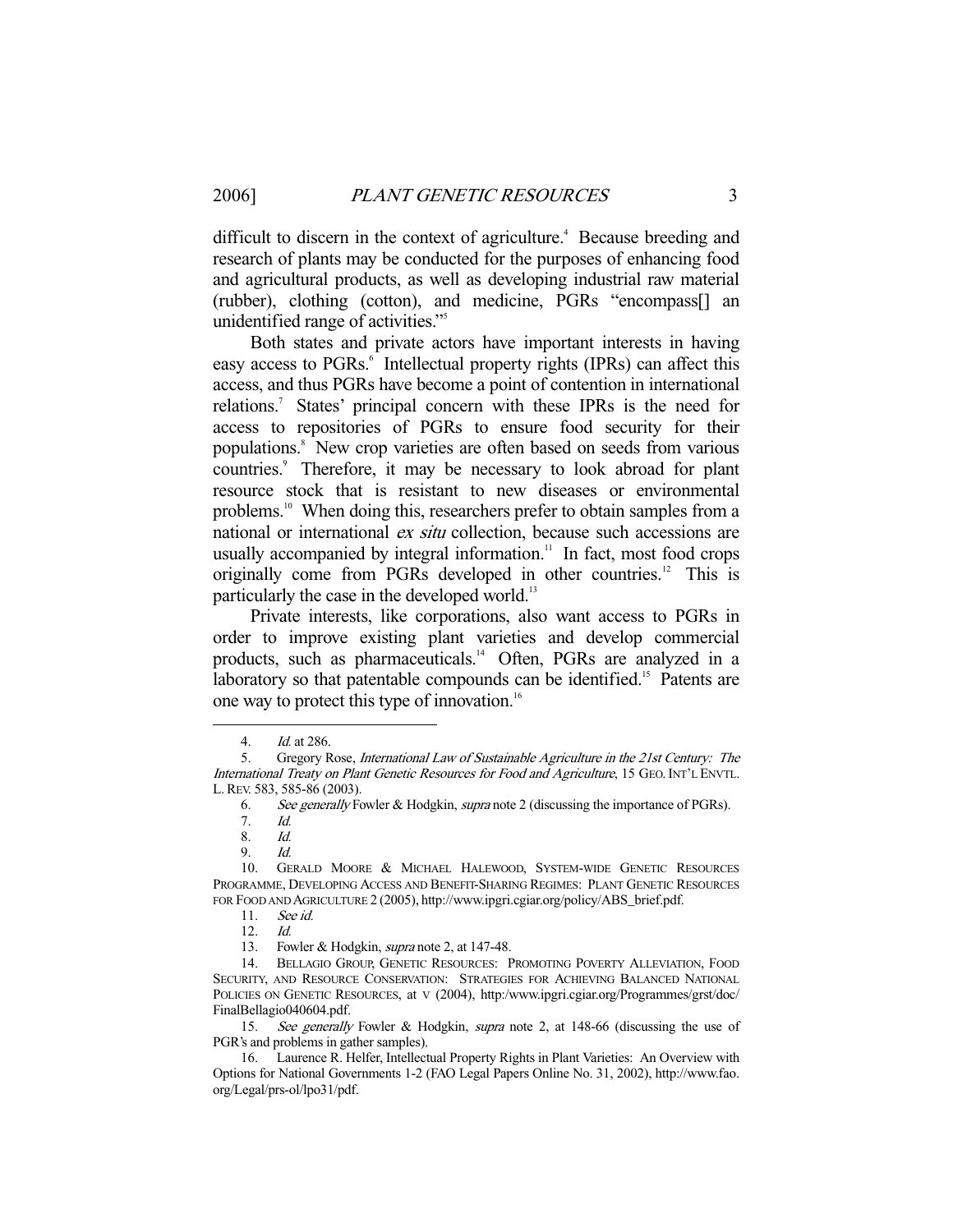However, these patents raise benefit sharing issues, because the raw material often comes from developing countries, while the resulting profit from the patent remains with the developed world corporation that performed the research.<sup>17</sup> Some developing countries also have moral and cultural objections to patents on living organisms.<sup>18</sup> These states resent paying for products based on their own PGRs,<sup>19</sup> viewing this as theft and labeling it "bio-piracy," because developed countries did not initially recognize IPRs in wild PGRs or traditional knowledge  $(TK)^{20}$ (bodies of know-how and skills that have been developed by local communities over generations). $^{21}$ 

 As will be explained in more detail later in this Article, the international regime governing access to PGRs has changed from an open commons to protected IPRs supported by national sovereignty but is now showing some signs of shifting back towards a commons once more.<sup>22</sup> This is a process that has been shaped by the dynamics of negotiations between developed and developing states and by the particular plant resource advantages that states have been able to obtain from forum shopping. $^{23}$ 

 The conflict cannot simply be viewed in terms of a North/South divide, nor can the current regime structure be viewed as a series of gains by developed countries at the expense of developing nations.<sup>24</sup> In reality, there has been a continuing tension between the desire for strong IPRs and a desire for open access to PGRs with states from both hemispheres on either side.<sup>25</sup> The agreements which have resulted from this dynamic may be more to the liking of one side than the other of this divide but are still compromises rather than clear wins. However, broadly speaking, the

<sup>17.</sup> See generally Gavin Stenton, Biopiracy Within the Pharmaceutical Industry: A Stark Illustration of How Abusive, Manipulative and Perverse the Patenting Process Can Be Towards Countries of the South, 26 EUR. INTELL. PROP. REV. 17 (2004) (arguing for greater protection of traditional knowledge in undeveloped countries).

<sup>18.</sup> Shawn N. Sullivan, *Plant Genetic Resources and the Law: Past, Present, and Future,* 135 PLANT PHYSIOLOGY 10 (2004).

 <sup>19.</sup> Rose, supra note 5, at 600.

<sup>20.</sup> See Klaus Bosselmann, Plants and Politics: The International Legal Regime Concerning Biotechnology and Biodiversity, 7 COLO. J. INT'L ENVTL. L. & POL'Y 111, 132 (1996).

<sup>21.</sup> See Helfer, *supra* note 16, at 9-10.

<sup>22.</sup> See infra Part II.B.<br>23. See generally Rau

See generally Raustiala & Victor, supra note 3 (discussing the advantage of regime shifting and the various treaty negotiations).

<sup>24.</sup> Cf. J.M. Spectar, Patent Necessity: Intellectual Property Dilemmas in the Biotech Domain and Treatment Equity for Developing Countries, 24 HOUS. J. INT'L L. 227 (2002) (discussing the varying North/South strategies in treaty negotiating).

 <sup>25.</sup> See Raustiala & Victor, supra note 3, at 282-83.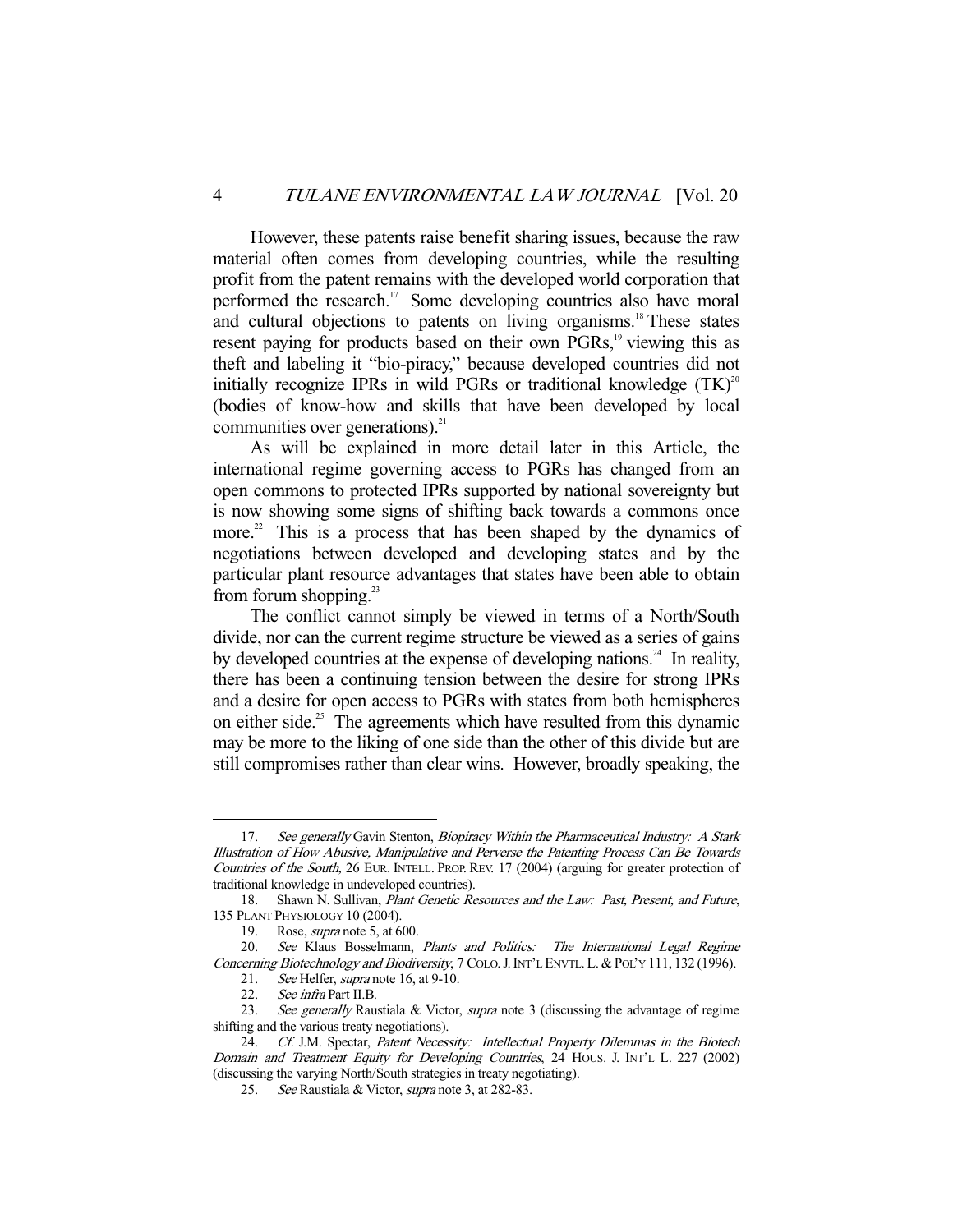developed countries are more enthusiastic about IP protection<sup>26</sup> and have been successful in gaining international acceptance of this agenda.<sup>27</sup> Nonetheless, there are indications that the developing states are beginning to organize and successfully put forward their own interests.<sup>28</sup>

 Efforts to resolve these issues have been ongoing for some decades now. The twentieth century saw a radical change in the international law governing  $PGRs$ ,<sup>29</sup> a process that is likely to continue well into the twenty-first century as different interest groups negotiate over issues involving IPRs, biodiversity, and development.<sup>30</sup>

## B. Intellectual Property Rights and Biodiversity

 There are two views on the effects of IPRs on biodiversity. One argument is that IPRs encourage private sector investment in research and development, thus creating products based on genetic resources, which in turn creates benefits that can be shared and facilitate technology transfer. $31$  The counterargument is that IPRs encourage the destruction of biodiversity, the creation of monopolies, and the promotion of biopiracy.<sup>32</sup>

 IPRs may encourage monocropping and dependence on agrochemicals, including fertilizers, herbicides, and insecticides,<sup>33</sup> which impacts food security. Monocropping creates the possibility of epidemics, because genetically uniform crops are very vulnerable to disease.34 Perhaps the most striking example is the Great Famine in Ireland.<sup>35</sup> This crisis took place in the 1840s, but the problem is still current.<sup>36</sup> For example, corn blight struck the United States in 1970, and similar epidemics continue to occur in developing countries.<sup>37</sup> Increased

 31. GRAHAM DUTFIELD, INTELLECTUAL PROPERTY RIGHTS, TRADE AND BIODIVERSITY 41 (2000).

 <sup>26.</sup> See infra Part III.B.1.

<sup>27.</sup> See infra Part III.D.3.

 <sup>28.</sup> See, e.g., Summary of the Fourth Meeting of the Working Group on Access and Benefit-Sharing of the Convention on Biological Diversity: 30 January-3 February 2006, EARTH NEGOTIATIONS BULL. (Int'l Inst. for Sustainable Dev., Winnipeg, Can.), Feb. 6, 2006, at 1, available at http://www.iisd.ca/biodiv/abs-wg4/ (noting the efforts of developing countries) [hereinafter Summary].

 <sup>29.</sup> Raustiala & Victor, supra note 3, at 282.

 <sup>30.</sup> See Fowler & Hodgkin, supra note 2, at 144.

 <sup>32.</sup> Id.

 <sup>33.</sup> Bosselmann, supra note 20, at 130.

 <sup>34.</sup> Id.

 <sup>35.</sup> See Clive Stannard et al., Agricultural Biological Diversity for Food Security: Shaping International Initiatives To Help Agriculture and the Environment, 48 HOW. L.J. 397, 403  $(2004)$ .

 <sup>36.</sup> See Bosselmann, supra note 20, at 130.

 <sup>37.</sup> Id.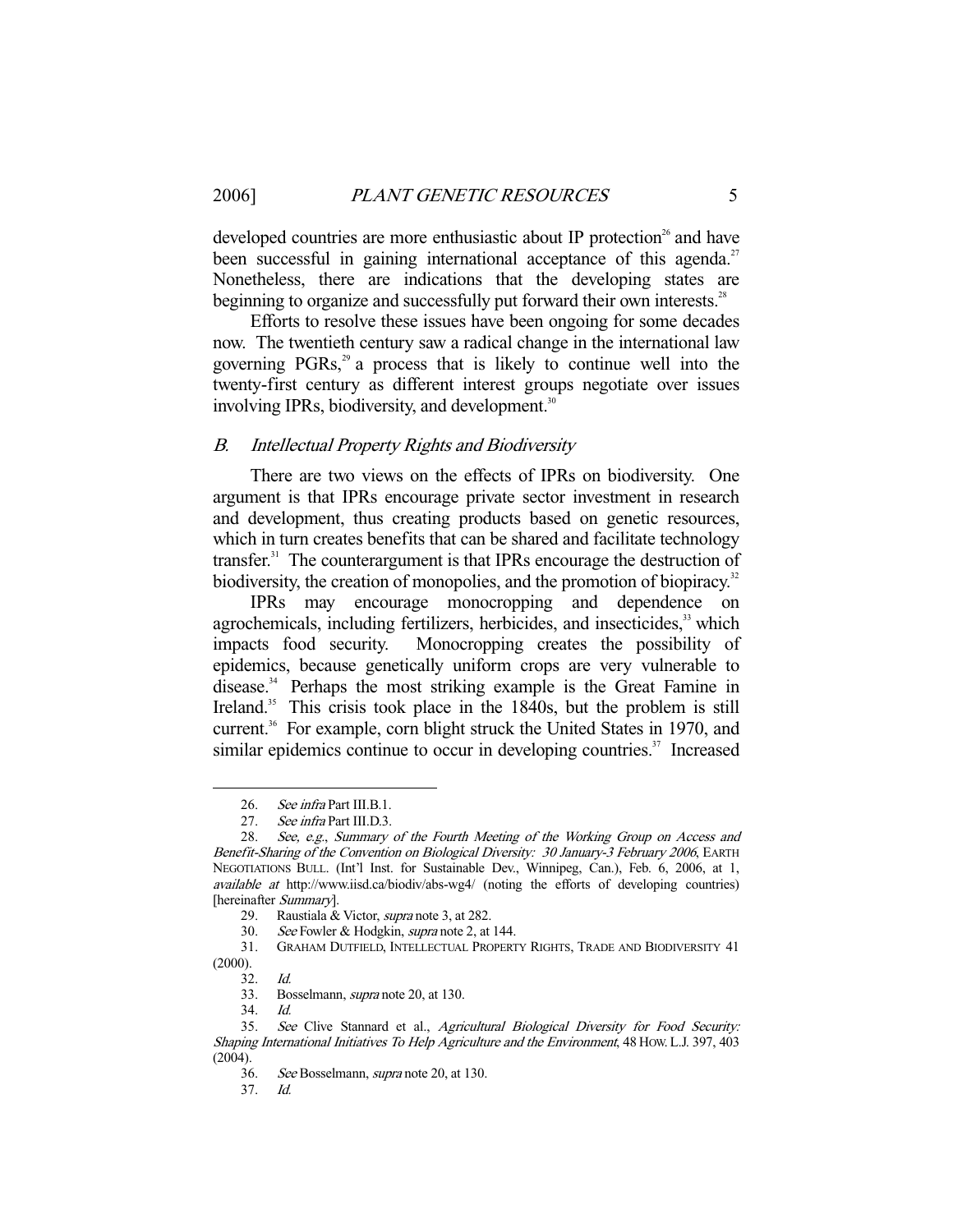levels of IPR protection for developing countries may not be sufficient to induce economic growth, and in fact could lead to the drawbacks that flow from monocropping.

### C. Intellectual Property Rights and Development

 IPRs may help developing countries, by enhancing research and development efforts, or hinder them, by stifling innovation.<sup>38</sup> Patents may limit the freedom of developing countries, because they are predominantly held by developed countries, and thus the former should be entitled to levels of access, perhaps through compulsory licenses, for the benefit of their own PGRs.<sup>39</sup> A certain level of technology and capital must be available before higher levels of IPRs will assist in development; however, there is no conclusive link between raising IPR levels and increasing foreign direct investment.<sup>40</sup> These conditions do not always exist in the developing countries, particularly in Africa.<sup>41</sup> Some theorists believe that piracy of IP from the developed world benefits those states' economic development,<sup>42</sup> and many developing nations did not recognize patents on medicines until forced to do so by the Agreement on Trade-Related Aspects of Intellectual Property (TRIPs).<sup>43</sup>

 On the other hand, proper IPR protection may be a prerequisite for the transfer of industrial technology from developed countries to the developing.<sup>44</sup> A misperception that IPRs limit the freedom of developing countries to utilize biotechnology may be discouraging investment.<sup>45</sup> Empirical research shows that stronger IPRs help to increase the incomes of small farmers and consumers by encouraging the use of

<sup>38.</sup> Graham Dutfield, Sharing the Benefits of Biodiversity: Access Regimes and Intellectual Property Rights 8 (Sci. Tech. Innovation Discussion Paper No. 6, 1999), http://www2.cid.harvard.edu/cidbiotech/dp/discussion6.pdf.

<sup>39.</sup> DUTFIELD, *supra* note 31, at 57-58.

<sup>40.</sup> Carlos M. Correa & Sisule F. Musungu, *The WIPO Patent Agenda: The Risks for* Developing Countries (S. Ctr. Trade-Related Agenda, Dev. & Equity, Working Paper No. 12, 2002), http://www.southcentre.org/publications/wipopatent/wipopatent.pdf.

 <sup>41.</sup> See Ronald P. Cantrell et al., The Impact of Intellectual Property on Nonprofit Research Institutions and the Developing Countries They Serve, 6 MINN. J.L. SCI. & TECH. 253, 263 (2004).

<sup>42.</sup> Spectar, supra note 24, at 239.

<sup>43.</sup> Id. at 240. See generally infra Part III.D.3 (discussing TRIPs).

<sup>44.</sup> See Paul J. Heald, Mowing the Playing Field: Addressing Information Distortion and Asymmetry in the TRIPS Game, 88 MINN. L. REV. 249, 256-57 (2003).

<sup>45.</sup> See Philip G. Pardey et al., Are Intellectual Property Rights Stifling Agricultural Biotechnology in Developing Countries?, in IFPRI 2000-2001 ANNUAL REPORT 13, 13 (Int'l Food Pol'y Res. Inst. ed., 2001).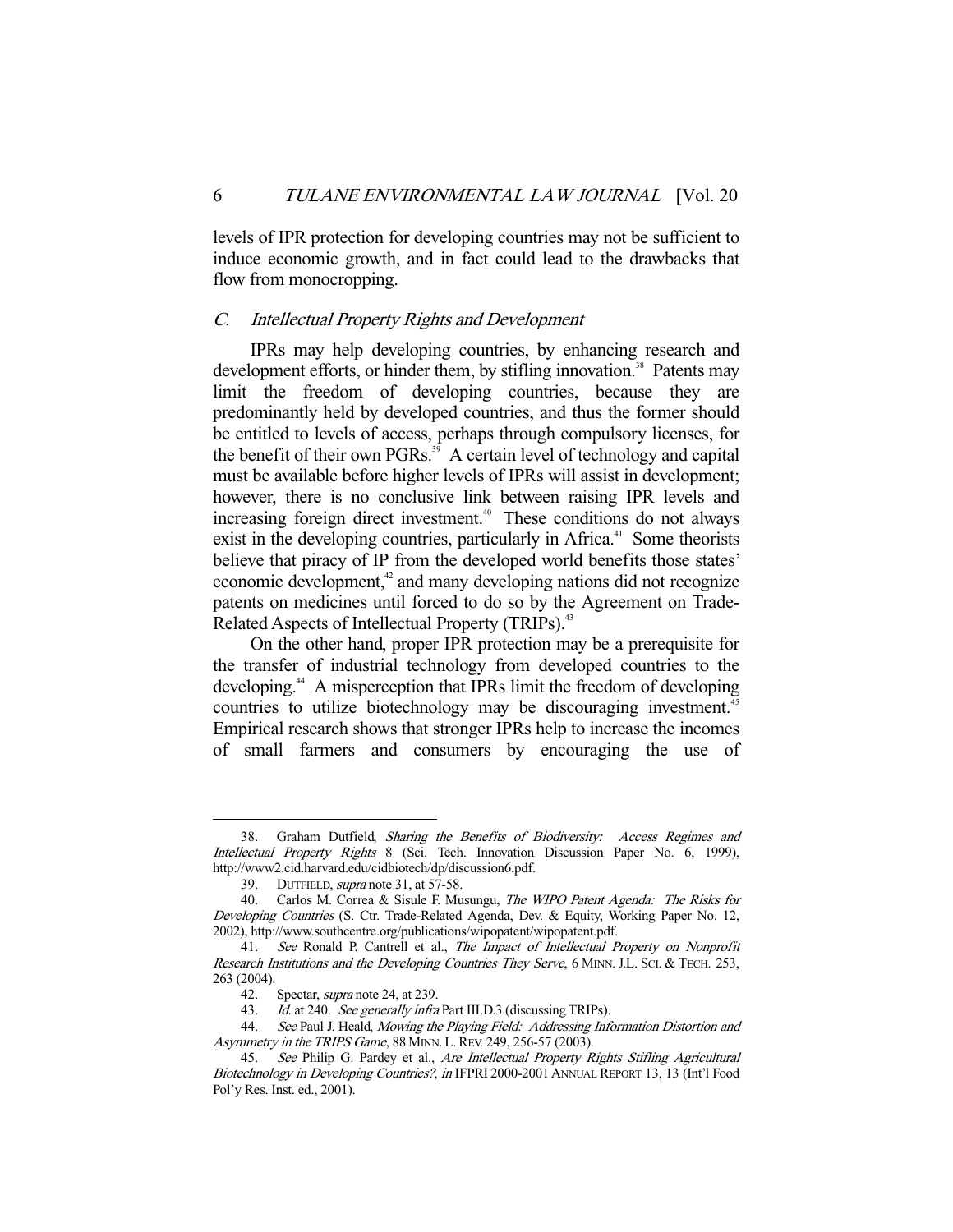biotechnology.<sup>46</sup> Least developed countries (LDCs) may lack the infrastructure necessary to engage in piracy and thus may benefit more from conditions that attract foreign capital.<sup>47</sup>

 As intellectual property protection for PGRs expanded, two disputes arose. First, should the holders of IPRs compensate the developing countries and the private parties, generally farmers, who controlled or preserved the foundational wild PGRs?<sup>48</sup> Efforts to resolve access and benefit sharing  $(ABS)$  issues are still ongoing.<sup>49</sup> The second issue is the determination of what PGRs were in the public domain.<sup>50</sup> This Article focuses on this issue.

 It attempts to understand the current state of the international regime governing PGRs and IPRs, using a combination of theory from property law and international relations to structure the analysis. It highlights issues still in need of resolution and sketches the directions in which the law might develop by providing a framework to help understand the risks and challenges to global governance. It puts forward the hypothesis that the developing world, aided by nongovernmental organizations (NGOs), is becoming more organized and focused on advancing its agenda, and this effort will be an important determinant of future developments.

 Part II of the Article deals with the theory and practice of property in PGRs. Part III discusses the resulting regime complex, presenting the fora, the actors, and the agreements. Part IV outlines the unresolved issues. Part V discusses how theory can help to plan the future of policies regarding PGRs, analyzes what the possible negotiating strategies of states might be, and speculates about future possibilities for the PGR regime. It also sketches a mutually beneficial and stable compromise to all concerned actors that should prove to be a lasting one.

## II. PLANT GENETIC RESOURCES AS A COMMONS

 In international law, PGRs were originally regulated by an open access regime.<sup>51</sup> As they became more valuable, the regime changed to a closed system of national sovereignty, but it may be shifting to a

<sup>46.</sup> See generally CARL E. PRAY ET AL., THE IMPORTANCE OF INTELLECTUAL PROPERTY RIGHTS IN THE INTERNATIONAL SPREAD OF PRIVATE SECTOR AGRICULTURAL BIOTECHNOLOGY (2001), available at http://www.wipo.int/about-ip/en/studies/pdf/study\_k\_pray.pdf (discussing research that indicates that the benefits of PGRs go to farmers).

<sup>47.</sup> Spectar, *supra* note 24, at 234.

<sup>48.</sup> Helfer, *supra* note 1, at 35.

<sup>49.</sup> See Summary, supra note 28, at 9.

 <sup>50.</sup> Helfer, supra note 1, at 35.

 <sup>51.</sup> Raustiala & Victor, supra note 3, at 281.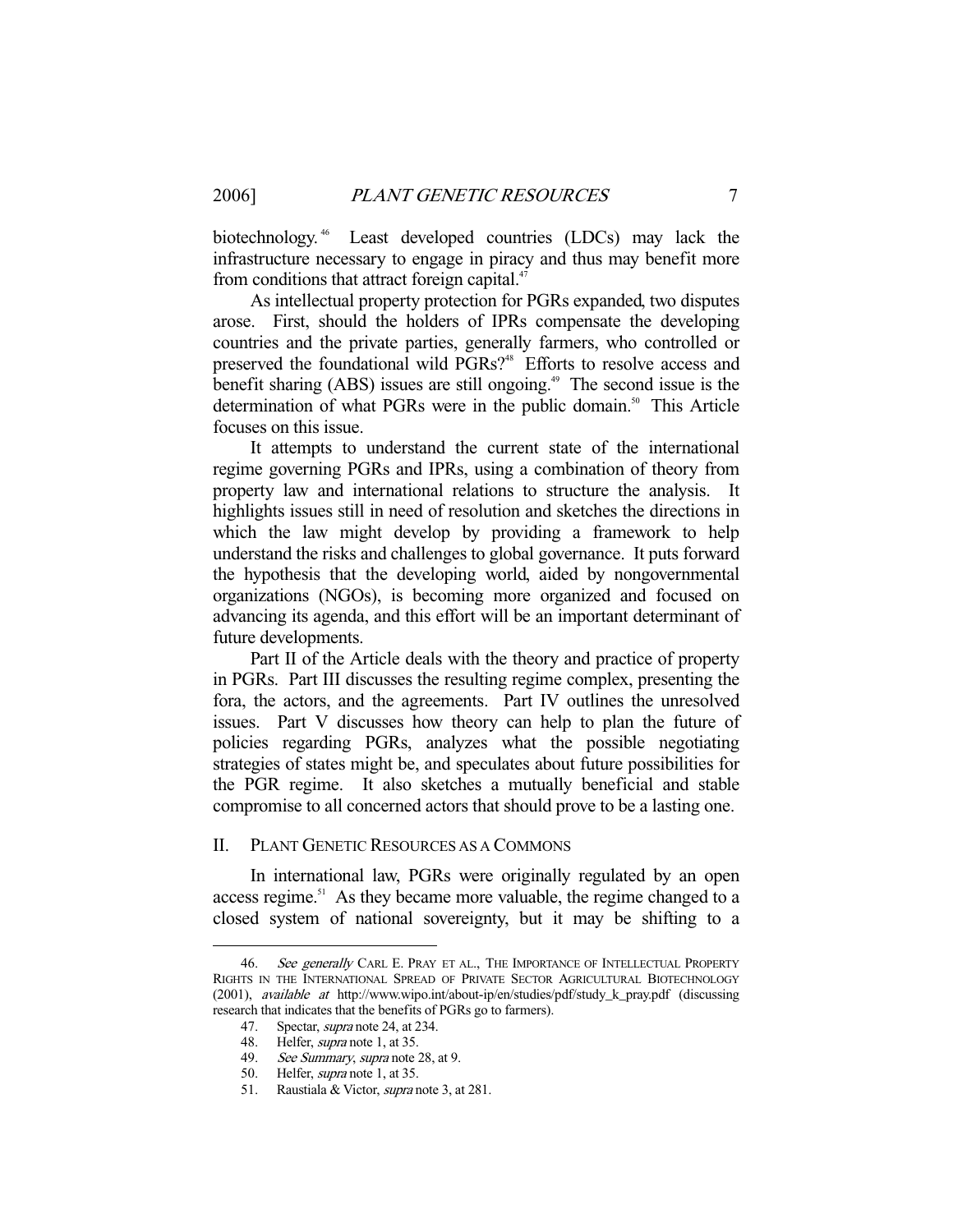commons again.<sup>52</sup> Before examining the historical development of this process, a brief overview of the theory of such shifts in property regimes is useful.

# A. The Theory

## 1. From Commons to Property

 Economic theorists, such as Harold Demsetz, view the development of property rights as a function of changing values in external costs.<sup>53</sup> Demsetz explains that "property rights develop to internalize externalities when the gains of internalization become larger than the costs of internalization."<sup>54</sup> While Demsetz proposes that shifts in property rights may occur as a result of external shocks and measured change, critics note that Demsetz fails to address what causes the transition to new property rights and neglects to explain the collective nature of property right creation.<sup>55</sup>

 This gap in Demsetz's theory has prompted scholars to reconsider the mechanism by which a transition of property rights may occur, noting particularly that obstacles affect the transition.<sup>56</sup> One such obstacle is the collective action problem.<sup>57</sup> Because a new system may seem to be a public good, individuals most probably would seek its benefits without equally contributing to it, thus creating incentive for the less enthusiastic to free ride.<sup>58</sup> Furthermore, there are administrative costs associated with evaluating individual property rights against the value attributed to individual property rights in the old system.<sup>59</sup> Overcoming these problems without incurring excessive costs can lead to unfair results as administrators take shortcuts to avoid spending disproportionate amounts of time dealing with minor claims. $\frac{60}{10}$  However, it is this negligent valuation of property rights, upsetting what might otherwise be equal distribution, that proves to be a mechanism by which such rights may shift. $61$ 

 <sup>52.</sup> Id. at 282.

<sup>53.</sup> Harold Demsetz, Toward a Theory of Property Rights, 57 AM. ECON. REV. (Papers & Proceedings) 347, 350 (1967).

 <sup>54.</sup> Id.

<sup>55.</sup> Stuart Banner, Transitions Between Property Regimes, 31 J. LEGAL STUD. S359, S359-60 (2002).

 <sup>56.</sup> Id. at S360.

 <sup>57.</sup> Id. at S362.

 <sup>58.</sup> Id.

 <sup>59.</sup> Id. at S364.

 <sup>60.</sup> Id. at S368.

 <sup>61.</sup> Id. at S369.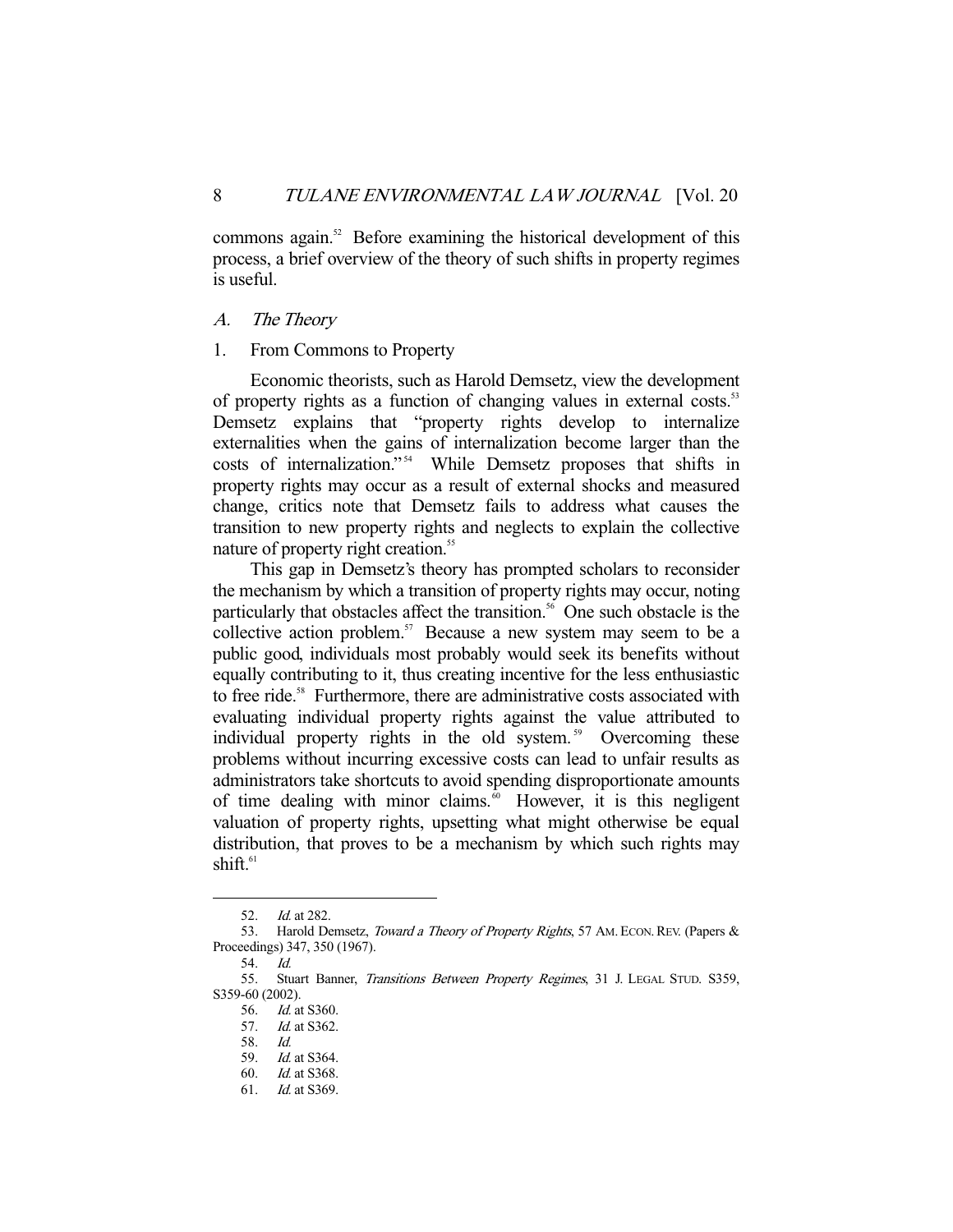#### 2. From Property Back to Commons

 After an asset has shifted from commons to individual property, it may be that the ongoing transaction costs are so high that it makes more sense for the property to revert to common ownership. $62$  Such a shift may be driven more by interest groups than overall economic efficiency.<sup>63</sup> Regardless of the cause of the shift, the new public uses may not restore a complete commons, and some vestige of private use may remain.<sup>64</sup>

#### 3. Limited Common Property

 There is also an intermediate form of property between fully private property and fully open commons, known as limited common property (LCP). LCP is defined as "property held as a commons among the members of a group, but exclusively vis-à-vis the outside world."<sup>65</sup> Scholars have begun to correlate this property form with environmentalism,<sup>66</sup> particularly with respect to "market-oriented environmental controls."<sup>67</sup> Richard Stewart has dubbed this "hybrid property," focusing on "allocations of rights to a larger resource whose total use has been consciously limited through regulation" in order "to preserve resources that are large and diffuse but nevertheless finite" through a cap-and-trade system.<sup>68</sup> The underlying rationale is to encourage careful management of scarce resources.<sup>69</sup> Furthermore, forms of property rights can give local and indigenous communities an incentive to conserve wild flora.<sup>70</sup> LCP methods may also have value as a means of structuring ecosystem-based approaches to environmental management.<sup>71</sup>

4. The Anticommons

 In addition to private, common, and limited common property, it is possible for property to be subject to so many competing claims, which are impossible to identify and negotiate, that the property is no longer

 <sup>62.</sup> See Douglas W. Allen, The Rhino's Horn: Incomplete Property Rights and the Optimal Value of an Asset, 31 J. LEGAL STUD. S339, S345 (2002).

 <sup>63.</sup> Saul Levmore, Two Stories About the Evolution of Property Rights, 31 J. LEGAL STUD. S421, S426 (2002).

 <sup>64.</sup> Id. at S436.

 <sup>65.</sup> Carol M. Rose, The Several Futures of Property: Of Cyberspace and Folk Tales, Emission Trades and Ecosystems, 83 MINN. L. REV. 129, 132 (1998).

 <sup>66.</sup> See id.

 <sup>67.</sup> Id. at 163.

 <sup>68.</sup> Id. at 164-65.

 <sup>69.</sup> Id. at 166.

 <sup>70.</sup> Id. at 168.

 <sup>71.</sup> See id. at 176.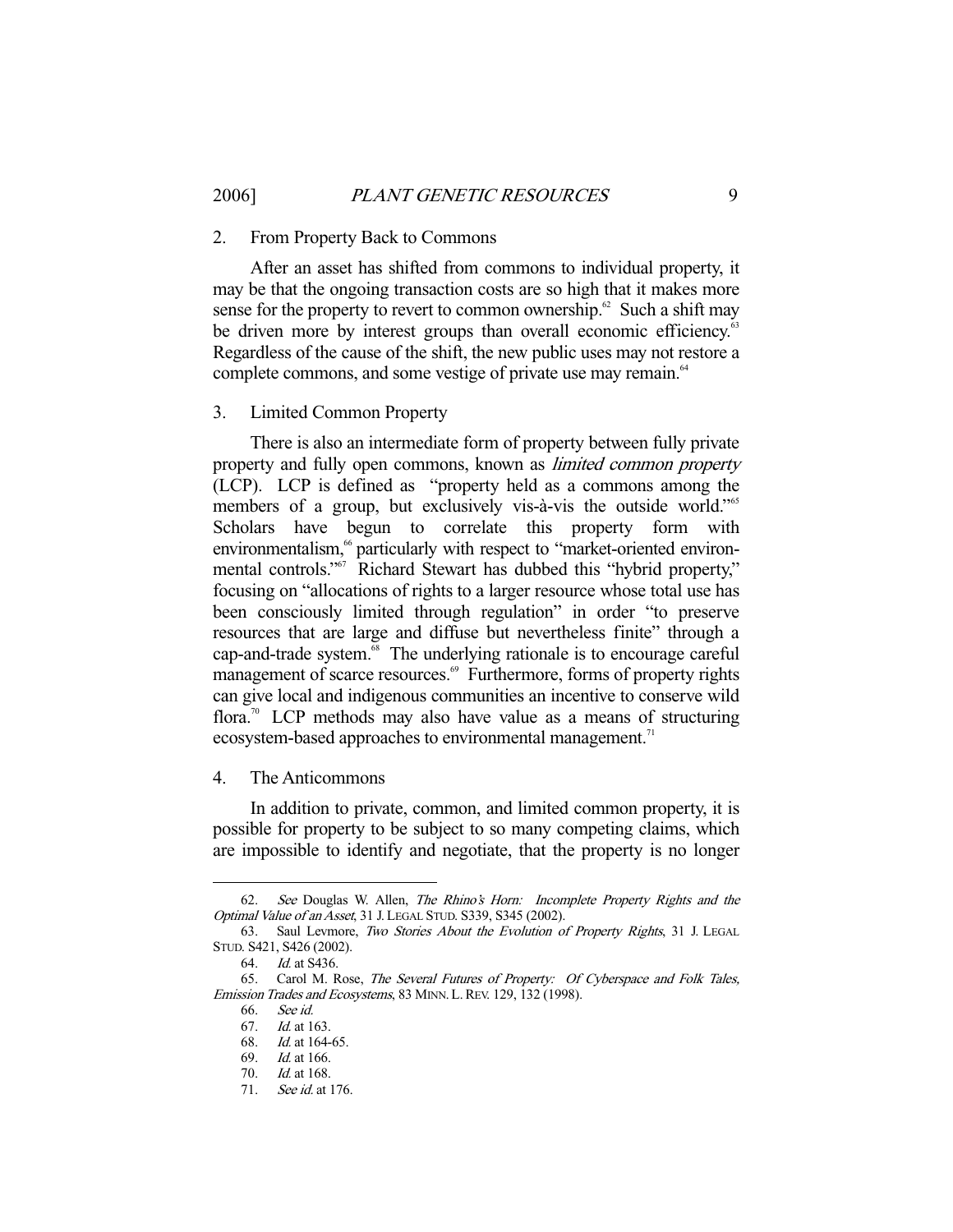accessible to anyone.<sup>72</sup> This is known as "anticommons property[,] a property regime in which multiple owners hold effective rights of exclusion in a scarce resource."73 This property form can arise at various levels of use rather than in the property regime as a whole even when only a few owners hold such rights, when it is inefficient, or when the right of exclusion is informal.<sup>74</sup> Because there is no one person with overall decision-making rights, anticommons is closely linked to commons property, but in a commons regime, everyone generally holds a right to be free from exclusion; whereas, in an anticommons regime, everyone holds a right to exclude.<sup>75</sup>

# B. The Practice

 For a very long time, PGRs were regarded as an open, shared resource in international law.76 Some states may have tried to impose physical barriers on the appropriation of such PGRs, but this was the exception.<sup>77</sup> Legally, PGRs were free to be taken and used elsewhere.<sup>78</sup>

 By the early twentieth century, hybridization of seeds (the crossbreeding of two inbred lines) enabled plant breeders to produce higher yielding seeds.<sup>79</sup> With the development of this hybridization technology came intellectual property rights in agriculture.<sup>80</sup> The rapid development of biotechnology and genetic engineering techniques in the 1970s and 1980s accelerated this process and created a perception that PGRs were valuable and abundant.<sup>81</sup> Developed countries, who had lost much of their biodiversity, sought to exploit the perceived riches of the developing countries, while developing countries wanted to ensure a share of the resulting benefits.<sup>82</sup> These juxtaposed interests of developed and developing countries and the growing concern regarding the preservation

 <sup>72.</sup> Michael A. Heller, The Tragedy of the Anticommons: Property in the Transition from Marx to Markets, 111 HARV. L. REV. 621, 667 (1998).

 <sup>73.</sup> Id. at 668.

<sup>74.</sup> *Id.* at 669.

 <sup>75.</sup> Id. at 672.

 <sup>76.</sup> Raustiala & Victor, supra note 3, at 284; see also Fowler & Hodgkin, supra note 2, at 146 ("Few restrictions existed to the collection or to the subsequent transfer of genetic resources.").

<sup>77.</sup> Raustiala & Victor, *supra* note 3, at 285.

 <sup>78.</sup> Id.

<sup>79.</sup> David S. Tilford, Saving the Blueprints: The International Legal Regime for Plant Resources 30 CASE W.RES.J.INT'L L. 373, 386 (1998).

 <sup>80.</sup> Id. at 387.

 <sup>81.</sup> Raustiala & Victor, supra note 3, at 283.

 <sup>82.</sup> Id.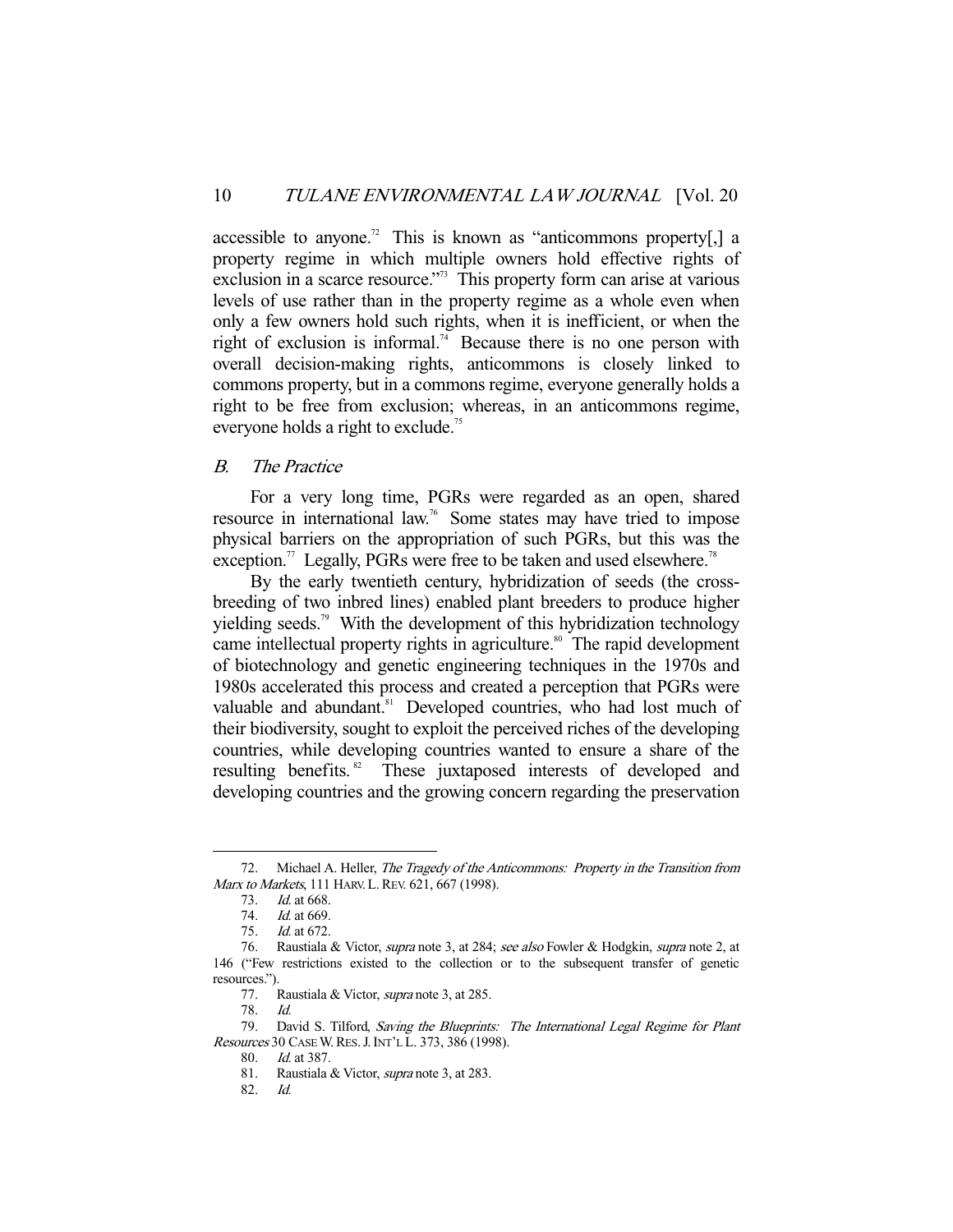of tropical rain forests led the international community to create property rights in PGRs.<sup>83</sup>

 Creating and maintaining property rights in the international community has been a stepped process of treaty and agreement negotiation. 84 The first stage of creating property rights in the international community was the Convention on Biological Diversity (CBD), which made PGRs subject to national sovereignty.<sup>85</sup> Under this agreement, developing countries sought to maintain control over these resources and, through this control, ensure that the developed world would share the benefits of biotechnology equally.<sup>86</sup> This agreement can be seen as a success for the South, although it has not worked as well as the developing countries hoped.<sup>87</sup>

 The developed countries were interested in property rights of a different kind. They sought to have property rights over PGRs used for innovation through TRIPs.<sup>88</sup> Although TRIPs was much more to the liking of the North, it may now be leading to a counter-reaction from developing countries.<sup>89</sup>

 Because developing countries found that the CBD was creating transaction costs in access to certain core PGRs, the International Treaty on Plant Resources for Food and Agriculture (ITPGR) has emerged, which permits the sharing of a small number of PGRs as a limited commons.<sup>90</sup> This treaty can also be seen as a success for the South.

## C. The Consequence: A Regime Complex

 According to Kal Raustiala and David G. Victor, creation of IPRs internationally has led to an increasingly complex regime governing PGRs, which they define as

an array of partially overlapping and nonhierarchical institutions governing a particular issue-area. Regime complexes are marked by the existence of several legal agreements that are created and maintained in distinct fora with participation of different sets of actors. The rules in these elemental

 <sup>83.</sup> Id. at 289.

<sup>84.</sup> See generally id. (explaining various treaties and negotiations in the context of emerging property rights in plant genetic resources).

 <sup>85.</sup> Id. at 290.

 <sup>86.</sup> Id. at 283.

 <sup>87.</sup> See infra Part III.D.2.

 <sup>88.</sup> Raustiala & Victor, supra note 3, 284.

 <sup>89.</sup> See infra Part III.D.3.

 <sup>90.</sup> See infra Part III.D.4.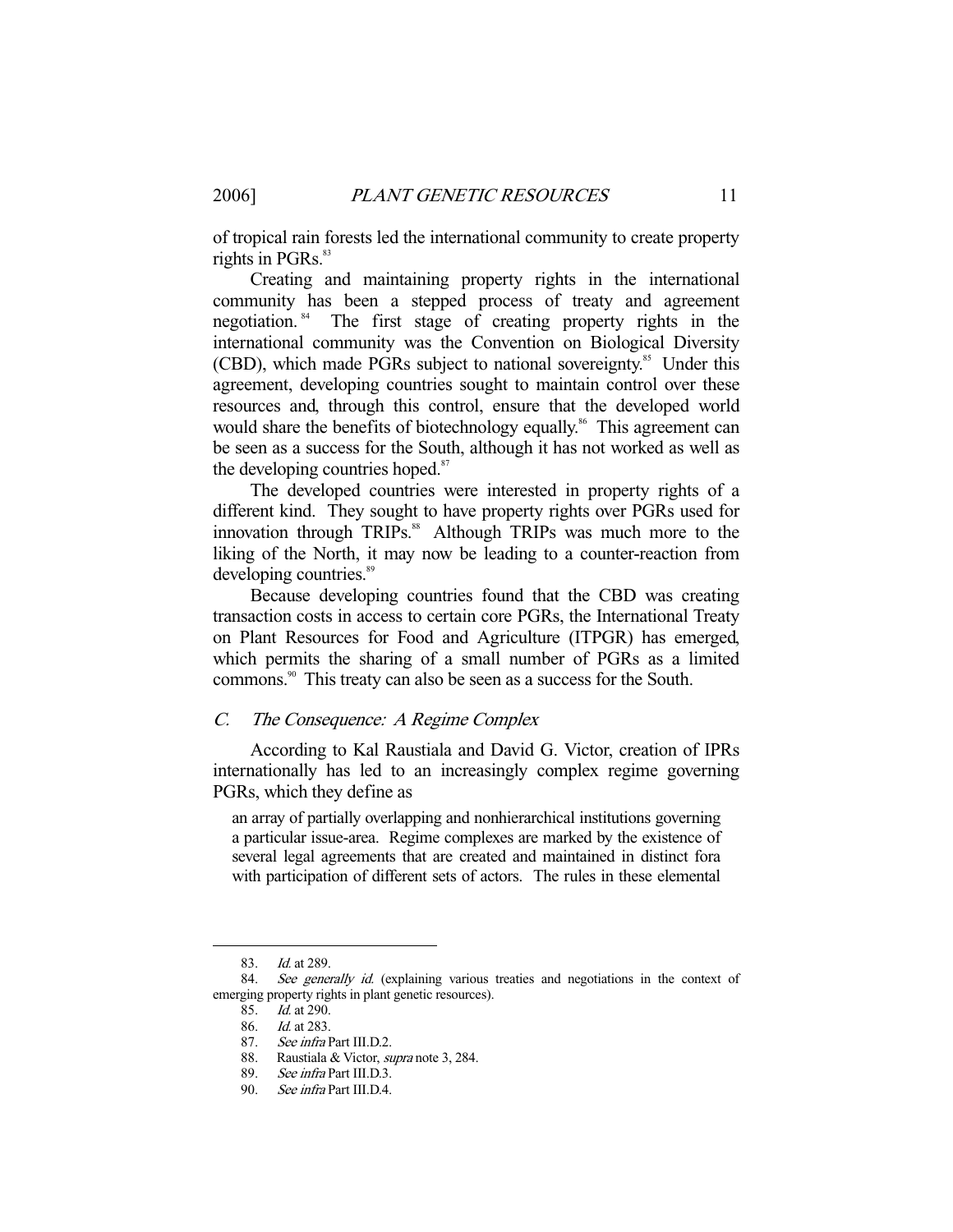regimes functionally overlap, yet there is no agreed upon hierarchy for resolving conflicts between rules.<sup>9</sup>

This regime complex has several implications, which will be explored more fully later, such as *path dependence* (existing arrangements limit options for the future), forum shopping as parties seek to use the most advantageous forum, and *legal inconsistencies* between agreements for strategic purposes, which are resolved through *implementation and* interpretation.<sup>92</sup>

# III. A REGIME IN CONSTANT FLUX

#### A. Regime Shifting

 In this regime complex, there are a number of fora available for negotiations. States will attempt to "regime shift" in order to generate "counterregime norms," effectively bypassing unfavorable laws.<sup>93</sup> Specialized fora, unlike the CBD, can lead to a quicker shift in regimes, but the negotiating members are not under as much pressure to yield an agreement because "key stakeholders share[] core interests."94 While broader fora reached agreements more quickly as a result of "credible and public political deadlines," the resulting agreements "tended to yield more conflict," because they glossed over differences in order to yield rapid agreement.<sup>95</sup> Thus, the resulting agreements may pull in incompatible directions.<sup>96</sup>

 Developing countries may seek to regime shift in order to open alternate routes to achieve policy success. $\frac{97}{1}$  They may also use regime shifting for the sake of appearances, as a "safety valve."<sup>98</sup> If developing countries are under pressure from either other states or domestic or international NGOs to address issues that they have been reluctant to work on, the country may move the negotiations to an ineffective forum, where they are able to create a façade of action while knowing that no resolution will be forthcoming.<sup>99</sup>

 <sup>91.</sup> Raustiala & Victor, supra note 3, at 279.

 <sup>92.</sup> Id. at 279-81.

<sup>93.</sup> Helfer, *supra* note 1, at 14. Helfer defines a "regime shift" as an "attempt to alter the status quo ante by moving treaty negotiations, lawmaking initiatives, or standard setting activities from one international venue to another." Id.

<sup>94.</sup> See Raustiala & Victor, *supra* note 3, at 298.

 <sup>95.</sup> Id.

 <sup>96.</sup> See id. at 301.

<sup>97.</sup> Helfer, *supra* note 1, at 55.

 <sup>98.</sup> Id. at 56.

 <sup>99.</sup> Id.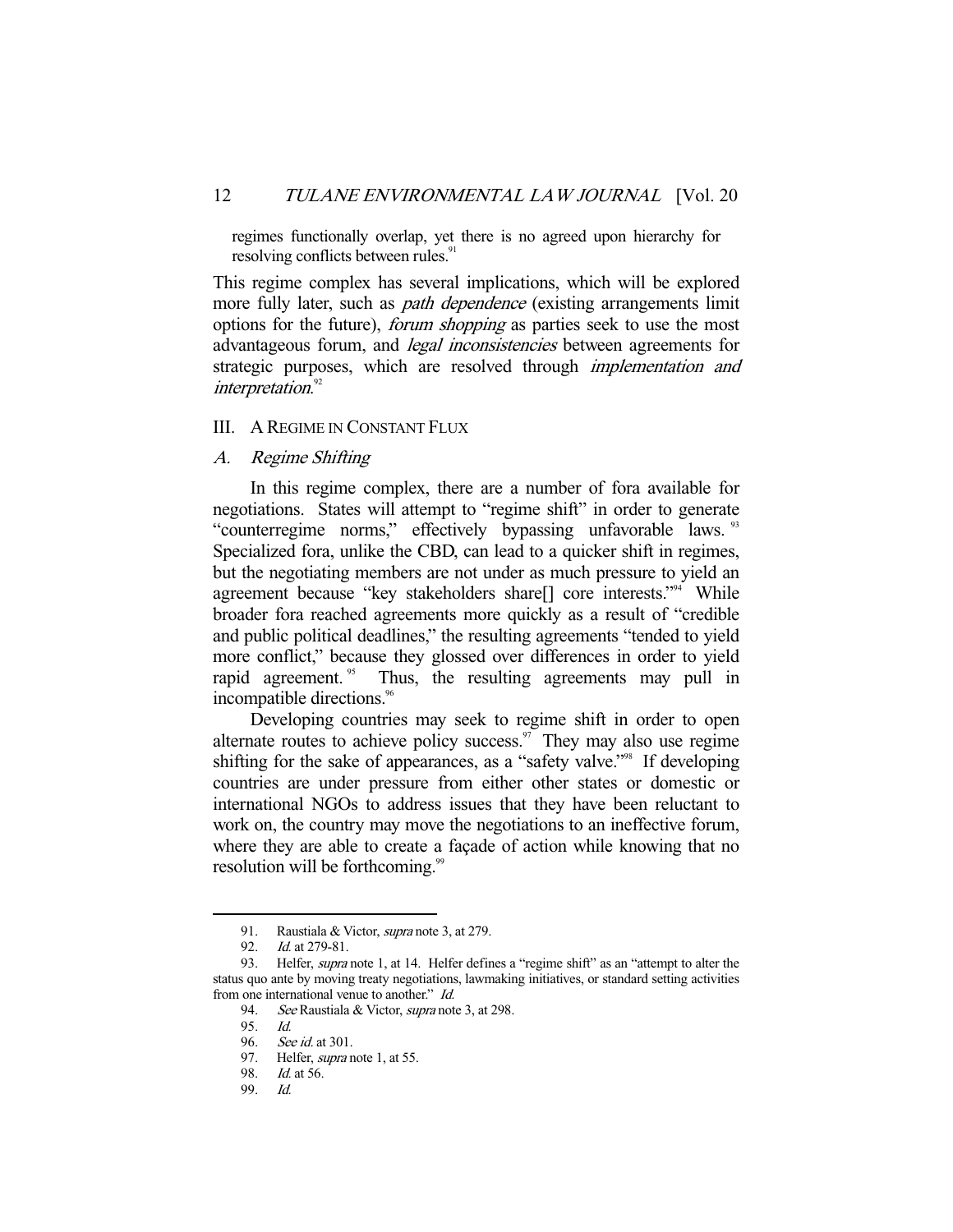Alternatively, developing countries may use the new forum to develop new norms which would be impossible to introduce elsewhere.<sup>100</sup> Developed countries allow this shifting to happen either as an acceptable method of pursuing their own interests or because they also see it as an acceptable safety valve.<sup>101</sup>

#### B. The Actors

#### 1. States

 The principal actors in this process are states. These states can be crudely divided on North/South lines, although this classification is somewhat more complicated on closer examination. The North is principally interested in the financial benefits of biotechnology, while the South is more concerned with the basic requirements of food security and economic development.<sup>102</sup> This leads to different interests in IPRs, different applications of biotechnology, and different sources of funding.<sup>103</sup>

 Much of the investment and innovation in biotechnology comes from the developed countries, particularly the United States.<sup>104</sup> Much of the biological diversity and traditional knowledge regarding PGRs is found in developing countries.<sup>105</sup> As a consequence, developed countries have historically sought protection of intellectual property (IP), particularly in seed variations, while developing countries have sought open access to the benefits from bio-prospecting (searching for useful traits in existing plants and extracting the relevant genes for use elsewhere).<sup>106</sup>

 The application of biotechnology varies between the developed and developing world. In seeking material from seed banks, researchers from developing countries request material that can easily be used in breeding programs, while developed country researchers request material suitable for "basic research."107 One focus of this "basic research" has been the

<sup>100.</sup> *Id.* at 58-59.

 <sup>101.</sup> Id. at 62-63.

<sup>102.</sup> See generally Spectar, supra note 24 (discussing the variant concerns of the North and the South regarding IPRs).

 <sup>103.</sup> Id.

<sup>104.</sup> Raustiala & Victor, *supra* note 3, at 284.

<sup>105.</sup> See Colin Macilwain, When Rhetoric Hits Reality in Debate on Bioprospecting, 392

NATURE 535, 535 (1998).

<sup>106.</sup> See Sullivan, *supra* note 18, at 10.

<sup>107.</sup> Fowler & Hodgkin, *supra* note 2, at 157-58.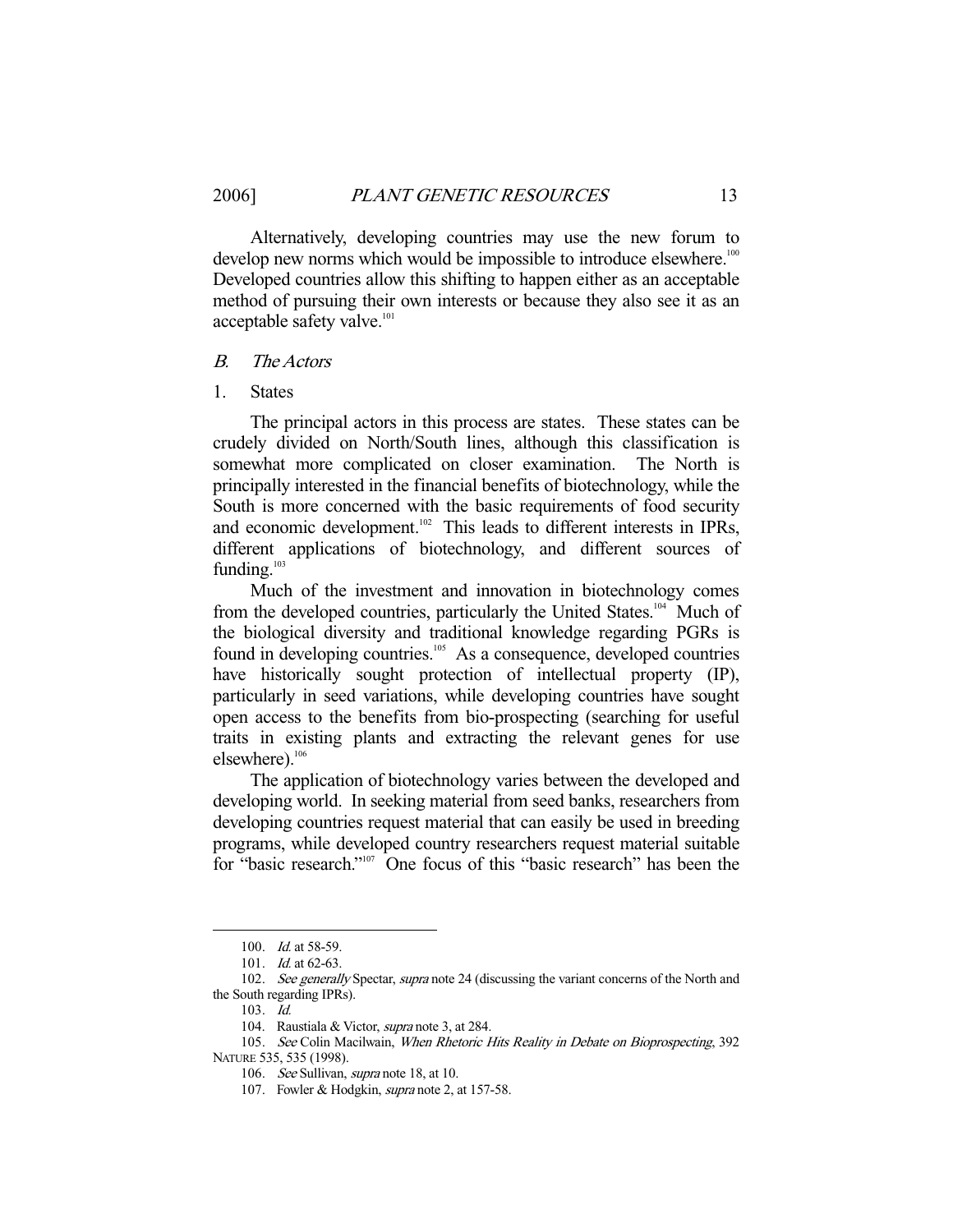development of transgenic crop biotechnology.<sup>108</sup> Frequently funding comes from private sector investment, which generally does not go toward research on crops for the poor, and public sector research continues to decline.<sup>109</sup> Developing countries, who could benefit most from the application of biotechnology, lack the necessary policies "that can help them become players in the biotechnology revolution" and thus under-invest in it.<sup>110</sup> Some developing countries have begun to lay the foundations for biotechnology research, but they generally have a long way to go to catch up with the developed world.<sup>111</sup>

 The developed world is generally interested in higher levels of IPRs. 112 The dominant view there is that "IPRs reward industry, innovation and ingenuity,"113 favor research, and spread the benefits of biotechnology and biodiversity through commercialization.<sup>114</sup> This is particularly the case for the United States. During the 1980s, a perception developed there that the nation was losing its technological lead as a consequence of piracy elsewhere; as a result, industrial and national interests on IP converged.<sup>115</sup>

 The U.S. Trade Representative, which relies heavily on industry for policy guidance, has therefore used sanctions to persuade or force developing countries to raise protection for IPRs.<sup>116</sup> Business interests

<sup>108.</sup> Terri Raney & Prabhu Pingali, *Private Research and Public Goods: Implications of* Biotechnology for Biodiversity, in AGRICULTURAL BIODIVERSITY AND BIOTECHNOLOGY IN ECONOMIC DEVELOPMENT 39, 47 (Joseph Cooper, Leslie Marie Lipper & David Zilberman eds., 2005).

 <sup>109.</sup> Calestous Juma, The New Genetic Divide: Biotechnology in a Globalizing World, Paper Presented at the International Center for Trade and Sustainable Development Workshop on Biotechnology, Biosafety and Trade: Issues for Developing Countries (Bellevue, Switz., July 18- 20, 2001) at 6, available at http://www.ictsd.org/dlogue/2001-07-19/juma.pdf [hereinafter Juma, The New Genetic Divide]; ROYAL SOCIETY OF LONDON ET AL., TRANSGENIC PLANTS AND WORLD AGRICULTURE 23-24 (2000), available at http://Newton.nap.edu/html/transgenic; see also Calestous Juma, Biotechnology and International Relations: Forging New Strategic Partnerships, 4 INT'L J. BIOTECHNOLOGY 115, 119 (2002) ("Enterprises in developed countries have in turn been slow to engage in technological partnerships in developing countries. . . .").

<sup>110.</sup> Juma, The New Genetic Divide, supra note 109, at 9.

 <sup>111.</sup> See Joel Cohen, John Komen & José Falck Zepeda, National Agricultural Biotechnology Research Capacity in Developing Countries 9 (Agriculture & Development Economics Div. of the Food & Agriculture Org. of the United Nations, ESA Working Paper No. 04-14, 2004), ftp://ftp.fao.org/docrep/fao/007/ae069e/ae069e00.pdf.

<sup>112.</sup> Spectar, *supra* note 24, at 232.

<sup>113.</sup> *Id.* at 233.

<sup>114.</sup> *Id.* at 234.

 <sup>115.</sup> UNCTAD-ICTSD PROJECT ON IPRS AND SUSTAINABLE DEVELOPMENT, INTELLECTUAL PROPERTY RIGHTS: IMPLICATIONS FOR DEVELOPMENT 45 (2003), available at http://www.ictsd.org/ pubs/ictsd\_series/iprs/PP.htm.

<sup>116.</sup> Graham Dutfield, Trade, Intellectual Property and Biogenetic Resources: A Guide to the International Regulatory Landscape 10 (Multistakeholder Dialogue on Trade, Intellectual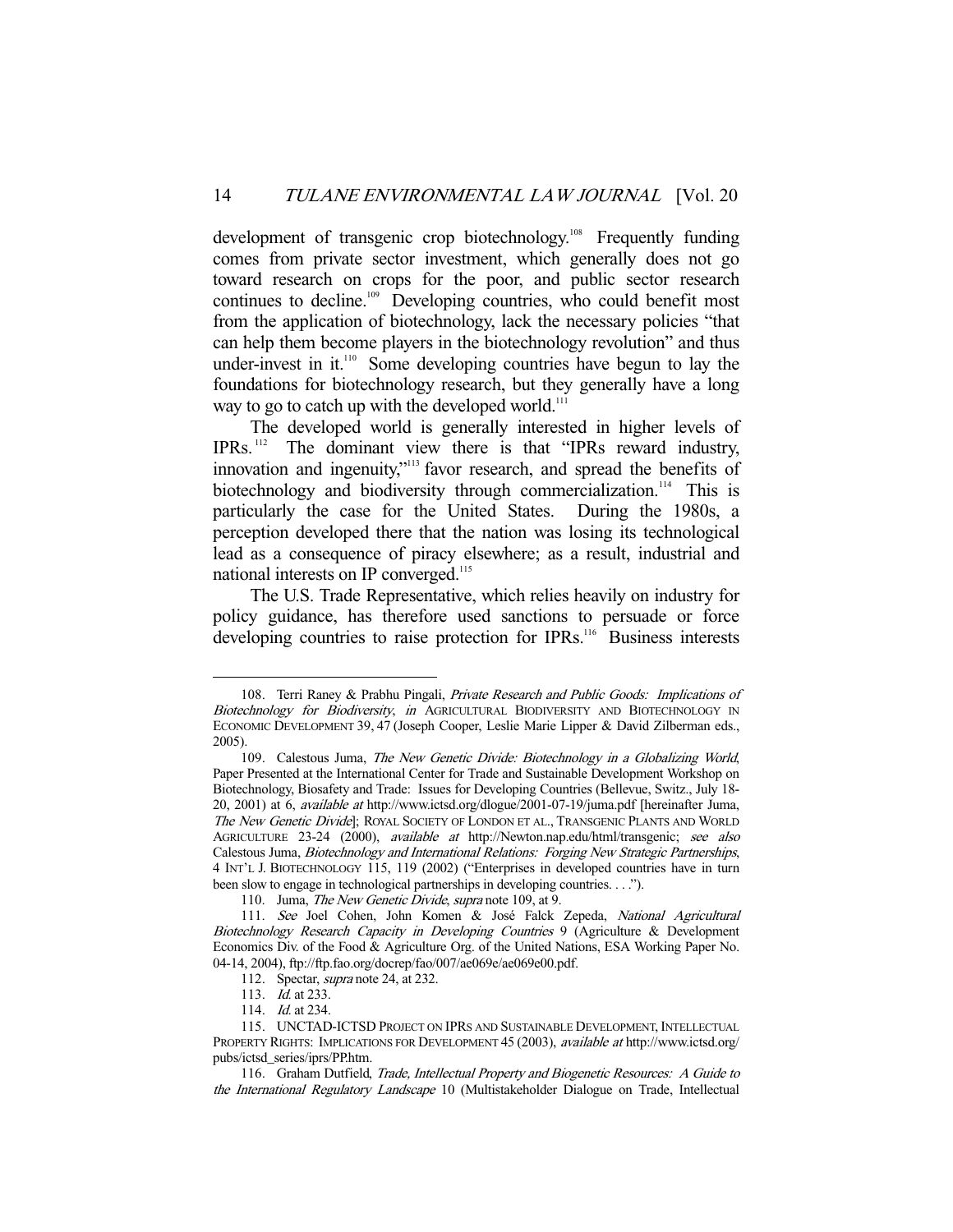also formed a transnational Intellectual Property Committee, which encouraged governments in Europe and Japan to cooperate with the United States on this IPR protection project.<sup>117</sup> This alliance led to the TRIPs agreement.<sup>118</sup>

 Conversely, developing countries do not all share a common interest on IPRs.119 There are wide variances in economic, social, and political development between those countries lumped together as developing.<sup>120</sup> As a result, some countries, particularly in Asia, may favor stronger IP regimes while others remain opposed.<sup>121</sup>

 To further complicate the varied perspectives on IPR protection among states, there may be wide variance between the interests of different sectors of the economy within a country.<sup>122</sup> Also, different ministries and agencies within the same country may have different priorities.<sup>123</sup> Individual government officials may even be more concerned with personal prestige, career, and travel opportunities than with their national interest.<sup>124</sup> Overall, this makes it difficult for developing countries to band together and take collective action in order to either advance their own agenda or oppose that of the developed world.<sup>125</sup>

#### 2. Nongovernmental Organizations

 Nongovernmental organizations (NGOs) also play an important role in the process of IPR protection.<sup>126</sup> Within developing countries, NGOs lobby on behalf of causes such as farmers' rights (India), access to drugs (India and Brazil), and control of biological resources (Africa).<sup>127</sup> There are also international advocacy groups, largely from the developed countries and generally opposed to strong IPRs,<sup>128</sup> as well as corporations and trade organizations that lobby within the developing countries for

Property and Biological and Genetic Resources in Asia, Background Paper, 2002), http://www. ictsd.org/dlogue/2002-04-19/Dutfield.pdf.

 <sup>117.</sup> Id. at 9.

 <sup>118.</sup> See infra Part III.D.3.

<sup>119.</sup> Dutfield, *supra* note 116, at 11.

 <sup>120.</sup> Id.

 <sup>121.</sup> Id.

 <sup>122.</sup> Id.

 <sup>123.</sup> Helfer, supra note 1, at 19.

<sup>124.</sup> *Id.* at 54.

<sup>125.</sup> See Dutfield, supra note 116, at 11.

<sup>126.</sup> See Helfer, *supra* note 1, at 53-54.

 <sup>127.</sup> Id.

 <sup>128.</sup> Id. at 54.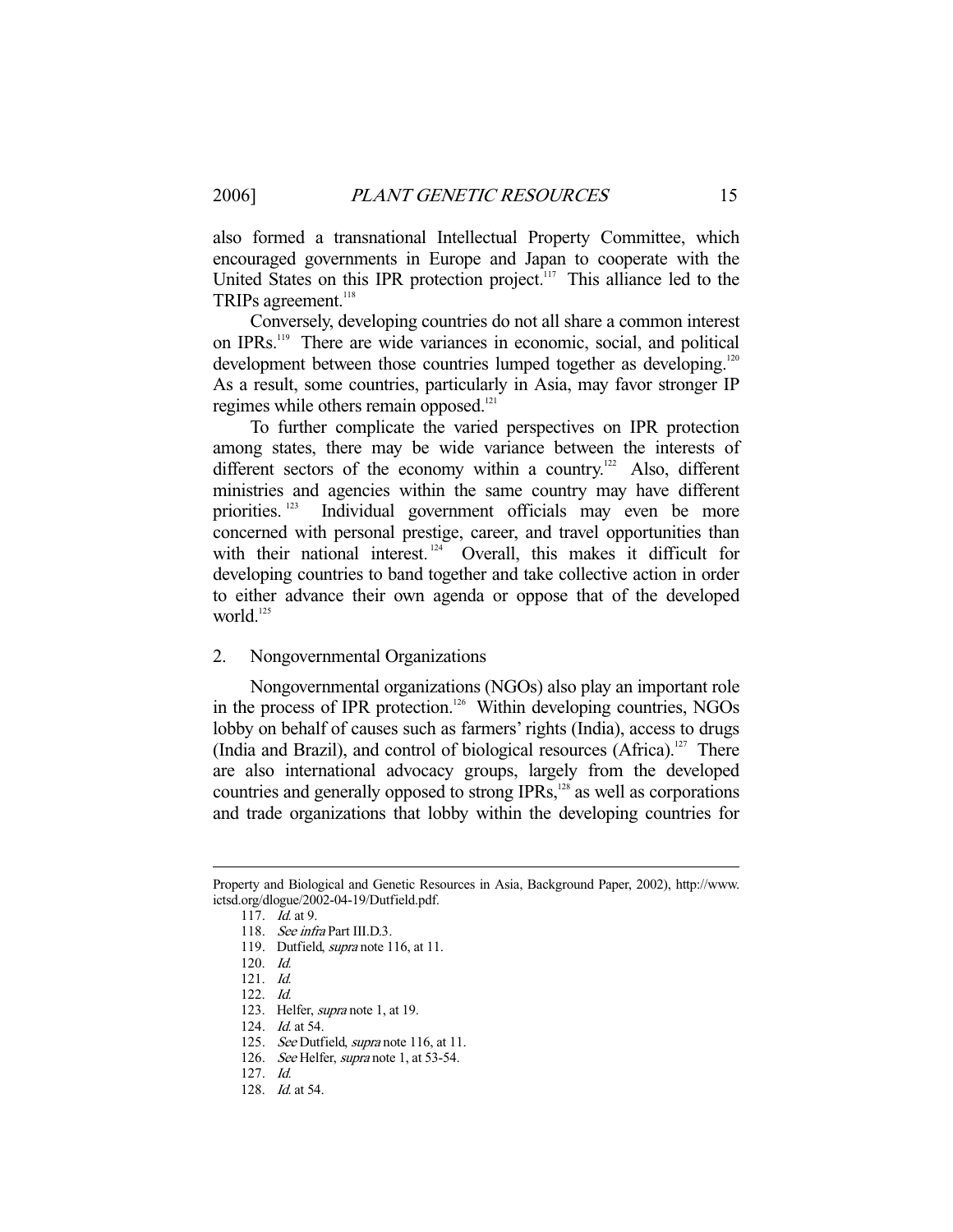their own various interests.<sup>129</sup> As such, NGOs have had significant impact on the development of the regime governing PGRs, in particular influencing the International Treaty on Plant Genetic Resources for Food and Agriculture (ITPGR). $130$ 

#### C. The Fora

 There are three main fora in which PGRs have been discussed: the World Intellectual Property Organization (WIPO), the World Trade Organization (WTO), and the United Nations (UN) Food and Agriculture Organization (FAO). Because different fora are the responsibility of different civil servants, they can have quite varied negotiating dynamics.<sup>131</sup>

## 1. The World Intellectual Property Organization

 WIPO exists to administer various international IP treaties, to assist members in drafting IP legislation, and to promote global IP harmonization.<sup>132</sup> Its roots are in the Paris Convention of 1883 and the Berne Convention of 1886.<sup>133</sup> The *Bureaux Internationaux réunis pour la* protection de la propriété intellectuelle (BIRPI), which administered the aforementioned agreements, became an international IP organization and specialized agency of the United Nations in 1970.<sup>134</sup> Membership is open to members of the Paris or Berne Unions, members of the United Nations or its specialized agencies, members of the International Atomic Energy Agency, any party to the Statute of the International Court of Justice, or any other state by invitation of the WIPO General Assembly.<sup>135</sup> The treaties administered by WIPO deal with substantive international IP standards, single global IP registration, and standards for classification of  $IP<sup>136</sup>$ 

 WIPO's involvement in the PGR debate stems from two initially unrelated strands of work on genetic resources and biotechnology: the intersection of IP and TK and a long-running collaborative effort with the United Nations Educational, Scientific, and Cultural Organization to

<sup>129.</sup> See Dutfield, supra note 116, at 10.

 <sup>130.</sup> See infra Part III.D.4.

<sup>131.</sup> Raustiala & Victor, *supra* note 3, at 292-93.

<sup>132.</sup> DUTFIELD, *supra* note 31, at 95.

<sup>133.</sup> Sisule F. Musungu & Graham Dutfield, Multilateral Agreements and a TRIPs-plus World: The World Intellectual Property Organization (WIPO) 4 (Quaker U.N. Office TRIPS Issues Papers No. 3, 2003), http://www.geneva.guna.info/pdf/WIPO(A4)final103004.pdf.

 <sup>134.</sup> Id.

 <sup>135.</sup> Id.

 <sup>136.</sup> Id. at 5.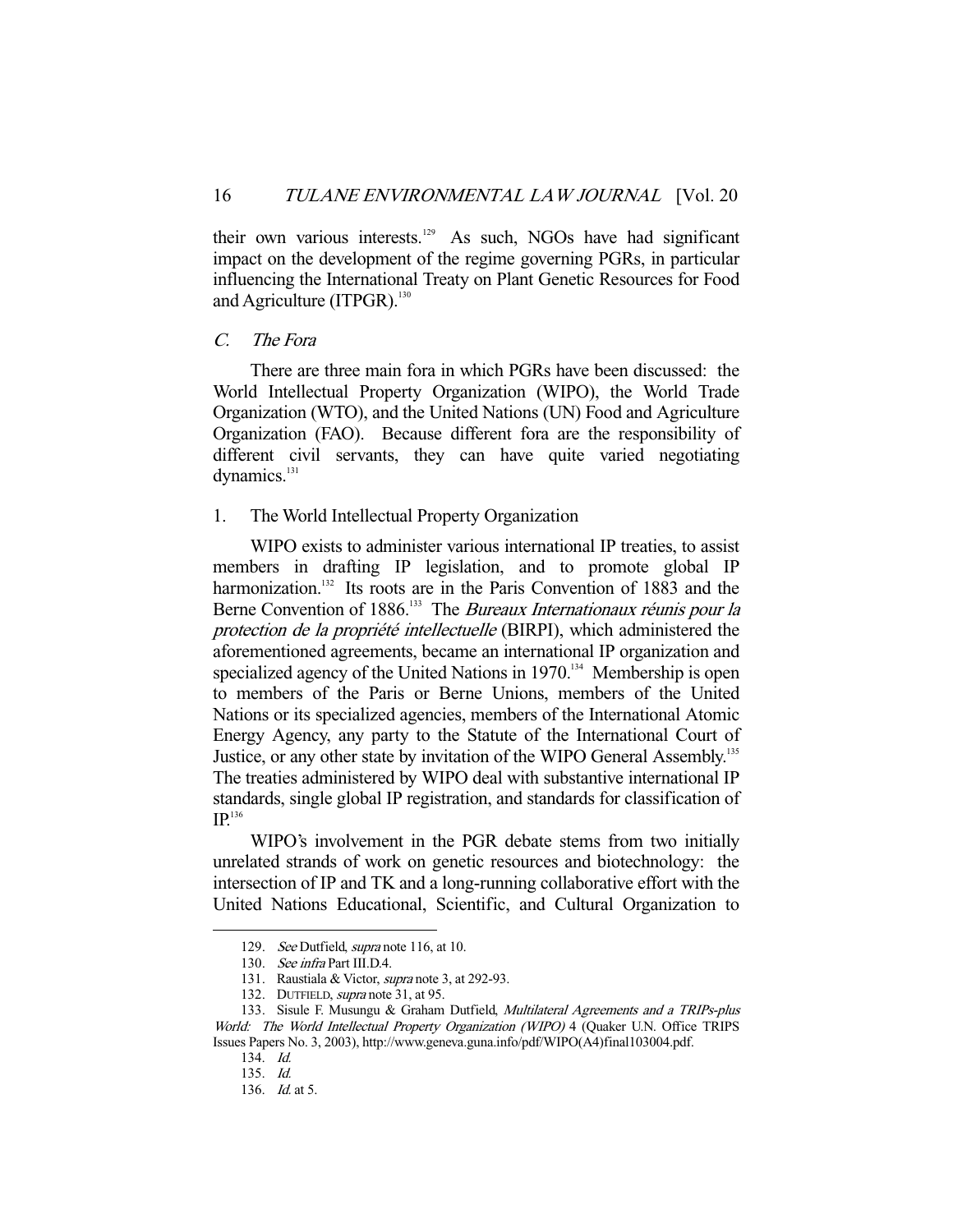protect folklore.137 Recognizing that these efforts were related, WIPO established the Intergovernmental Committee on Intellectual Property and Genetic Resources, Traditional Knowledge and Folklore (IGC) in 2001.<sup>138</sup> After gathering a great deal of information, the IGC reported to the WIPO General Assembly in autumn 2003 and currently continues to work toward an international treaty.<sup>139</sup>

Although the negotiation of  $TRIPS<sup>140</sup>$  might be seen as superseding WIPO, it has simply led to the creation of a new forum.<sup> $141$ </sup> Since the inception of TRIPs, WIPO has sought to reinvent itself by finding new topics and taking on new roles.<sup>142</sup> It has tried to exploit its expertise in IP to develop a niche in the post-TRIPs system, which has suited developed countries.143 As part of this process, it has launched a Patent Agenda, created a framework for the future development of international patent system, completed work on the Patent Law Treaty, reformed the Patent Cooperation Treaty, and negotiated the Substantive Patent Law Treaty.144

 Because WIPO has begun to allow the development of soft law norms through resolutions and recommendation, it offers a flexible forum to avoid the delay involved in negotiating treaties.<sup>145</sup> There is a perception that its International Bureau is more sympathetic to certain members and interest groups, such as those who are pushing for higher levels of IP protection.<sup>146</sup> In addition, the International Bureau has taken actions that seem hostile to the developing countries.<sup>147</sup>

 However, in 2004, the WIPO General Assembly adopted a Development Agenda, strongly opposed by the United States.<sup>148</sup> This agenda is designed to ensure that IPRs are used to advance

<sup>137.</sup> Nancy Kremers, Speaking with a Forked Tongue in the Global Debate on Traditional Knowledge and Genetic Resources: Is U.S. Intellectual Property Law and Policy Really Aimed at Meaningful Protection for Native American Cultures?, 15 FORDHAM INTELL. PROP. MEDIA & ENT. L.J. 1, 48-50 (2004).

 <sup>138.</sup> Id. at 50-51.

<sup>139.</sup> Id. at 53-54; WIPO Development Agenda Status Unclear, BRIDGES (Int'l Ctr. for Trade & Sustainable Dev., Geneva, Switz.), Sept.-Oct. 2005, at 22, 22, available at http://www. ictsd.org/monthly/bridges/BRIDGES9-9.pdf.

 <sup>140.</sup> See infra Part III.D.3.

 <sup>141.</sup> Dutfield, supra note 116, at 17.

<sup>142.</sup> *Id.* at 17-18.

<sup>143.</sup> Correa & Musungu, *supra* note 40, at 3-4.

<sup>144.</sup> Musungu & Dutfield, *supra* note 133, at 11.

<sup>145.</sup> *Id.* at 6-7.

<sup>146.</sup> *Id.* at 13.

 <sup>147.</sup> See id.

<sup>148.</sup> U.S. Vows to "Fight" the Push for WIPO Reform, INTELL. PROP. WATCH (Intell. Prop. Watch, Geneva, Switz.), Nov. 2004, at 1, 1-2, available at http://www.ip-watch.org/newsletter\_1. pdf [hereinafter Push for WIPO Reform].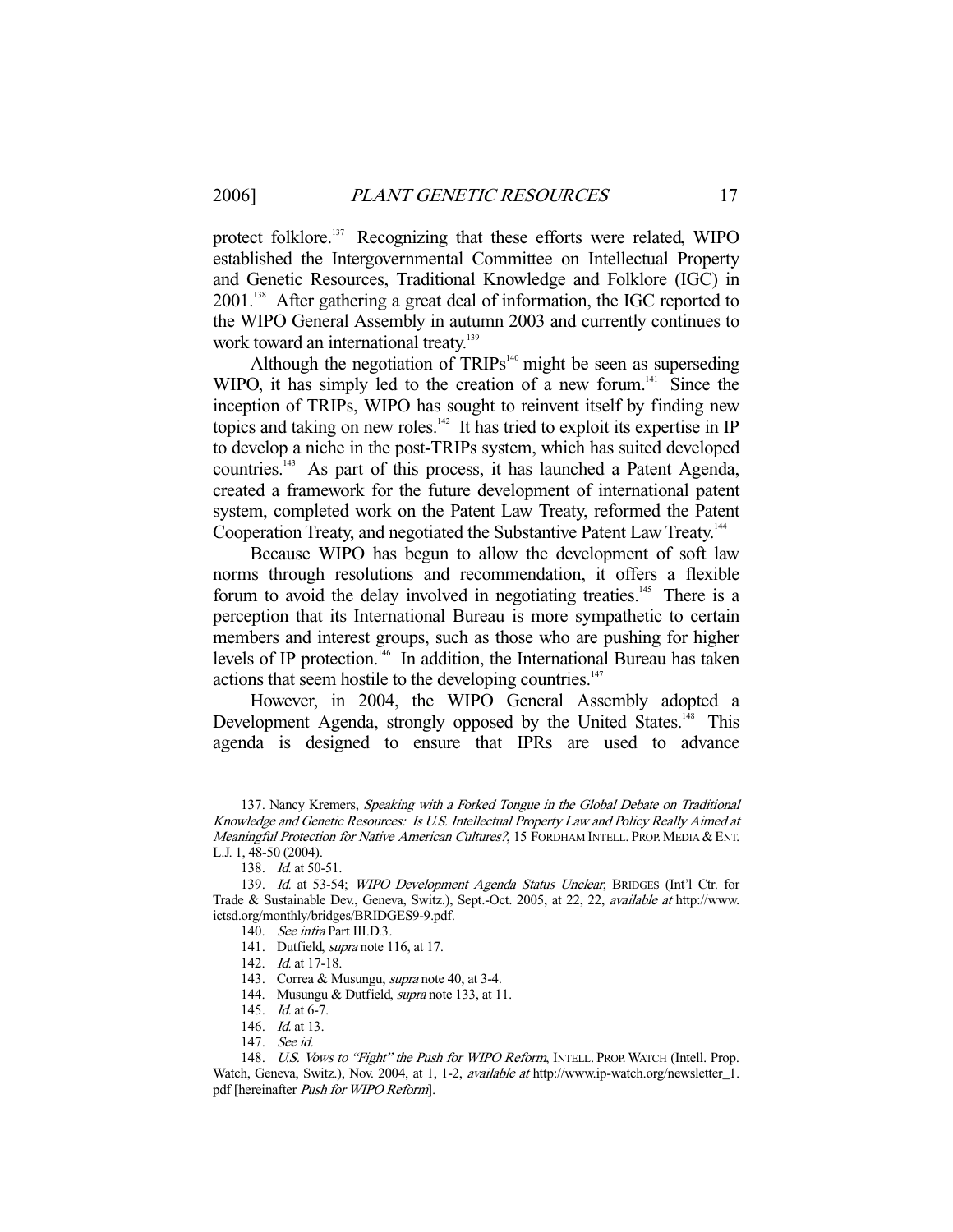development.<sup>149</sup> It was proposed by a group of developing countries and considered at special meetings.<sup>150</sup> To date, little concrete progress has been made, but a Provisional Committee on Proposals Related to a WIPO Development Agenda has begun to meet,<sup>151</sup> and its mandate was just continued for a further year.<sup>152</sup> The committee faces a number of significant challenges, such as a tight schedule, difficulties in building alliances, the need for informed debate, and opposition from within the WIPO secretariat.<sup>153</sup>

#### 2. The World Trade Organization

 The WTO works to liberalize international trade by lowering barriers and settling disputes.<sup>154</sup> Its roots are in the United Nations' efforts to make world trade more efficient after World War II, which led to the General Agreement on Trade and Tariffs (GATT) and the formation of the International Trade Organization (ITO).<sup>155</sup> The former was intended only as an interim measure until the ITO took effect, but due to lack of support from the United States, the latter failed.<sup>156</sup> As the globalization of trade progressed, the need to replace the GATT system led to the negotiation of the WTO Agreement.<sup>157</sup> Unlike GATT, this operates as a single body of law and thus is much stronger.158 Despite this structural advantage of the WTO, "GATT [has] remained the dominant forum for trade negotiations."159

 The United States and the European Union moved from WIPO to GATT to further their intellectual property agenda for two reasons: their dissatisfaction with the WIPO and the attraction of the dominant GATT

<sup>149.</sup> *Id.* at 2.

 <sup>150.</sup> Id. at 3.

 <sup>151.</sup> Carolyn Deere, What Next for the Development Agenda at WIPO? Priorities for <sup>2006</sup>, BRIDGES (Int'l Ctr. for Trade & Sustainable Dev., Geneva, Switz.), Sept.-Oct. 2005, at 24, 24, available at http://www.ictsd.org/monthly/bridges/BRIDGES10-1.pdf.

 <sup>152.</sup> Posting of William New, WIPO Assembly Closes on Cooperative But Serious Note, Intell. Prop. Watch, http://www.ip-watch.org/weblog/index.php?p=416 (Oct. 4, 2006, 19:22 CET).

 <sup>153.</sup> Deere, supra note 151, at 24.

 <sup>154.</sup> WTO, What Is the WTO? 2 (2005), http://www.wto.org/english/res\_e/doload\_e/inbr\_ e.pdf.

 <sup>155.</sup> Richard Skeen, Will the WTO Turn Green? The Implications of Injecting Environmental Issues into the Multilateral Trading System, 17 GEO. INT'L ENVTL. L. REV. 161, 164-65 (2004).

 <sup>156.</sup> Id. at 165.

 <sup>157.</sup> Id. at 165-66.

 <sup>158.</sup> Id.

 <sup>159.</sup> Id. at 166.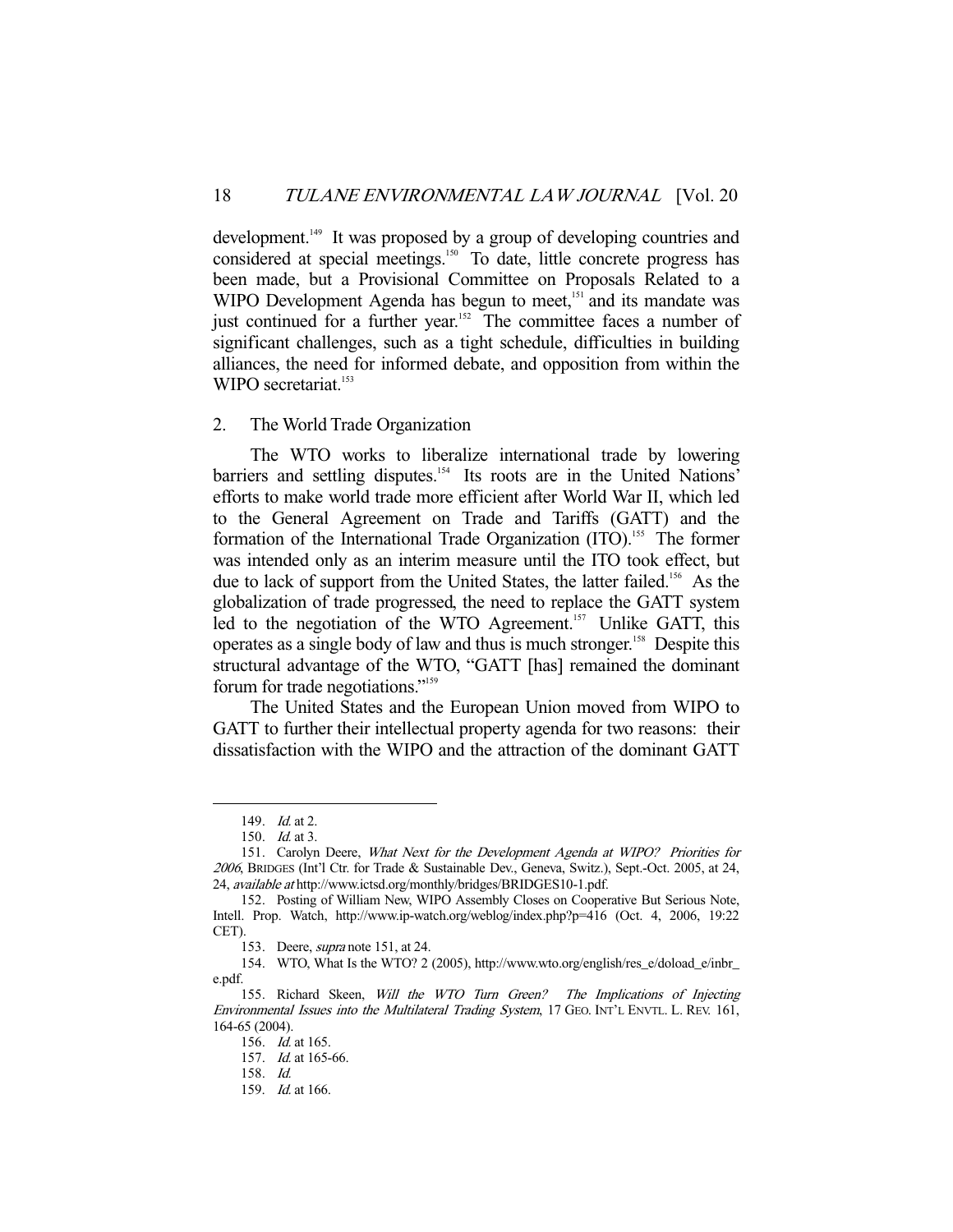institutions.<sup>160</sup> GATT had four advantages from their perspective.<sup>161</sup> First, it allowed for rapid globalization of standards because the Uruguay round agreements came as a package.<sup>162</sup> Second, there was more opportunity for bargaining on non-IPR issues.<sup>163</sup> Also, GATT was more developed and friendly to developed countries than the United Nations Conference on Trade and Development (UNCTAD), a "UN forum . . . which would have been a far more attractive place for developing countries to negotiate new global IPR norms," because it tended to favor developing countries.<sup>164</sup> Finally, GATT had a well-developed dispute settlement mechanism.165 This focus on IPRs was driven by domestic industries concerned about piracy in the developing world.<sup>166</sup> The end result was TRIPs, which seeks to establish minimum levels of patents and other types of IP protection across its membership. $167$ 

 The United States has taken a leading role in driving the IPR agenda in the WTO, often at the insistence of commercial interests.<sup>168</sup> However, the continued raising of levels of intellectual property protection has been criticized as harmful to the interests of both developed and developing countries.<sup>169</sup>

## 3. The U.N. Food and Agriculture Organization

 The Food and Agriculture Organization (FAO) is a specialized agency of the United Nations, which works to defeat hunger through negotiations and serves as an information resource on agriculture, forestry and fishing practices. 170 Political strategies, however, have limited the number of occasions the FAO has been called upon since its establishment in  $1946$ .<sup>171</sup> Although some FAO conferences were Although some FAO conferences were

<sup>160.</sup> Helfer, *supra* note 1, at 20.

<sup>161.</sup> Dutfield, *supra* note 116, at 5-6.

 <sup>162.</sup> Id. at 6.

 <sup>163.</sup> Id.

 <sup>164.</sup> Id.

 <sup>165.</sup> Id.

 <sup>166.</sup> GERARD DOWNES, COMHLÁMH ACTION NETWORK, IMPLICATIONS OF TRIPS FOR FOOD SECURITY IN THE MAJORITY WORLD 6 (2003), http://www.comhlamh.org/pdfs/220\_Trips% 20Research%20Report.pdf.

 <sup>167.</sup> See infra Part III.D.3.

<sup>168.</sup> Dutfield, *supra* note 116, at 7-8.

<sup>169.</sup> James Boyle, A Manifesto on WIPO and the Future of Intellectual Property, 9 DUKE L. & TECH. REV. 1, 3-4 (2004).

 <sup>170.</sup> FAO, About Us, http://www.fao.org/UNFAO/about/index\_en.html (last visited Dec. 6, 2006).

 <sup>171.</sup> Gregory Rose, International Regimes for the Conservation and Control of Plant Genetic Resources, in INTERNATIONAL LAW AND THE CONSERVATION OF BIOLOGICAL DIVERSITY 145, 150 (Michael Bewnaan & Catherine Redgwell eds., 1996).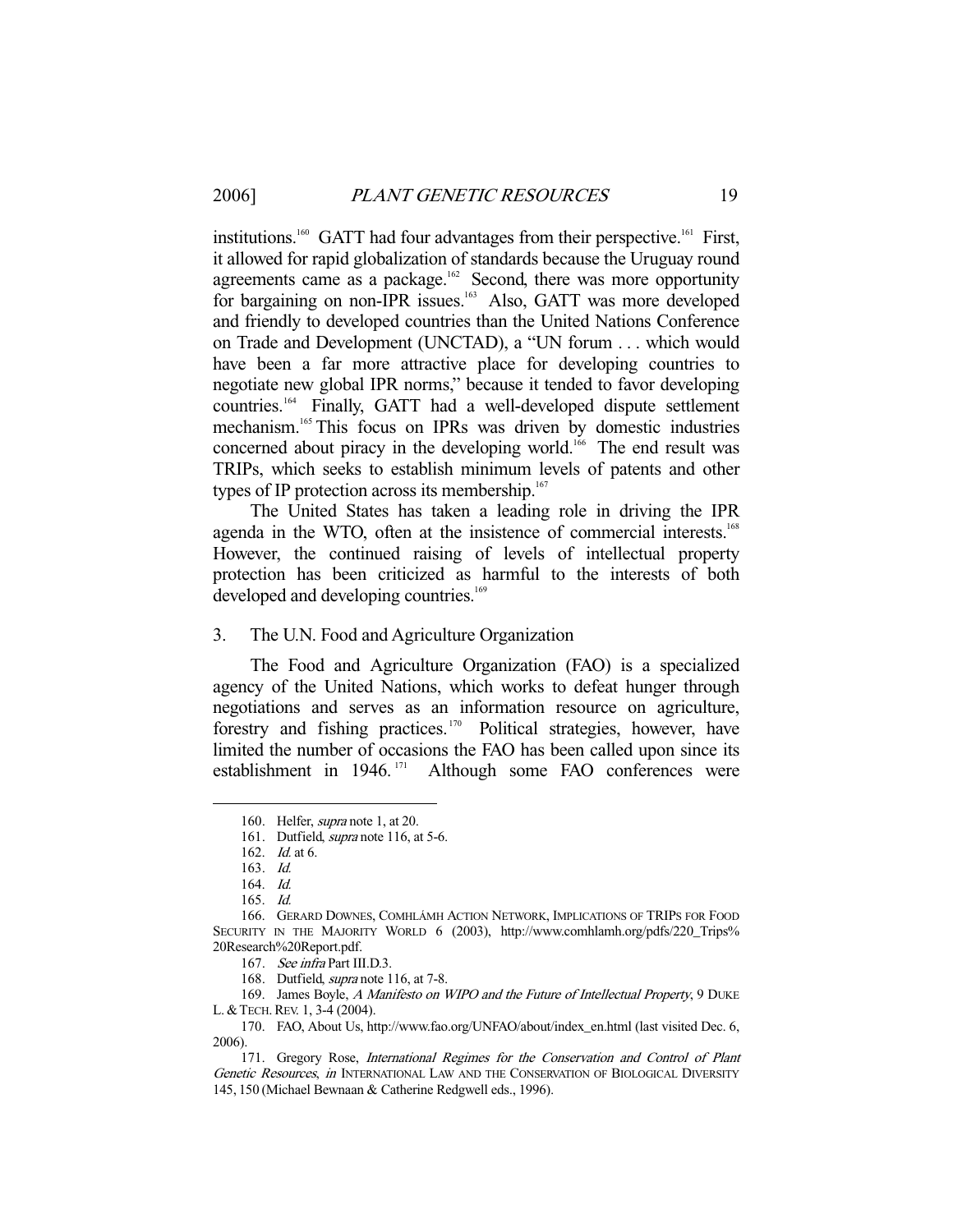organized in the 1960s, the FAO did not become active in the area of PGRs until the 1980s.<sup>172</sup> In 1983, the FAO set up a Commission on Plant Genetic Resources.<sup>173</sup> The Commission was designed to be an expert body open to all, undertaking preparatory work for the FAO.<sup>174</sup> The FAO. prepares an annual report on The State of the World's Plant Genetic Resources.<sup>175</sup> The FAO has also established an Early Warning System (drawing attention to specific hazards) and a Global Plan of Action  $(GPA)$  (coordinating worldwide activities).<sup>176</sup> It has recently produced the International Treaty on Plant Genetic Resources for Food and Agriculture (ITPGR), which may have a substantial impact on  $PGRs$ .<sup>177</sup>

### D. The Agreements

 Over the years, the international community has developed a number of international agreements governing IPRs and PGRs that together do not comprise a coherent whole system reflecting a single set of principles but rather a dynamic regime complex reflecting the different priorities and interests of the various international actors.<sup>178</sup>

### 1. UPOV

 One of the first agreements in the general area of PGRs is the Convention of the International Union for the Protection of New Varieties of Plants (UPOV).<sup>179</sup> This agreement was adopted in order to promote patent protection for new plant varieties, which the international community increasingly desired.<sup>180</sup> It provides minimum standards of *sui* generis intellectual property rights to commercial plant breeders, commonly called plant variety rights or plant breeders' rights (PBRs).<sup>181</sup> These protections from the original 1961 agreement have been extended over time by the revisions in 1972, 1978, and 1991.<sup>182</sup>

-

182. DUTFIELD, supra note 31, at 26-29. For a full description of the history and require-

ments of UPOV, see Helfer, supra note 16, at 12-18.

 <sup>172.</sup> Id.

 <sup>173.</sup> Id. at 151.

 <sup>174.</sup> Id.

 <sup>175.</sup> Id.

 <sup>176.</sup> Id.

 <sup>177.</sup> See infra Part III.D.4.

<sup>178.</sup> Raustiala & Victor, *supra* note 3, at 279.

<sup>179.</sup> See id. at 283.

 <sup>180.</sup> Bosselmann, supra note 20, at 123.

 <sup>181.</sup> Helfer, supra note 16, at 11.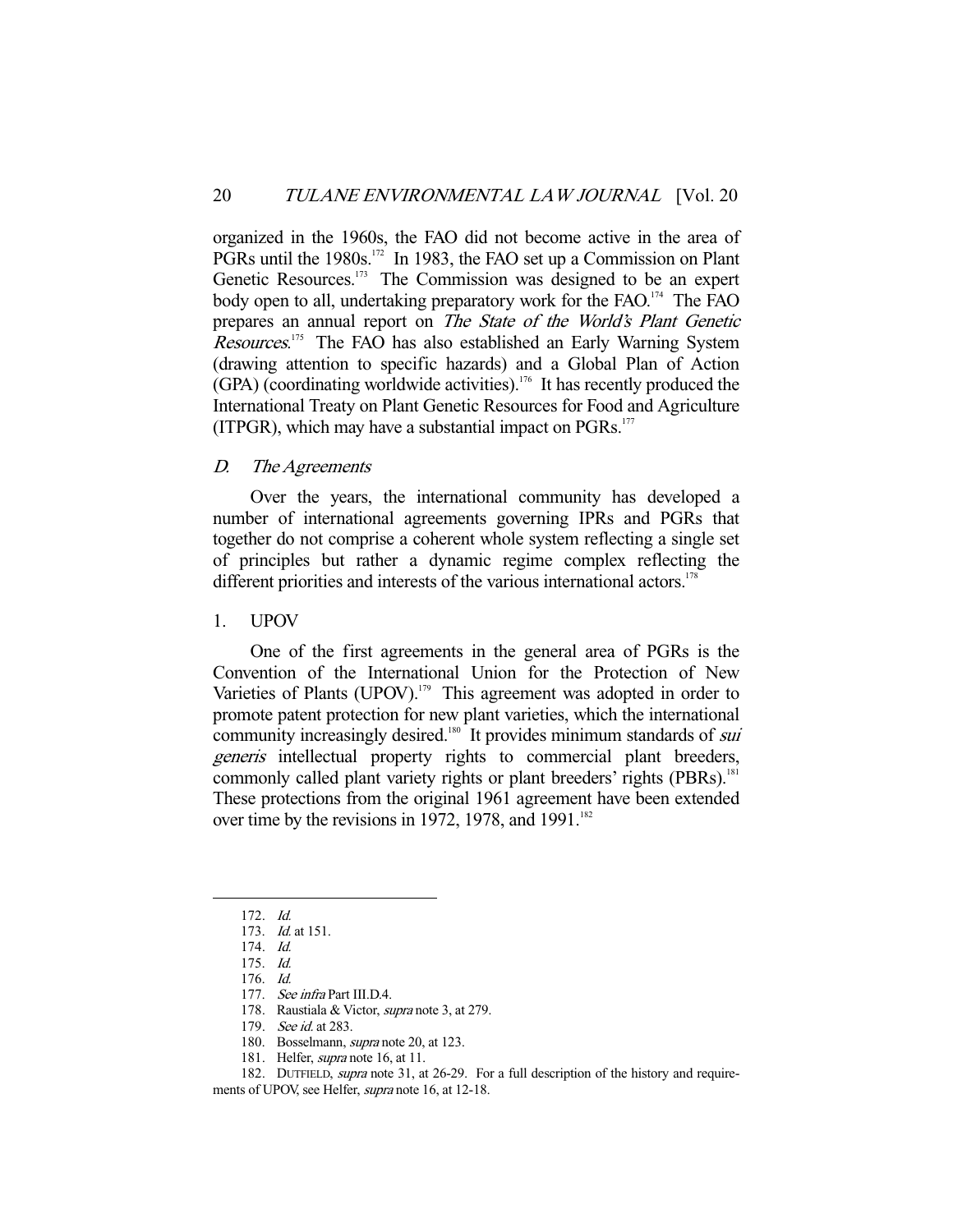#### 2. Convention on Biological Diversity

 The United Nations Convention on Biological Diversity (the Biodiversity Convention or CBD) was established in May 1992.<sup>183</sup> Under the CBD, genetic resources are a part of national sovereignty, and thus are not common property.184 The CBD's objectives are the conservation and sustainable use of plant and animal biodiversity and the fair and equitable sharing of the resulting benefits.<sup>185</sup> Moreover, the CBD promotes free trade to finance conservation and the transfer of technology.186 Although the technology transfer provisions are limited, they have led to efforts promoting the conservation of biodiversity.<sup>187</sup> The CBD does not directly deal with intellectual property, <sup>188</sup> but the Conference of the Parties (COP) adopted the so-called Bonn Guidelines in 2002, dealing with "Access to Genetic Resources and Benefit Sharing" and setting out recommended terms for the transfer of genetic material. $189$ 

 As noted above, the CBD was agreed to by the developing countries in the hope that making genetic resources a matter of national sovereignty would ensure profit from bio-prospecting.<sup>190</sup> However, the CBD has not yielded the expected benefits. $191$  This shortcoming is blamed on the operation of the Convention, which seems to have created bureaucratic impediments to commercialization and a reluctance of countries to commit to risky benefit-sharing arrangements.<sup>192</sup> As a result, there is a perception that the CBD has reduced the availability of PGRs from *in situ* sources.<sup>193</sup> The returns from field work can be quite low, as such work requires assistance and access from local communities.<sup>194</sup> In addition, the availability of material and information from seed banks and scientific literature may make field work unnecessary.<sup>195</sup>

-

188. John Linarelli, Treaty Governance, Intellectual Property and Biodiversity, 6 ENVTL. L.REV. 21, 22 (2004).

 191. Rex Dalton, Bioprospectors Hunt for Fair Share of Profits, 427 NATURE 576, 576 (2004).

192. Id.

195. See Dutfield, supra note 38, at 2.

 <sup>183.</sup> Rose, supra note 171, at 148.

 <sup>184.</sup> Id.

 <sup>185.</sup> Id.

 <sup>186.</sup> Id.

 <sup>187.</sup> Id.

 <sup>189.</sup> Id. at 28-30.

<sup>190.</sup> See supra Part II.B.

<sup>193.</sup> Fowler & Hodgkin, supra note 2, at 164.

<sup>194.</sup> Rex Dalton, *Bioprospects Less Than Golden*, 429 NATURE 598, 598 (2004).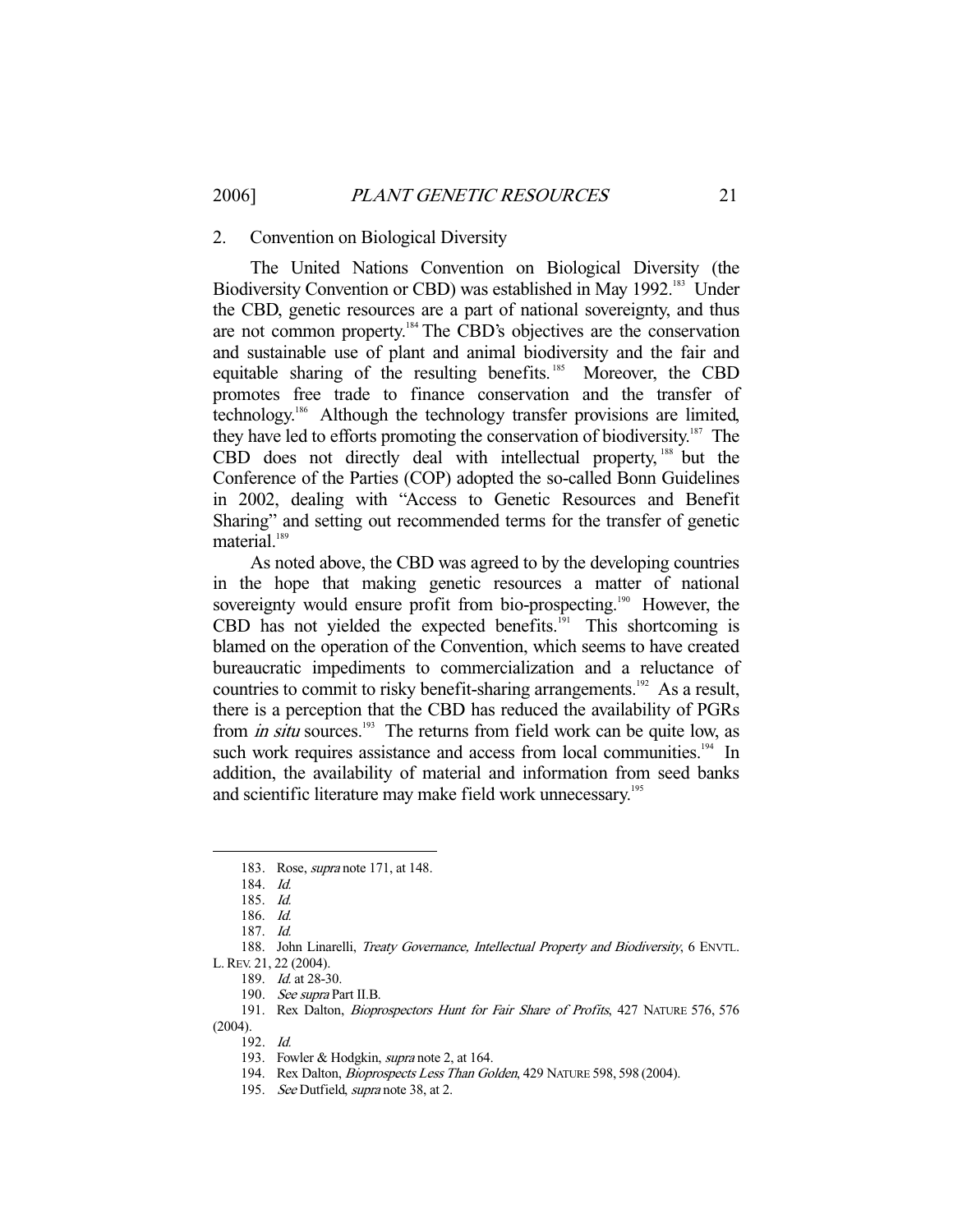There are indications that patents on biotechnology in the United States have led to an anticommons, where "upstream" patents over essential building blocks such as genetic sequences prevent development of "downstream" projects such as medical treatments.<sup>196</sup> The same phenomenon may be occurring in the international regime governing PGRs, as too many acquire the right to exclude.<sup>197</sup> In fact, one of the reasons why bio-prospecting has not worked as well as expected may be that researchers are put off by the difficulties involved in negotiating with all of the groups involved and simply avoid it as an activity.<sup>198</sup> Solving this problem may prove complex, as it is difficult to untangle all of the rights involved in a fair way.<sup>199</sup>

# 3. TRIPs

TRIPs is a WTO agreement adopted in 1994.<sup>200</sup> Its objective is to establish uniform international standards of IP protection.<sup>201</sup> In the area of PGRs, article 27 provides that "patents shall be available for any inventions, whether products or processes, in all fields of technology" but that "plants and animals other than micro-organisms" may be excluded.<sup>202</sup> However, there is a requirement to "provide for the protection of plant varieties either by patents or by an effective *sui generis* system or by any combination thereof."<sup>203</sup> (The mention of a *sui* generis system was probably a reference to UPOV, and has led to some developing countries signing up to UPOV, which allows members to draft supplementary unilateral treaties within the UPOV framework.<sup>204</sup>)

 The developing countries most likely accepted TRIPs, despite their misgivings about IPRs, for two reasons.<sup>205</sup> First, TRIPs is part of a packaged whole, and the benefits of the other GATT agreements are

 <sup>196.</sup> Sabrina Safrin, Hyperownership in a Time of Biotechnological Promise: The International Conflict To Control the Building Blocks of Life, 98AM.J.INT'L L. 641, 653 (2004).

 <sup>197.</sup> See id. at 653-56.

<sup>198.</sup> See id. at 657-58.

<sup>199.</sup> See id. at 657-59.

 <sup>200.</sup> Helfer, supra note 16, at 19.

 <sup>201.</sup> Id.

 <sup>202.</sup> Agreement on Trade-Related Aspects of Intellectual Property Rights, Apr. 15, 1994, 33 I.L.M. 81 (1994), Annex 1C to the Marrakesh Agreement Establishing the World Trade Organization, Apr. 15, 1994, 33 I.L.M. 1197 (1994), art. 7, available at http://www.wto.org/ english/docs\_e/legal\_e/27-trips.pdf.

<sup>203.</sup> Id. For a detailed consideration of the arguments regarding whether UPOV is the only option, see Helfer, supra note 16, at 31-34.

<sup>204.</sup> UNCTAD-ICTSD PROJECT ON IPRS AND SUSTAINABLE DEVELOPMENT, supra note 115, at 52-53.

 <sup>205.</sup> Id. at 44.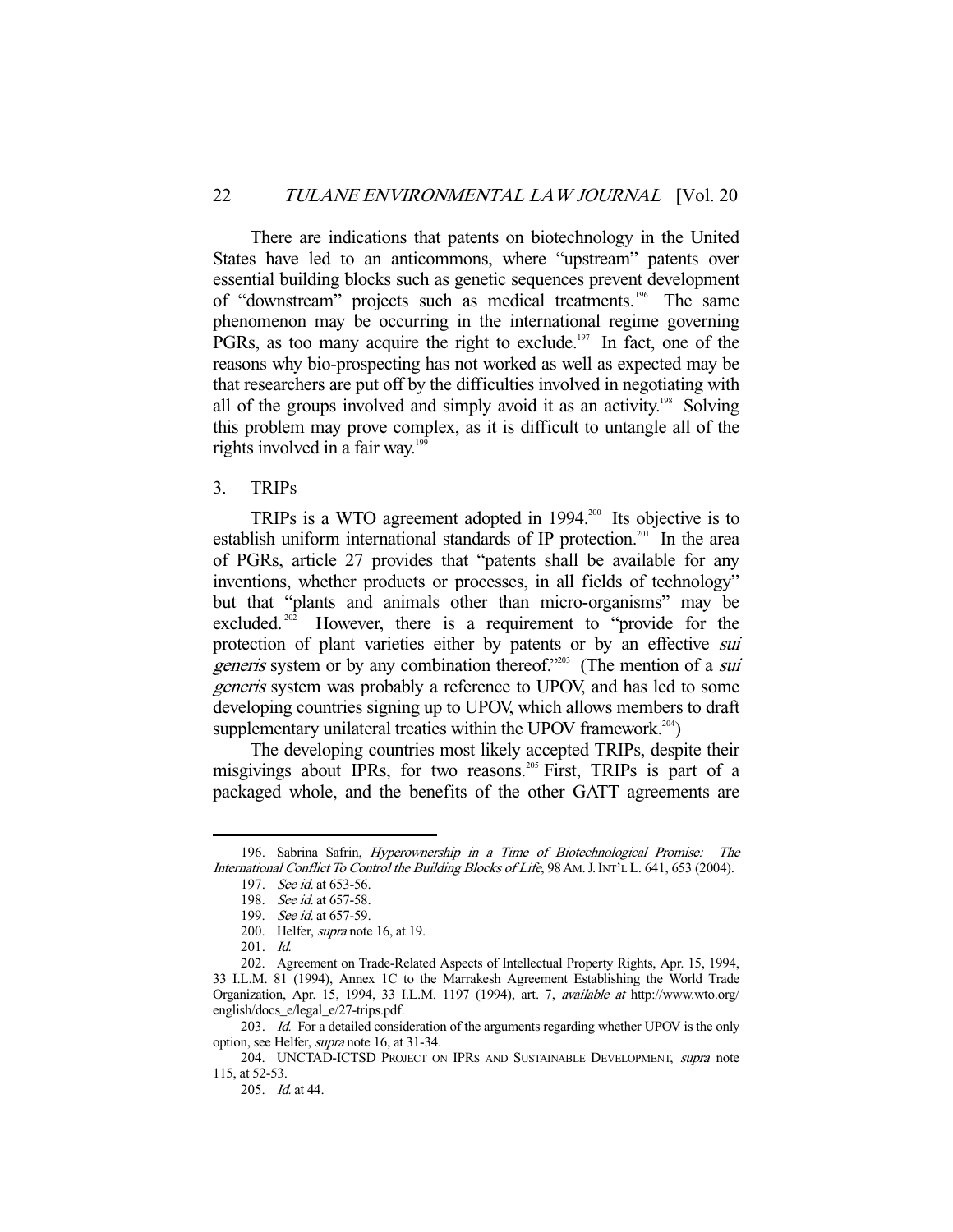weighty in comparison.<sup>206</sup> On the other hand, they may have been motivated by the improved access to markets in developed countries, wanting to avoid trade barriers that might result if they stayed out of the new system.<sup>207</sup> "In short, TRIPS was a loss but the WTO package of agreements was a net gain."<sup>208</sup>

 Implementation of TRIPs was delayed by increasing transaction costs and a resurfacing of developing nations' initial reservations. Despite the additional time which some states were given to comply, a negative perception of TRIPs still arose in developing countries.<sup>209</sup> This animosity was driven by slow, costly implementation, domestic opposition, and pressure from the United States and the European Union to sign "TRIPs plus" bilateral agreements that contained still higher intellectual property standards.<sup>210</sup> The developed countries' assumption that levels of IPR protection will become progressively higher has produced a hostile reaction from these countries.<sup>211</sup> As the developing countries question the claim that these higher standards encourage the transfer of technology from developed to developing countries, LDCs are reconsidering TRIPs.<sup>212</sup> Some developing countries want to amend TRIPs to lower the level of IP protection currently required.213 Despite the objections of the United States and other developed countries, some developing countries are pushing for TRIPs Council discussions of the relationship between TRIPS and the CBD.<sup>214</sup> The recent Declaration on the TRIPs Agreement and Public Health, granting developing countries another ten years within which to protect pharmaceutical drugs, may be an indication of efforts to deal with this. $215$ 

 The review of article 27 of TRIPs, which should have taken place in 1999, was incomplete because the developed and developing world could not agree on its scope.<sup>216</sup> Resolving the article 27 issues could require

 <sup>206.</sup> Id.

 <sup>207.</sup> Id.

<sup>208.</sup> Dutfield, *supra* note 116, at 4.

 <sup>209.</sup> Helfer, supra note 1, at 24.

 <sup>210.</sup> Id.

<sup>211.</sup> Dutfield, *supra* note 116, at 21.

 <sup>212.</sup> See id.

<sup>213.</sup> UNCTAD-ICTSD PROJECT ON IPRS AND SUSTAINABLE DEVELOPMENT, supra note 115, at 51.

 <sup>214.</sup> TRIPS Council Focuses on Benefit-Sharing for Genetic Resources, BRIDGES TRADE BIORES (Int'l Ctr. for Trade & Sustainable Dev., Geneva, Switz.), Mar. 18, 2005, at 1, 2, available at http://www.ictsd.org/biores/05-03-18/Biores5-5.pdf.

<sup>215.</sup> See Helfer, supra note 1, at 4-5; see also infra Part IV.B (noting the conflicts between TRIPs and the CBD).

<sup>216.</sup> See Helfer, supra note 16, at 23.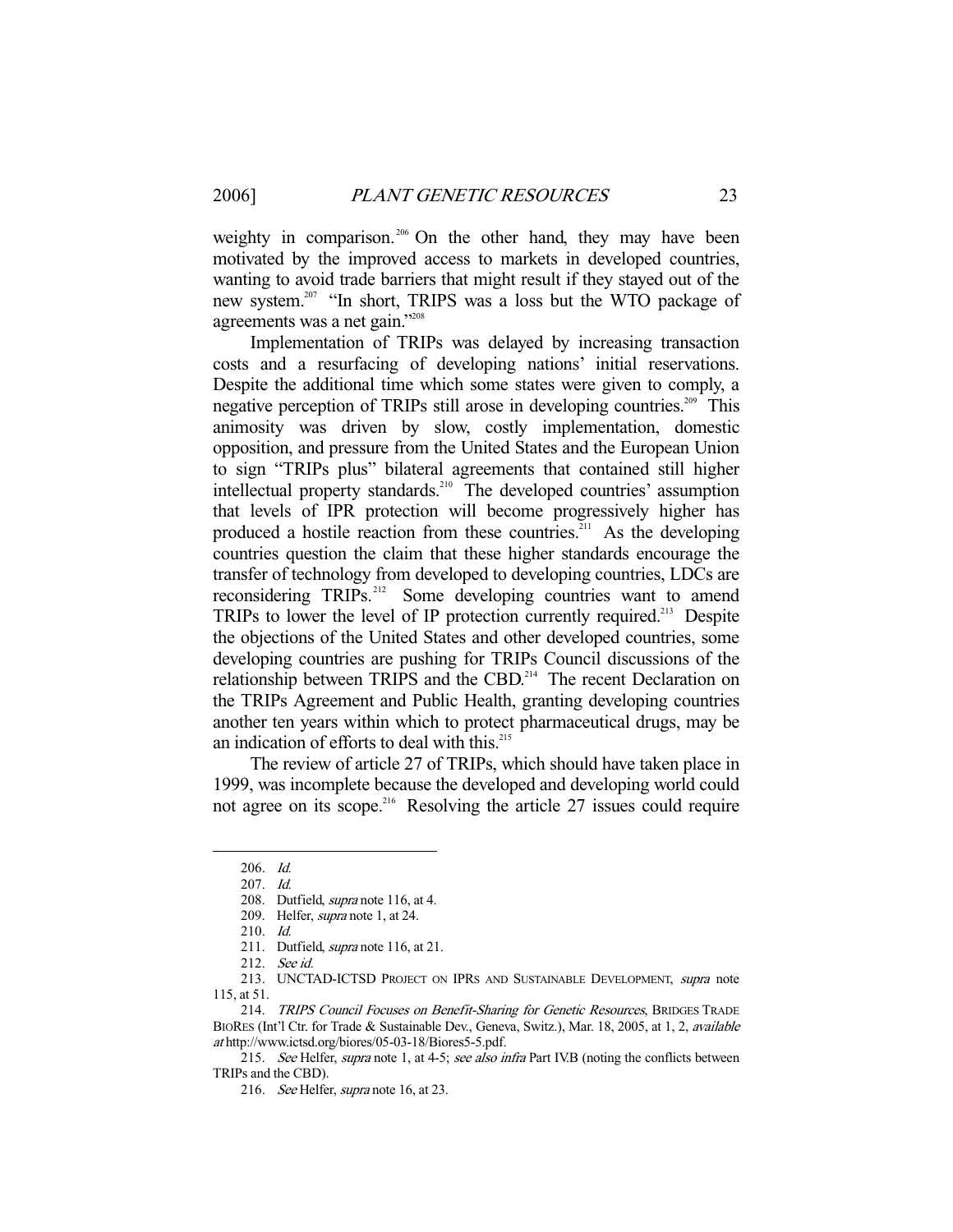patent protection for plants and plant varieties, creating a direct conflict with article  $12.3(d)$  of the ITPGR.<sup>217</sup>

 When this modification was discussed during the Doha round of WTO negotiations in 2001, the United States and Japan tried to limit the review to measures already adopted in fulfillment of the requirement to offer some protection for plant varieties.<sup>218</sup> Developing countries (mainly India, Brazil, and African states) wanted a wider debate on whether patents on living organisms should be permitted at all and on harmonizing TRIPs with the CBD and the IU.<sup>219</sup> The European Union sought compromise through harmonization by national legislation rather than through treaty amendments. $220$ 

 The final result of the Doha round negotiations, the Doha Ministerial Declaration, set forth the agenda for the review, largely adopting the developing countries' perspective.<sup>221</sup> Paragraph 19 directs

the Council for TRIPS, in pursuing its work programme including under the review of Article  $27.3(b)$ , ... to examine, *inter alia*, the relationship between the TRIPS Agreement and the Convention on Biological Diversity, the protection of traditional knowledge and folklore, and other relevant new developments raised by members . . .. In undertaking this work, the TRIPS Council shall be guided by the objectives and principles set out in Articles 7 and 8 of the TRIPS Agreement and shall take fully into account the development dimension.<sup>22</sup>

The reference to articles 7 and 8, which mention "social and economic welfare," "a balance of rights and obligations," "public health and nutrition," and "the public interest," places the review in a broader context and creates an opportunity for more even-handed policy on IPRs.223 This reflects a greater international understanding of the need to ensure that the use of biotechnology does not adversely impact biodiversity.<sup>224</sup>

 <sup>217.</sup> Id. at 52.

<sup>218.</sup> *Id.* at 48.

 <sup>219.</sup> Id.

 <sup>220.</sup> Id.

<sup>221.</sup> *Id.* at 48-49.

 <sup>222.</sup> World Trade Organization, Ministerial Declaration of 14 November 2001, ¶ 19, WT/MIN(01)/DEC/1, 41 I.L.M. 746 (2002).

<sup>223.</sup> See Helfer, supra note 16, at 49.

<sup>224.</sup> See Charles R. McManis, Intellectual Property, Genetic Resources and Traditional Knowledge Protection: Thinking Globally, Acting Locally, 11 CARDOZO J. INT'L & COMP. L. 547, 551 (2003).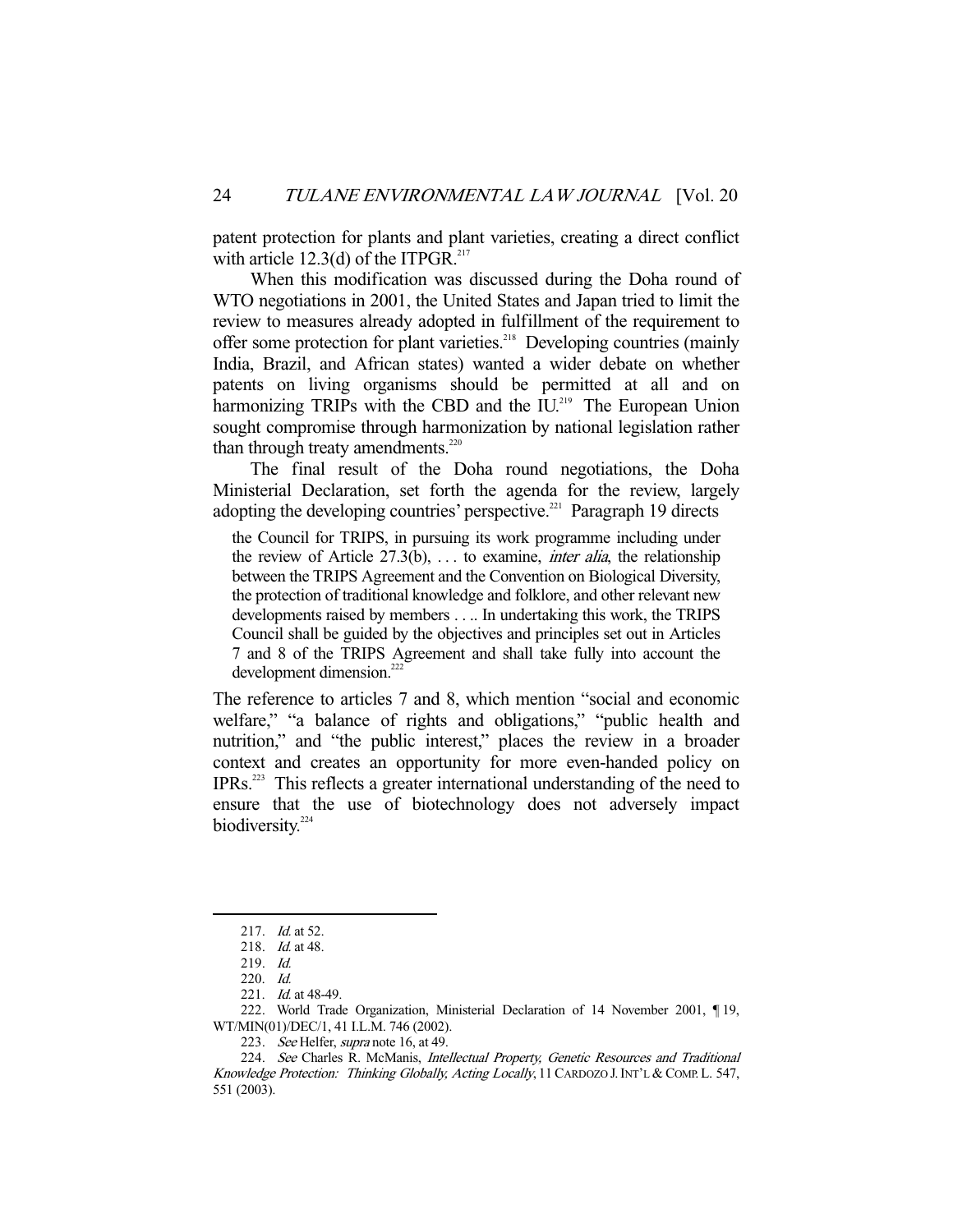The TRIPs Council has reviewed the entirety of TRIPs, including article  $27.3(b)$  on the patenting of plant and animal inventions.<sup>225</sup> These reviews are being expanded in consultation with WIPO and the CBD, although some developed countries are seeking to delay this review process pending the conclusion of studies being conducted by  $WIDO.$ <sup>226</sup>

#### 4. International Treaty on Plant Genetic Resources

 The most recent international agreement governing PGRs is the ITPGR. This treaty grew out of forum-shifting by the developing countries, led by Mexico and aided by NGOs and activists.<sup>227</sup> They selected the FAO as the best place to work on the new international agreement.<sup>228</sup>

 Developing countries had two concerns, which they wanted to address during negotiations.<sup>229</sup> First, although they held the majority of the crop collections, they carried out a minority of accessions.<sup>230</sup> Secondly, the developing countries were concerned that developed country plant breeders were securing IPRs for their own varieties, while seeds in traditional use were not being protected.<sup>231</sup> In 1981, a resolution recommending the drafting of a legal convention focusing on these issues was approved.<sup>232</sup> In 1983, this was reduced to a call for a nonbinding undertaking, and the International Undertaking on Plant Genetic Resources (IUPGR) was agreed to by over 100 countries, including many of the developed nations.<sup>233</sup> The Undertaking is part of the FAO Global System for the Conservation and Sustainable Use of Plant Genetic Resources for Food and Agriculture.<sup>234</sup> It states that all PGRs are part of the "heritage of mankind and consequently should be available without restriction" for scientific research, plant breeding, and conservation.<sup>235</sup>

-

233. Id.

<sup>225.</sup> Gerard Bodeker, Traditional Medical Knowledge, Intellectual Property Rights and Benefit Sharing, 11 CARDOZO J. INT'L & COMP. L. 785, 791 (2003).

 <sup>226.</sup> Id.

<sup>227.</sup> Helfer, *supra* note 1, at 35-39.

<sup>228.</sup> See id. at 16; see also id. at 53 (noting developing countries may choose to regime shift); *id.* at 35 (providing an overview of this particular regime shift).

<sup>229.</sup> UNCTAD-ICTSD PROJECT ON IPRS AND SUSTAINABLE DEVELOPMENT, supra note 115, at 55.

 <sup>230.</sup> Id.

 <sup>231.</sup> Id.

<sup>232.</sup> Dutfield, supra note 116, at 15.

<sup>234.</sup> DUTFIELD, *supra* note 31, at 102.

<sup>235.</sup> International Undertaking on Plant Genetic Resources for Food and Agriculture, Res. 8/83, FAO Conference, 22nd Sess. (Nov. 23, 1983), art. 1, available at http://www.fao.org/ag/ cgrfa/iu.htm.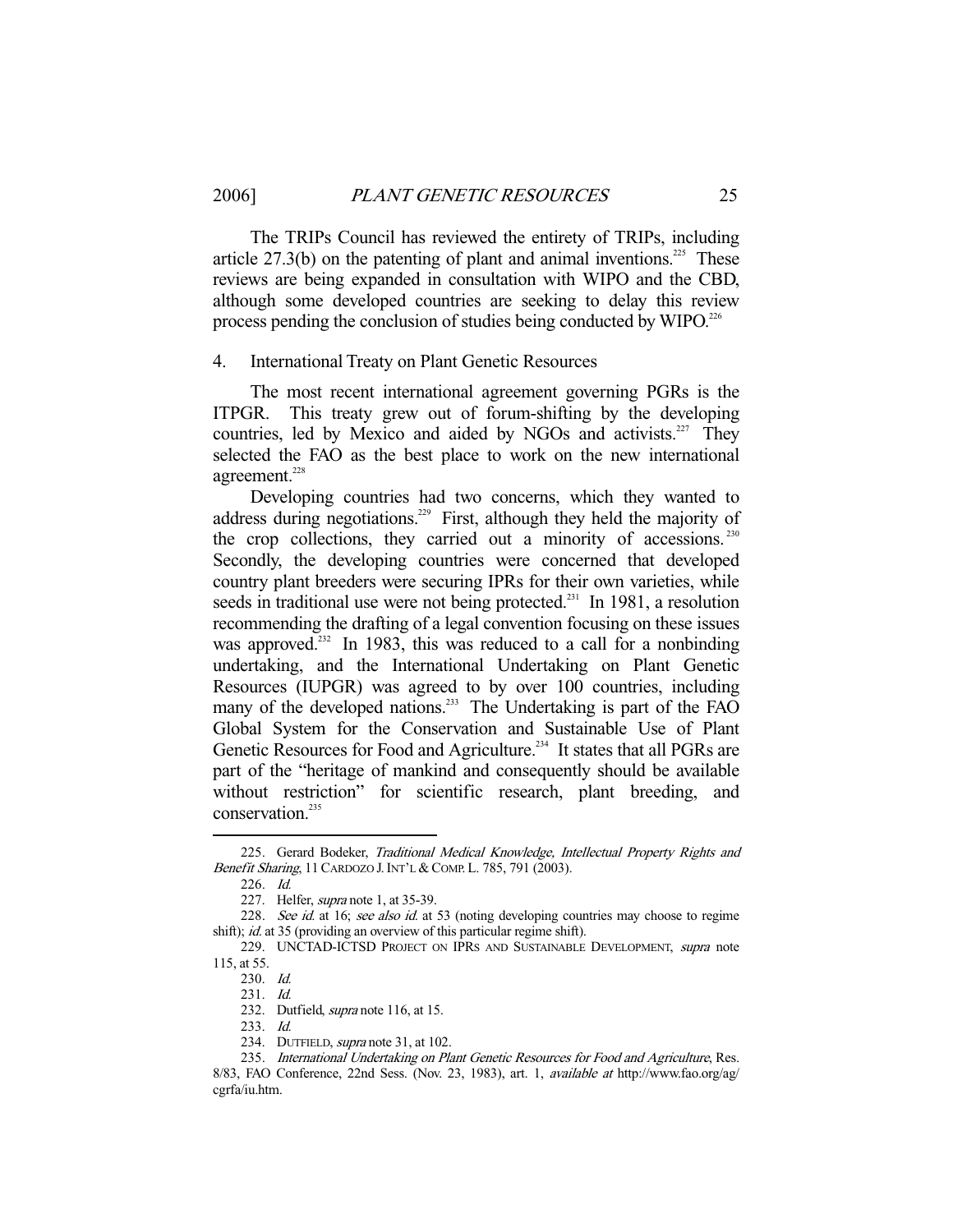This agreement created a conflict with UPOV, which protects PBRs, by creating restrictions on the availability of PBRs.<sup>236</sup> The Undertaking was subsequently revised to state it was "not incompatible" with the principle of common heritage, and to balance these efforts, additional rules regarding farmers' rights,<sup>237</sup> national sovereignty, and a prohibition on IPRs in PGRs held in international seed banks were added to the initiative.<sup>238</sup>

 In 1992, the Nairobi Conference for the Adoption of the Agreed Text of the Convention on Biological Diversity adopted a resolution recognizing the need to "harmonise the International Undertaking with the CBD,"<sup>239</sup> particularly regarding access to *ex situ* collections<sup>240</sup> and the question of farmers' rights.<sup>241</sup> In 1993, the Commission on Plant Genetic Resources (CPGR), the FAO commission responsible for governing the IUPGR, recommended that the Undertaking be revised in light of the  $CBD$ <sup>242</sup> Negotiations proceeded slowly and with difficulty<sup>243</sup> but produced more than a revised Undertaking; they resulted in a binding treaty, the ITPGR, implemented in November  $2001$ .<sup>244</sup>

<sup>236.</sup> Helfer, *supra* note 1, at 36.

 <sup>237. &</sup>quot;Farmers' rights is a loosely defined concept that seeks to acknowledge the contributions that traditional farmers have made to the preservation and improvement of PGRs. . . . [They] act as a counterweight to plant breeders' rights, compensating the upstream input providers who make downstream innovations possible." Id. at 37.

<sup>238.</sup> *Id.* at 37-39.

 <sup>239.</sup> Rose, supra note 5, at 612.

<sup>240.</sup> These are generally held in botanical gardens and seed banks. *Id.* at 593.

<sup>241.</sup> *Id.* at 612.

 <sup>242.</sup> The FAO established the intergovernmental Commission on Plant Genetic Resources in 1983. Renamed the Commission on Genetic Resources for Food and Agriculture (CGRFA) in 1995, the Commission currently comprises 160 countries and the European Community. The CGRFA coordinates, oversees, and monitors the development of the Global System for the Conservation and Utilization of PGRFA, which is comprised of the Commission itself, the nonbinding IU, the rolling Global Plan of Action, the International Fund for Plant Genetic Resources, the World Information and Early Warning System, Codes of Conduct and Guidelines for the Collection and Transfer of Germplasm, the International Network of Ex Situ Collections under the auspices of the FAO, and the international network of *in situ* conservation areas and crop-related networks. Negotiations on the International Treaty on Plant Genetic Resources for Food and Agriculture: 30 October-3 November 2001, EARTH NEGOTIATIONS BULL. (Int'l Inst. for Sustainable Dev., Winnipeg, Can.), Nov. 5, 2001, at 1-2, available at http://www.iisd.ca/biodiv/ iu-wg/ [hereinafter Negotiations].

<sup>243.</sup> See id. at 12 (describing "seven long years of hard-fought and often tedious negotiations").

<sup>244.</sup> Dutfield, supra note 116, at 16. This treaty is available as FAO, International Treaty on Plant Genetic Resources for Food and Agriculture (Nov. 3, 2001), http://www.fao.org/ag/ cgrfa/itpgr.htm#text. For a survey of the treaty's provisions, see H. David Cooper, The International Treaty on Plant Genetic Resources for Food and Agriculture, 11 REV. EUR. COMMUNITY & INT'L ENVTL.L. 1 (2002).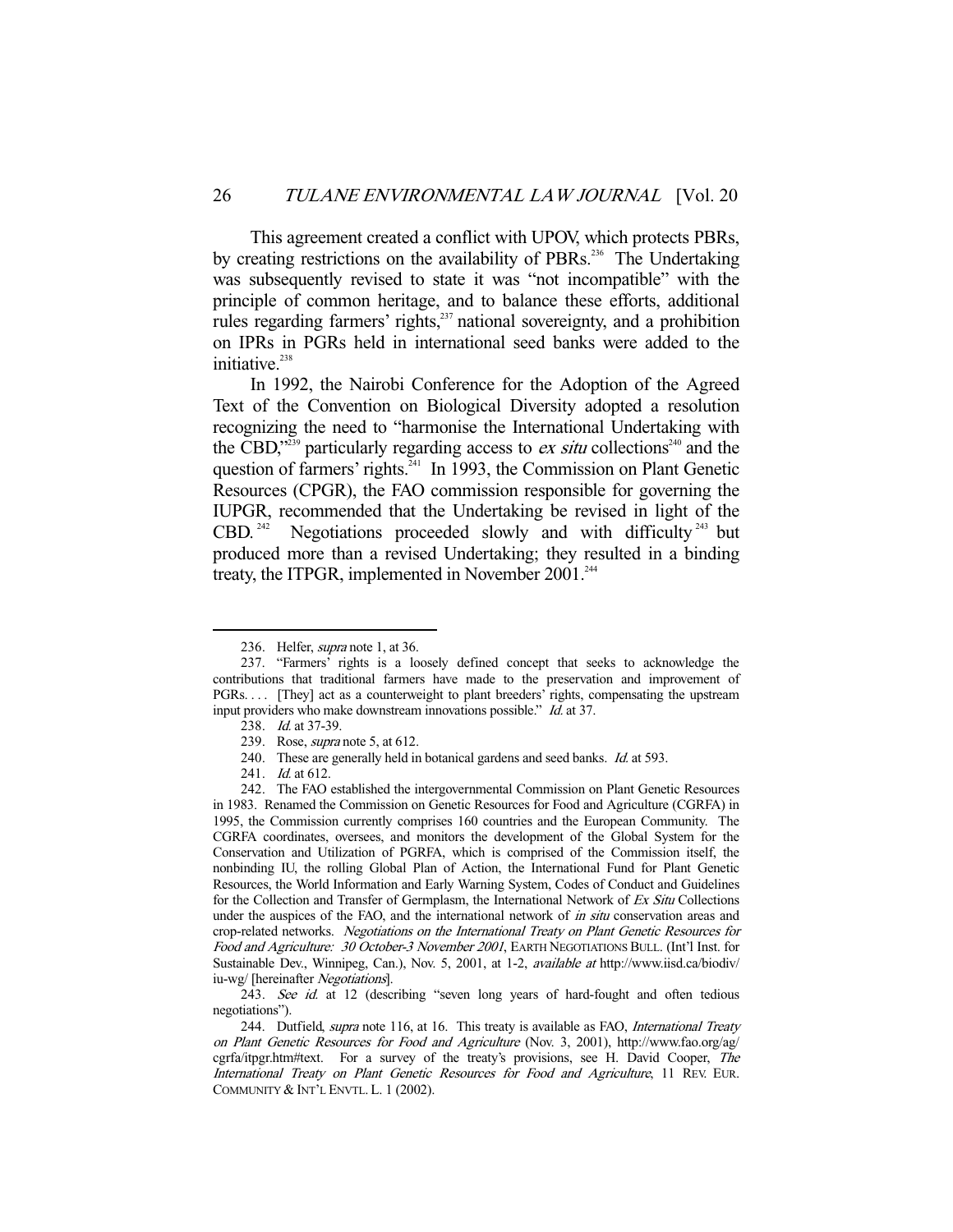This treaty creates "a special collective property right for a limited number of staple food and feed crops";<sup>245</sup> it is a type of limited common property right within these defined PGRs.<sup>246</sup> This creation is, to a certain extent, a reversal of the process of propertization that brought the CBD into being, caused perhaps by the prohibitive cost of segregating seeds and tracing samples to those working on core crops for the poor, and therefore, the most important PGRs were essentially placed back in the public domain.247 In fact, most of the movement of germplasm facilitated by genebanks occurs between developing countries, indicating that ease of access is in the interest of these countries.<sup>248</sup>

 The main achievement of the ITPGR is the establishment of a Multilateral System of Access and Benefit-Sharing (MS).<sup>249</sup> This section acknowledges states' sovereignty over PGRs, but also allows access to certain material.<sup>250</sup> This access only applies to a carefully negotiated list, set out in Annex I to the ITPGR, of thirty-five crops and thirty-two forages.251 Access to these PGRs is made available subject to several conditions, which include respecting intellectual property rights, adhering to the standard that "[r]ecipients shall not claim any intellectual property or other rights that limit the facilitated access to the plant genetic resources for food and agriculture, or their genetic parts or components, in the form received from the Multilateral System,"252 and accepting a Material Transfer Agreement (MTA), the terms of which are to be adopted by the Governing Body of the ITPGR.<sup>253</sup> The use of a standard MTA is intended to reduce the transaction costs involved in using the Multilateral System.<sup>254</sup>

 During the negotiations leading to the ITPGR, some developed countries wanted the MS to include all PGRs,<sup>255</sup> and as the negotiations concluded, the European Union proposed that after the treaty had been in

 <sup>245.</sup> Raustiala & Victor, supra note 3, at 303.

 <sup>246.</sup> Laurence R. Helfer, Intellectual Property Rights and the International Treaty on Plant Genetic Resources for Food and Agriculture, 97 AM. Soc'y INT'L L. PROC. 33, 33-34 (2003).

 <sup>247.</sup> Id. at 34.

<sup>248.</sup> MOORE & HALEWOOD, supra note 10, at 2.

 <sup>249.</sup> Cooper, supra note 244, at 4.

 <sup>250.</sup> Id. at 5.

 <sup>251.</sup> Id.

 <sup>252.</sup> FAO, supra note 244, art. 12.3(d).

<sup>253.</sup> Cooper, *supra* note 244, at 7.

<sup>254.</sup> Stannard et al., *supra* note 35, at 414.

 <sup>255.</sup> Third Inter-Sessional Contract Group Meeting on the Revision of the International Undertaking on Plant Genetic Resources, in Harmony with the CBD, EARTH NEGOTIATIONS BULL. (Int'l Inst. for Sustainable Dev., Winnipeg, Can.), Sept. 4, 2000, at 11, available at http://www.iisd.ca/biodiv/cgrfa2000a/.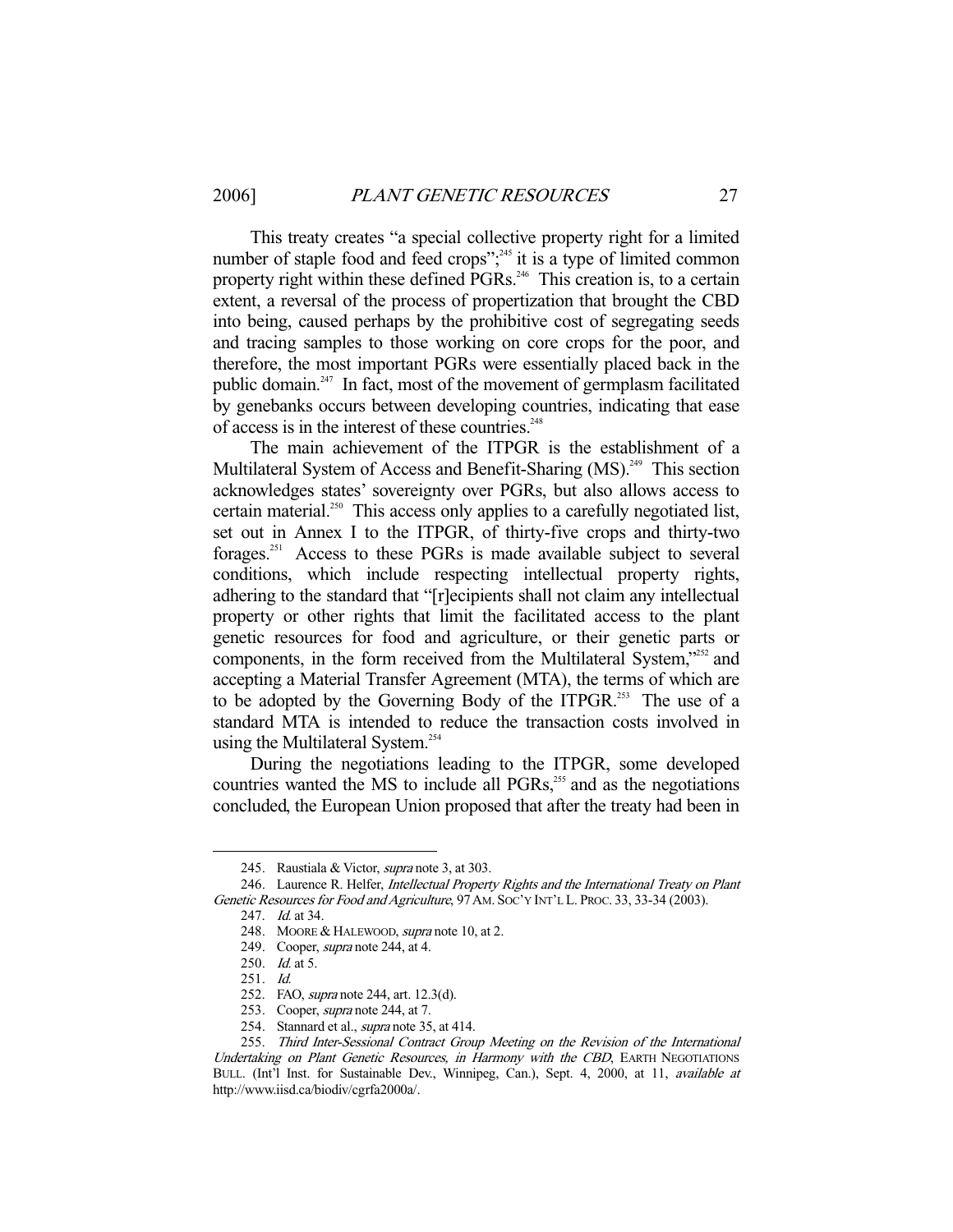force for five years, the list of PGRs should be expanded.<sup>256</sup> This proposal was resisted by the developing world,<sup>257</sup> but if the MS proves to work well and access creates tangible benefit sharing, they may agree to further open access.<sup>258</sup>

As for the somewhat obscure wording limiting IPRs:

A brief review of the final stages of the treaty's negotiating history is essential to decipher this cryptic text. Two clauses at the end of the article—"their genetic parts or components" and "in the form"—were included as separate bracketed text going into the final round of negotiations. Developing states that opposed patent protection sought to retain the first clause and delete the second, whereas the United States wanted to delete the first phrase and retain the second. As a compromise, the delegates voted to retain both clauses after defeating a proposal by the United States to delete Article 12.3(d) from the treaty altogether.<sup>259</sup>

 While all participating countries agreed that it should not be possible to patent genetic materials in the form received under the MS, disagreement existed among them as to whether and when DNA sequences could be patented.<sup>260</sup> There are two genetic material categories to consider: "parts and components" (patenting of raw DNA sequences simply extracted from PGRs) and "derivatives" (where extracted DNA is combined with other DNA to create a new PGR).<sup>261</sup> The first category is probably excluded by the language of the ITPGR, although some developed countries interpret it as allowing some patents, even though this interpretation would seem to run counter to the spirit of the treaty.<sup>262</sup> The position with the second is more vague, with the European Union taking the position that if parts and components are the subject of innovation, they can be the subject of IPRs.<sup>263</sup> This position on the meaning of the treaty phrase "in the form received" was one of the most contentious issues during the negotiations,  $264$  and the resulting compromise will likely need further interpretation by the Governing Body.<sup>265</sup>

<sup>256.</sup> Negotiations, supra note 242, at 6-7.

 <sup>257.</sup> Id. at 13.

<sup>258.</sup> Helfer, *supra* note 246, at 35.

<sup>259.</sup> *Id.* at 34.

<sup>260.</sup> Cooper, *supra* note 244, at 9.

<sup>261.</sup> *Id.* at 8.

<sup>262.</sup> DUTFIELD, *supra* note 31, at 17.

<sup>263.</sup> Cooper, *supra* note 244, at 9.

 <sup>264.</sup> Rose, supra note 5, at 620.

 <sup>265.</sup> Id. at 621.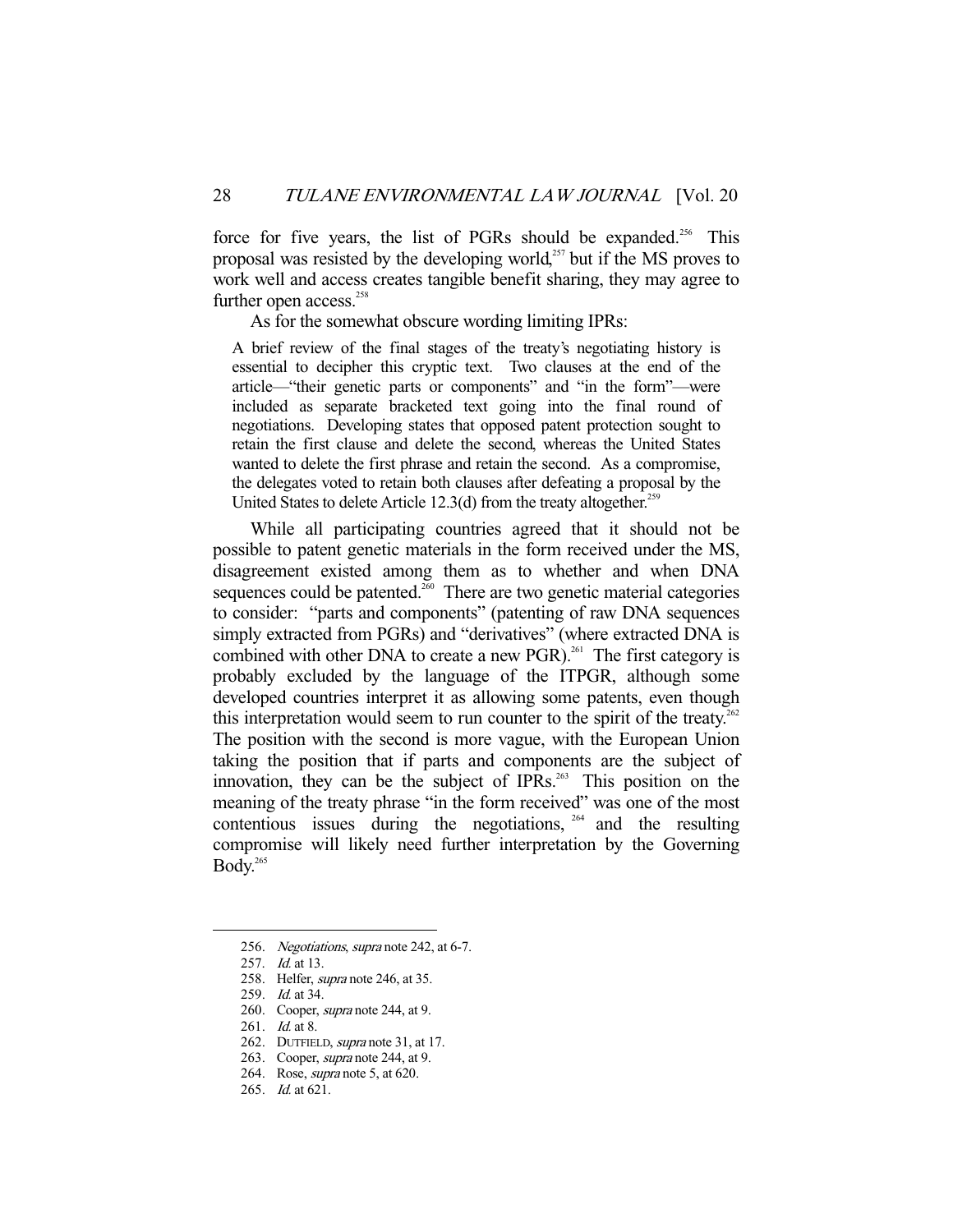The ITPGR also requires that a share of the profits from commercialization of such derivatives be paid into a fund to be used for the Global Plan of Action.<sup>266</sup> This fund is to be required under the terms of the MTA<sup>267</sup> and must also deal with issues such as the level of IPRs permitted over derivatives, the triggers for payment to the fund, and compliance tracking.<sup>268</sup>

#### IV. UNRESOLVED ISSUES

 The process of developing a regime complex for PGRs has taken place over an extended period of time. As discussed above, different interest groups have used different fora to advance incompatible agendas, and the agreements that have resulted are not entirely consistent with each other. This Part of the Article addresses a number of those unresolved issues.

# A. The ITPGR and the CBD

The ITPGR places certain PGRs in the public domain.<sup>269</sup> This placement may conflict with the CBD, which provides that PGRs are part of national sovereignty.<sup>270</sup> The preamble and article 10 of the ITPGR, however, reaffirm that rights over PGRs are sovereign and make reference in the preamble to the IUPGR's "heritage of mankind," which has become a "common concern of all countries."<sup>271</sup> This modification may suffice to solve the problem for now.

#### B. Article 27.3(b) of TRIPs and the CBD

 As noted above, article 27.3(b) of TRIPs provides that biological organisms are subject to intellectual property protection, through either patents or a *sui generis* regime.<sup>272</sup> This requirement may conflict with the CBD, which provides that PGRs are sovereign property of a State.<sup>273</sup> It is also claimed that these TRIPs provisions may lead to unsustainable use

 <sup>266.</sup> Cooper, supra note 244, at 9-11.

<sup>267.</sup> FAO, *supra* note 244, art. 13.2(d)(ii).

 <sup>268.</sup> Helfer, supra note 246, at 35.

 <sup>269.</sup> FAO, supra note 244, art. 11.2.

<sup>270.</sup> Laurence R. Helfer, Using Intellectual Property Rights to Preserve the Global Genetic Commons: The International Treaty on Plant Genetic Resources for Food and Agriculture, in INTERNATIONAL PUBLIC GOODS AND TRANSFER OF TECHNOLOGY UNDER A GLOBALIZED INTELLECTUAL PROPERTY REGIME 217, 270 (Keith Maskus & Jerome H. Reichman eds., 2005).

 <sup>271.</sup> FAO, LAW AND SUSTAINABLE DEVELOPMENT SINCE RIO: LEGAL TRENDS IN AGRICULTURE AND NATURAL RESOURCE MANAGEMENT 131 (2002).

 <sup>272.</sup> See supra Part III.D.3.

 <sup>273.</sup> See supra Part III.D.2.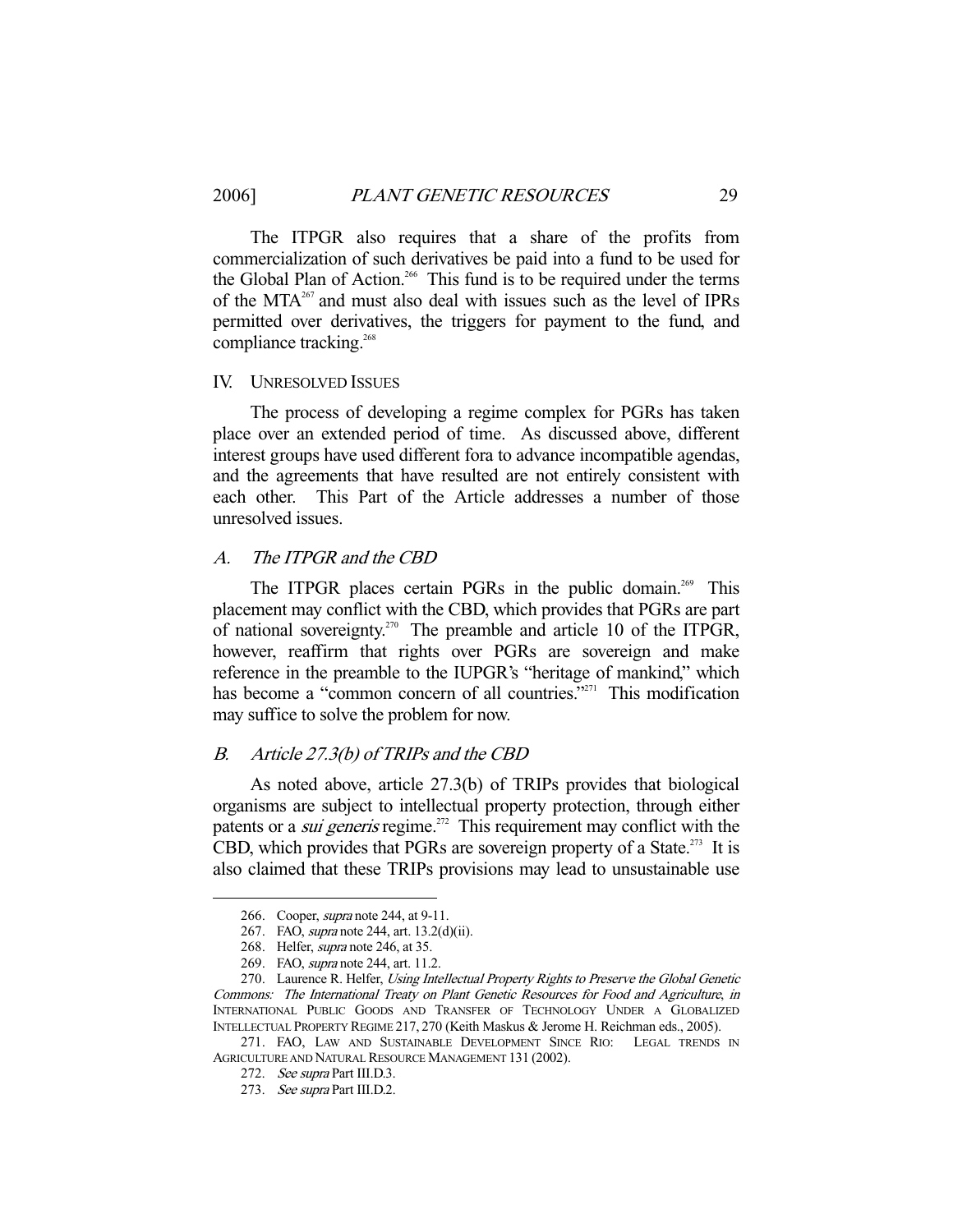and biopiracy of IPRs, while some experts argue that a *sui generis* option is the best way to reconcile these two agreements. $274$ 

 The CBD requires prior informed consent of the providers of genetic resources, as well as benefit sharing.<sup>275</sup> TRIPs does not, which means that developed countries do not generally consider issues such as the origin of genetic material, consent of indigenous communities, or the existence of benefit sharing arrangements when granting patents.<sup>276</sup> In addition, IPRs may inhibit "appropriate access" to genetic resources, creating a further conflict between TRIPs and the CBD.<sup>277</sup>

## C. Developing the FAO Global Plan of Action

 The FAO Global Plan of Action, a worldwide strategy for the conservation of PGRs, requires development, and article 15 of the ITPGR requires that agreements be conducted between the Governing Body of the ITPGR and the Consultative Group on International Agricultural Research International Agricultural Research Centers  $(CGIAR IARCs)^{278}$  and requires that agreements cover access to PGRs and the relationship between both actors.<sup>279</sup>

 Finally, signatories to the IU neglected their obligation to report annually to the FAO on measures taken with regard to PGRs, and the ITPGR does not impose reporting obligations.280 This lack of data will make it difficult to progress the GPA; however, article 17, covering the Global Information System, does require cooperation with the CBD Clearing House Mechanism in order to develop a global information system on PGRs.<sup>281</sup>

# D. Article 13.2(d)(iii) of the ITPGR and Article 27.1 of TRIPs

 As noted above, article 13.2(d)(iii) of the ITPGR requires those who exploit PGRs commercially to pay "an equitable share of the benefits"

 <sup>274.</sup> DUTFIELD, supra note 31, ch. 6.

 <sup>275.</sup> U.N. Envtl. Programme, Convention on Biodiversity, art. 15.5 (Dec. 29, 1993), available at http://www.biodiv.org/doc/legal/cbd\_en.pdf.

<sup>276.</sup> UNCTAD-ICTSD PROJECT ON IPRS AND SUSTAINABLE DEVELOPMENT, supra note 115, at 54.

 <sup>277.</sup> Id.

 <sup>278.</sup> IARCs "have been established to provide research results for poor farmers in poor countries." eGFAR, IARCs, http://www.egfar.org/action/stakeholders/rubric-5.shtml (last visited Sept. 18, 2006).

 <sup>279.</sup> Helfer, supra note 16, at 50.

 <sup>280.</sup> See id. at 57.

 <sup>281.</sup> FAO, supra note 244, art. 17.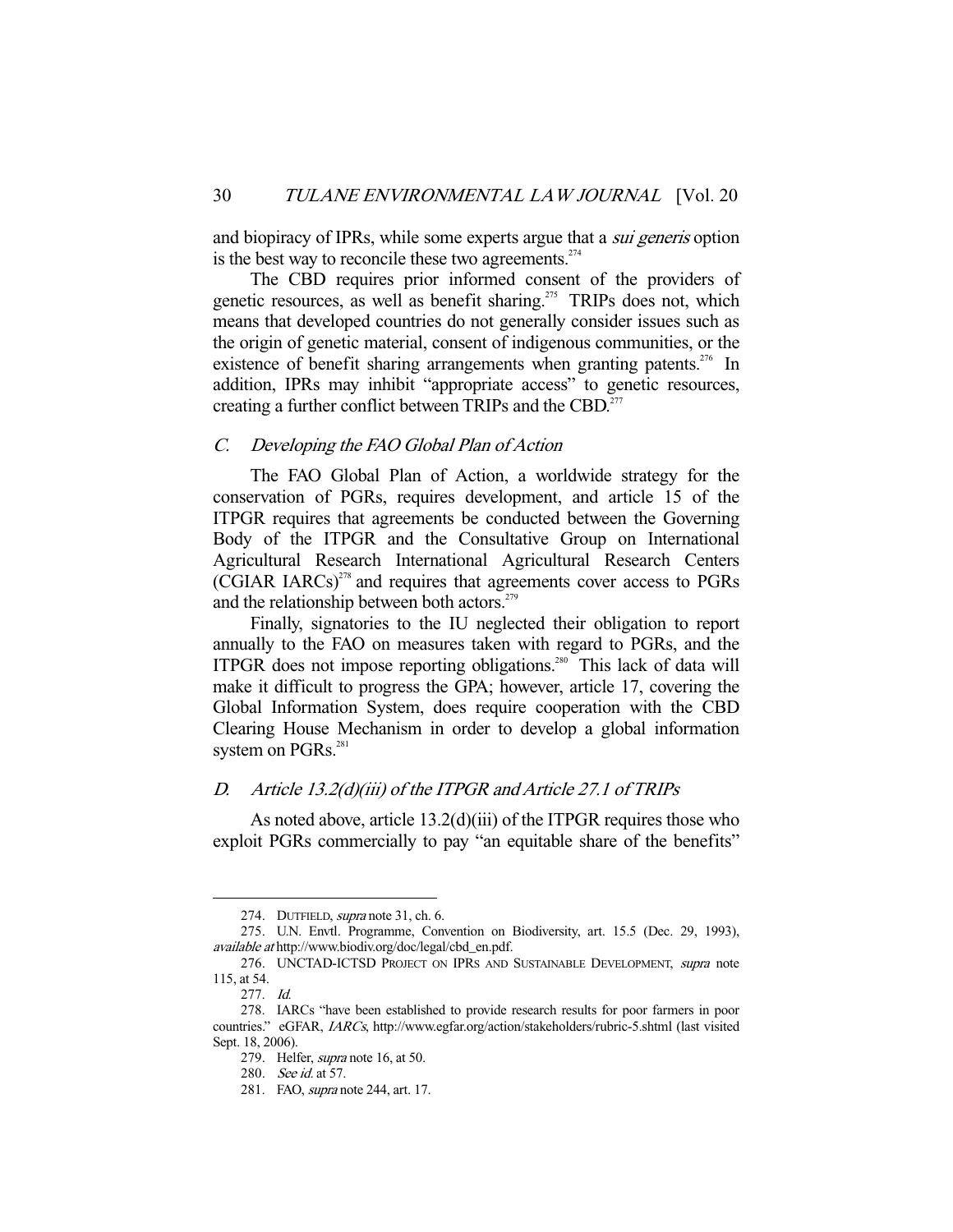into a trust account.<sup>282</sup> This requirement may violate TRIPs by placing an obligation on holders of IPRs in PGRs over and above what is required of other patent holders, which is not permitted under article 27.1 of TRIPs.<sup>283</sup>

 There is precedent which may resolve this application issue. A WTO panel has ruled that a statute which seemed facially neutral, but in fact applied additional obligations on pharmaceuticals, was not in violation of article  $27.1^{284}$  However, the panel refused to decide whether measures limited to a particular area of technology were necessarily discriminatory.<sup>285</sup> Therefore, the issue is not entirely resolved.

## E. Traditional Knowledge and Farmer's Rights

 The issue that is receiving most attention at present is traditional knowledge. TK is difficult to define, as it embraces many aspects of folklore, including art, stories, and practical information.<sup>286</sup> Its relevance to PGRs is that TK may include information on plant usage $^{287}$  and suitable growing conditions, <sup>288</sup> and it is a source of crops for domestication.<sup>289</sup>

 There have been controversial incidents in which patents have been issued in the developed world based on such traditional knowledge, sometimes without considering prior art, prior informed consent, or benefit sharing, including, for example, the use of turmeric for healing, need for storage stability, ayahuasca as a medicine, and hoodia cactus as an appetite suppressant.<sup>290</sup> This use of TK has been condemned by NGOs as biopiracy. $291$ 

Farmers have contributed to PGRs by conserving "landraces," primitive crop varieties, for local conditions.<sup>292</sup> This TK has gone

<sup>282.</sup> See supra Part III.D.4.

<sup>283.</sup> Helfer, *supra* note 1, at 41.

 <sup>284.</sup> See Panel Report, Canada-Patent Protection of Pharmaceutical Products 105-06, WT/DS114/R (Mar. 17, 2000).

 <sup>285.</sup> Id.

<sup>286.</sup> Kremers, *supra* note 137, at 12.

 <sup>287.</sup> See id.

<sup>288.</sup> Michael Blakeney, Genes and Plant Breeding in an IPR-Led World, Paper Presented at the 4th International Crop Science Congress (Brisbane, Australia, Sept. 26–Oct. 1, 2004), in NEW DIRECTIONS FOR A DIVERSE PLANET: PROCEEDINGS FOR THE 4TH INTERNATIONAL CROP SCIENCE CONGRESS (Tony Fischer et al. eds., 2004), http://www.cropscience.org.au/icsc2004/ symposia/3/3/1847\_blakeney.htm.

 <sup>289.</sup> Id.

<sup>290.</sup> Dutfield, *supra* note 116, at 29-31.

<sup>291.</sup> Graham Dutfield, TRIPs-Related Aspects of Traditional Knowledge, 33 CASE W. RES. J.INT'L L. 233, 237 (2001).

 <sup>292.</sup> Blakeney, supra note 288, § 5.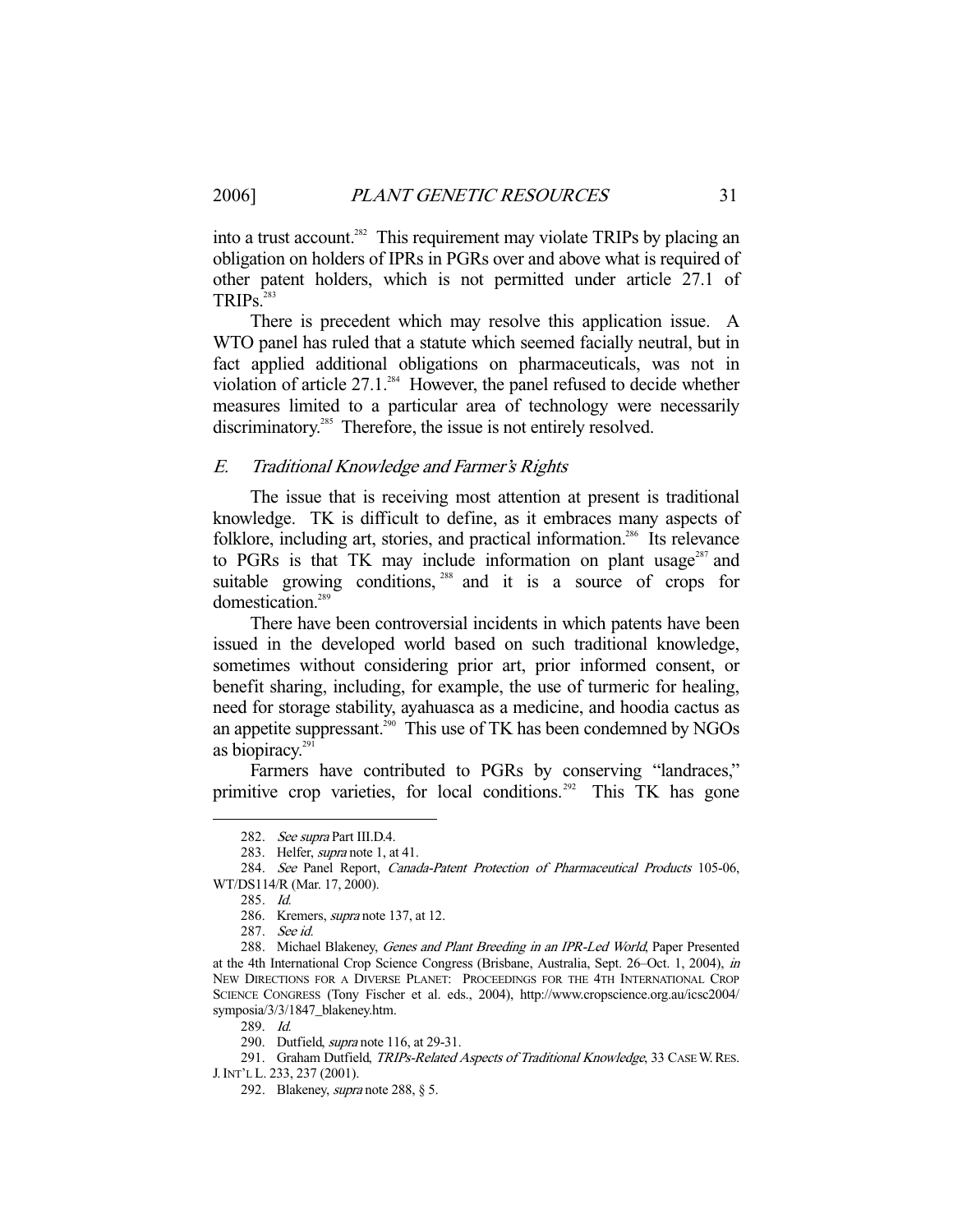unrewarded,<sup>293</sup> and as a result, farmers' rights were a topic of substantial discussion during the negotiations of the ITPGR. Negotiations were split more-or-less on North-South lines, $294$  and the final provisions adopted were less than what was originally proposed.<sup>295</sup> The following three rights are provided for:

- (a). protection of traditional knowledge;
- (b). the right to equitably participate in sharing benefits arising from the utilization of PGRs; and
- (c). the right to participate in making decisions, at the national level. $2^{96}$

It is questionable whether these rights have any real value. They do not include human or property rights for farmers, nor is it clear to whom these rights directly pertain.<sup>297</sup> Without a holder, these rights may be without effect.<sup>298</sup> They are ambiguous with regard to the rights conferred (as the value of PGRs is difficult to calculate and collect), the subject matter of those rights (both landraces and TK are hard to define clearly), and the duration of any right afforded through these provisions (the extent of which is unlike traditional intellectual property).<sup>299</sup> Moreover, notably absent is the anticommons right of exclusion.<sup>300</sup>

 The compromise wording agreed to earlier in the ITPGR negotiations, which gave farmers the right to save, use, exchange, and market seeds, was watered down in the final agreement, much to the disappointment of civil society.<sup>301</sup> Instead, a neutral provision was implemented stipulating that nothing in the article should be interpreted as limiting farmers' rights to the above, "as appropriate, and subject to its national legislation."<sup>302</sup> The use of this phrase in the ITPGR<sup>303</sup> limits the requirements placed on states and renders the talk of farmers' rights "ultimately symbolic,"<sup>304</sup> with some activists claiming that any hope of achieving useful rights was merely illusory.<sup>305</sup> Nonetheless, the scope of

-

304. Rose, supra note 5, at 624.

 <sup>293.</sup> Id.

<sup>294.</sup> See Rose, *supra* note 5, at 624.

<sup>295.</sup> Cooper, *supra* note 244, at 3.

 <sup>296.</sup> FAO, supra note 244, art. 9.

 <sup>297.</sup> Rose, supra note 5, at 622-23.

 <sup>298.</sup> Id.

<sup>299.</sup> Stephen B. Brush, *Protecting Traditional Agricultural Knowledge*, 17 WASH. U.J.L. &

POL'Y 59, 87-90 (2005).

 <sup>300.</sup> Id. at 91.

 <sup>301.</sup> Cooper, supra note 244, at 4.

 <sup>302.</sup> Id.

<sup>303.</sup> FAO, *supra* note 244, art. 9.2.

<sup>305.</sup> ETC Group, The Law of the Seed!, 3 TRANSLATOR 1, 6 (2001), available at http:// www.etcgroup.org/documents/trans\_treaty\_dec2001.pdf.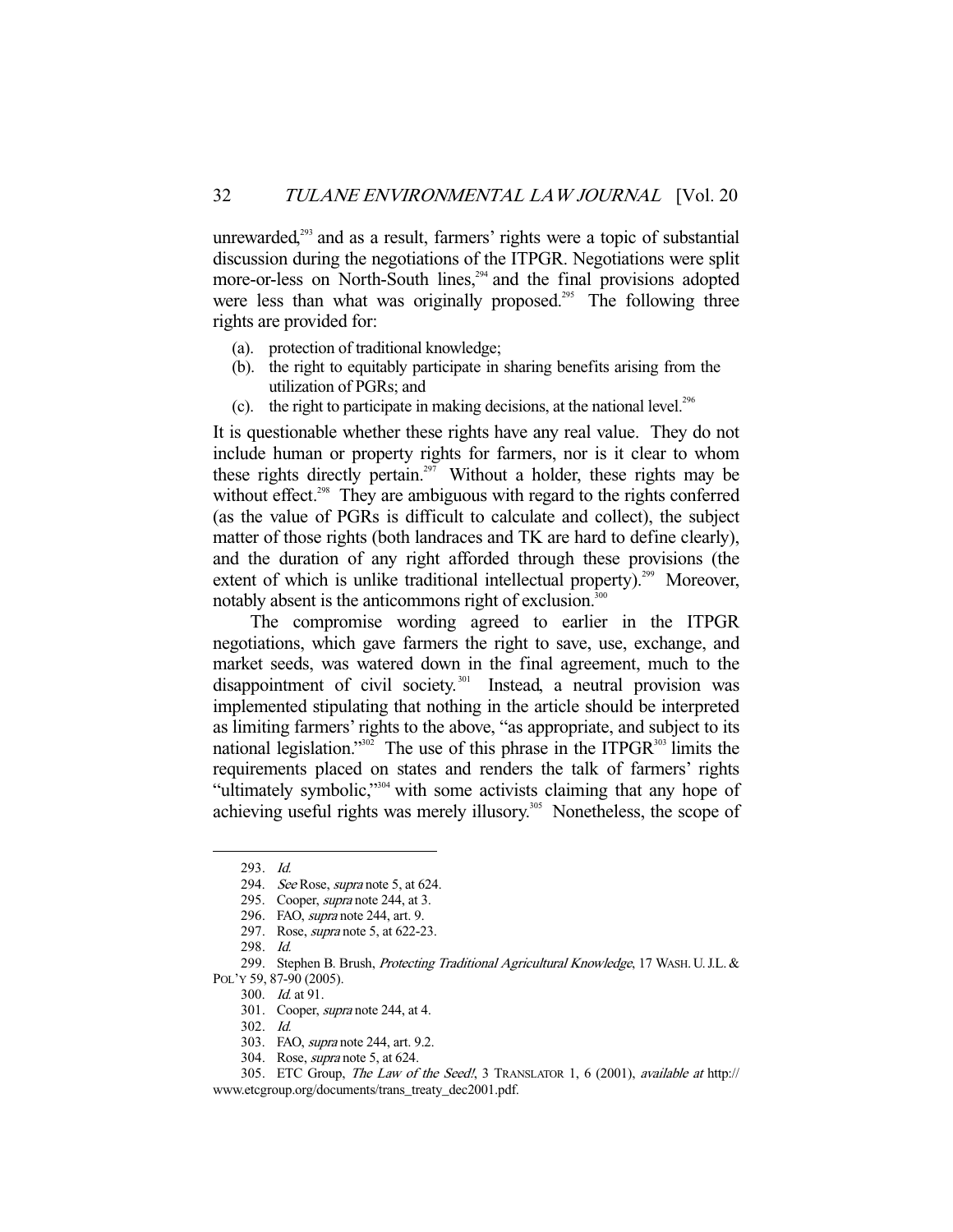the ITPGR extends further than that of Article 8(j) of the CBD on traditional knowledge by acknowledging a right to participate in the decision making process.<sup>306</sup> The ITPGR is the first global treaty to formally endorse such rights.<sup>307</sup>

 Further, some national laws have been enacted as a result of the ITPGR.308 India was first to pass legislation in the TK area, with the Protection of Plant Varieties and Farmers' Rights Act No. 53 of 31 August 2001.<sup>309</sup> The Organization of African Unity (OAU) has drafted a model law on biological resources.<sup>310</sup> The Syrian Arab Republic is preparing legislation with the help of the FAO, dealing with facilitated access, benefit sharing, and farmers' rights by following the general outline in the ITPGR.<sup>311</sup>

 In light of this weak outcome, it seems that the efforts of developing countries on behalf of TK rights may simply be a bargaining chip that will be discarded in exchange for concessions on other issues.<sup>312</sup> Developing country governments are generally not very active in addressing TK issues domestically.<sup>313</sup> This action also indicates that developing countries are using TK rights internationally as a negotiation tool and thus keeping both domestic indigenous groups and NGOs happy. $314$ 

#### V. THE FUTURE OF THE PGR REGIME COMPLEX

#### A. The Constraints of the Past

 Drawing together the various strands of theory and practice discussed above and looking towards the future, it is clear that the international regime governing PGRs is complex and constantly changing. There are a great deal of interests, concerns, and variables at work in this domain, and the dynamic nature of the system makes predictions suspect. Nonetheless, theory from property law and international relations can be drawn upon to understand the process.

-

311. Id. at 140-43.

 <sup>306.</sup> Cooper, supra note 244, at 3.

 <sup>307.</sup> FAO, supra note 271, at 132.

 <sup>308.</sup> See id. at 137-38; see also Brush, supra note 299, at 93-99 (concluding that the national laws are "a moral but largely rhetorical recognition of the contribution of farmers to the world's stock of genetic resources").

 <sup>309.</sup> FAO, supra note 271, at 137.

 <sup>310.</sup> Id. at 138.

 <sup>312.</sup> See Dutfield, supra note 291, at 274; see also ETC Group, supra note 305, at 6 (discussing how some developing countries were not in favor of such rights).

 <sup>313.</sup> Dutfield, supra note 291, at 239.

 <sup>314.</sup> Helfer, supra note 1, at 56-57.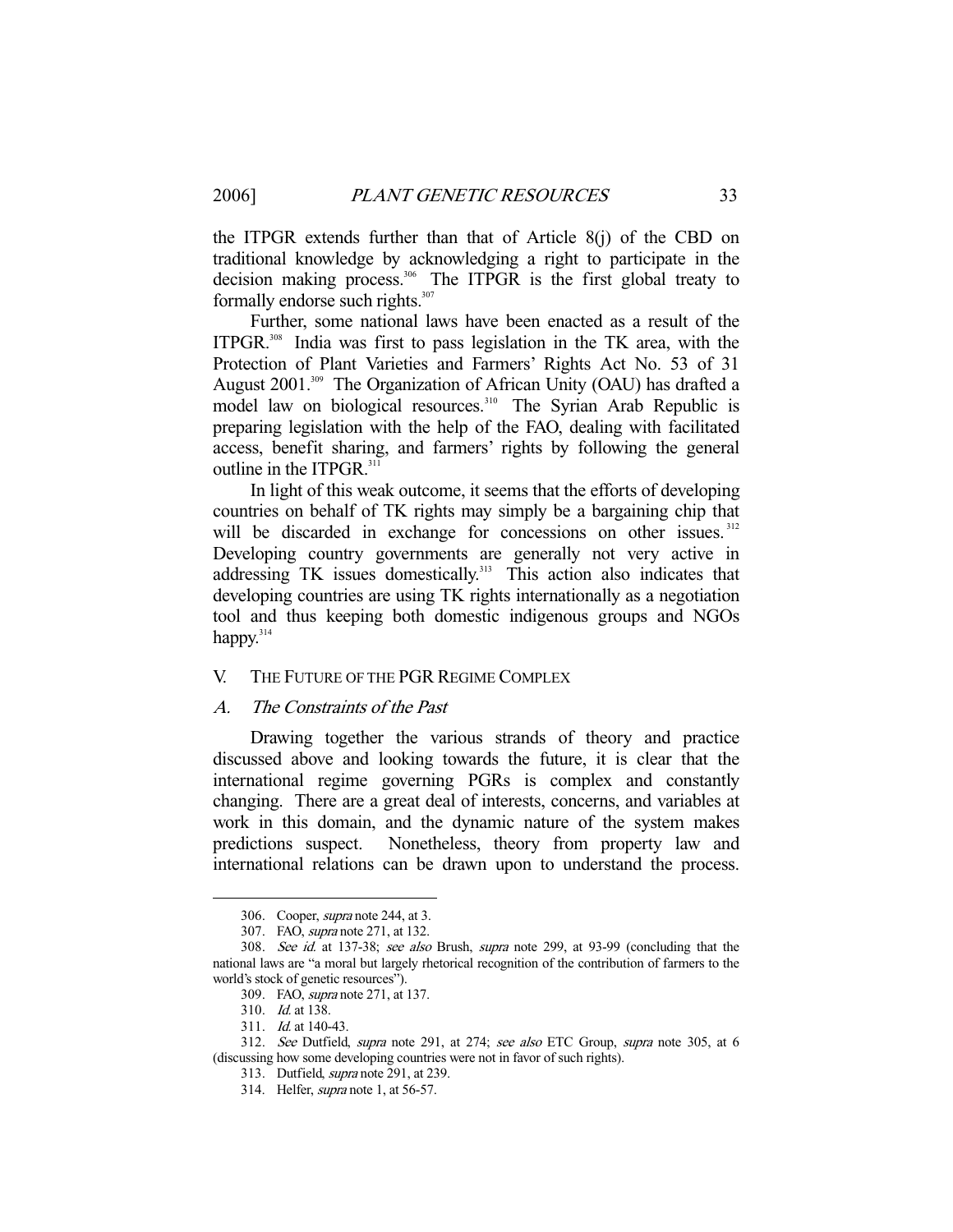When common property becomes valuable, it may become subject to individual rights.<sup>315</sup> This propertization may, in turn, create transaction costs which justify reverting to a commons, although the reversion may not be complete.<sup>316</sup> These changes are difficult with administrative costs, collective action issues, and free-riding problems.<sup>317</sup>

 This Article has demonstrated how access to PGRs is important for food security and that IPRs over PGRs can impact biodiversity and development. As biotechnology waxed, so did the value of PGRs, leading to a shift from a global commons system to a property regime.<sup>318</sup> The transaction costs from this shift have caused the emergence of limited common property.<sup>319</sup> As the emergence of limited common property has occurred over time in various fora, the international agreements governing PGRs have come to constitute an intricate regime complex, with both inconsistencies and unresolved issues.<sup>320</sup> Raustiala and Victor identified four basic characteristics that can be assumed to result from a regime complex.<sup>321</sup> These are "path dependence," "forum shopping," "legal inconsistencies," and "implementation and interpretation difficulties."<sup>322</sup> Before examining possible future outcomes, an overview of these characteristics of the regime complex is necessary.

Path dependence means that although the international community would probably adopt different rules to deal with this area if it were starting from a clean slate, this approach is not possible.<sup>323</sup> TRIPs and the CBD provided the backdrop against which the ITPGR was negotiated.<sup>324</sup> The developed and the developing countries, respectively, want to build on their successes with these international agreements.<sup>325</sup>

 In the past, the United States has successfully put forward an agenda of higher levels of IPR protection worldwide.<sup>326</sup> Now, the developing countries are becoming more organized in opposing this agenda and striking bargains on their own terms. $327$  When national sovereignty over PGRs proved problematic for research, propertization in

 <sup>315.</sup> Demsetz, supra note 53, at 350.

 <sup>316.</sup> Banner, supra note 55, at S364-65.

<sup>317.</sup> See generally id. (critiquing propertization theory and rating its consequences).

 <sup>318.</sup> Raustiala & Victor, supra note 3, at 289.

 <sup>319.</sup> See Rose, supra note 65, at 132.

 <sup>320.</sup> Raustiala & Victor, supra note 3, at 278.

 <sup>321.</sup> Id. at 279-80.

 <sup>322.</sup> Id.

 <sup>323.</sup> Id. at 271.

 <sup>324.</sup> See supra Part III.D.

 <sup>325.</sup> See supra Part III.D.

 <sup>326.</sup> See Raustiala & Victor, supra note 3, at 282-83.

 <sup>327.</sup> Id. at 288.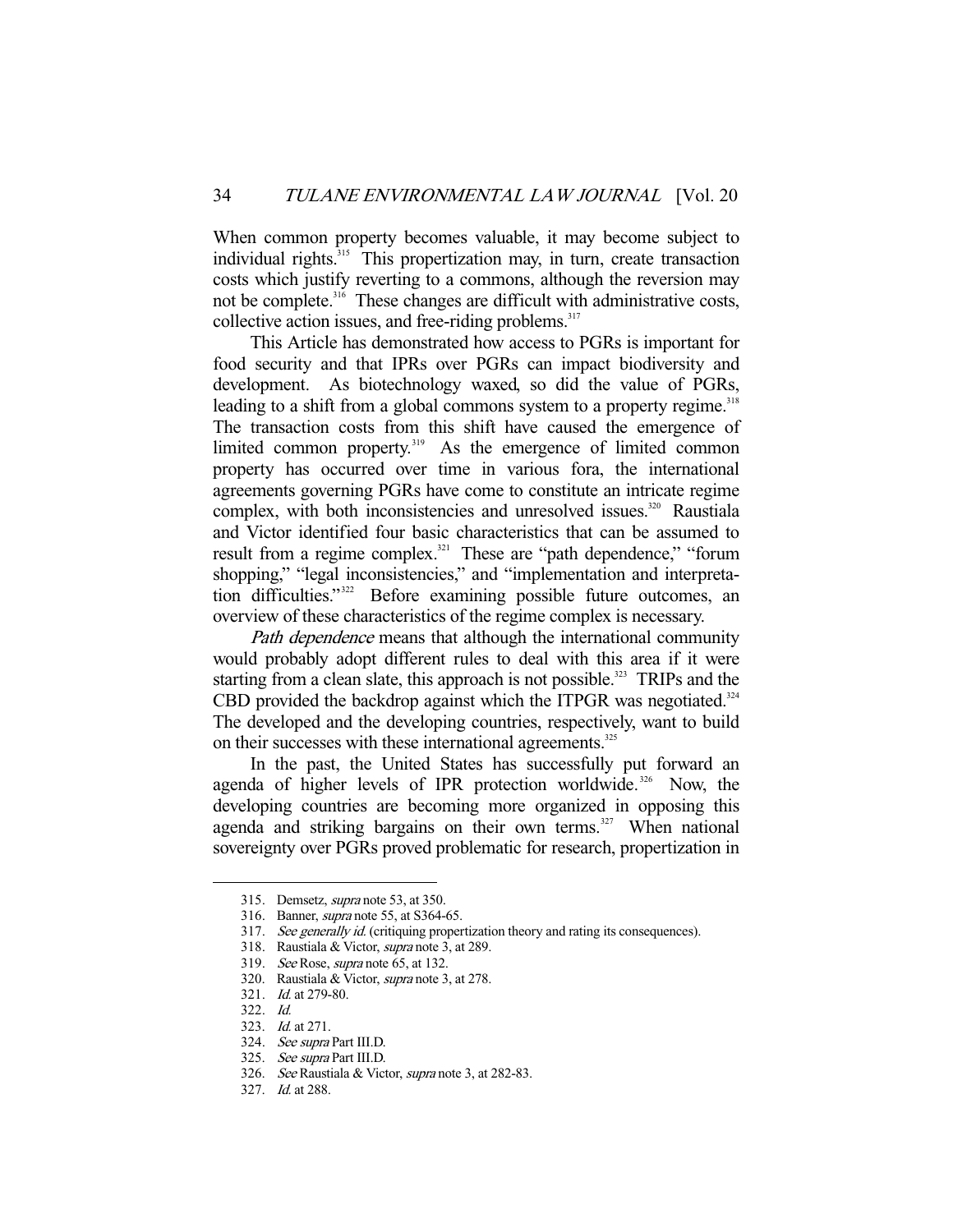the ITPGR was rescinded only slightly without giving much ground to the developed world, who wanted to return to the former open access  $commons.<sup>32</sup>$ 

Forum shopping means that as the different interest groups seek to further their own advantage, they choose the negotiating arena which seems most likely to produce benefits for them.<sup>329</sup> Therefore, the developed countries have focused their efforts in GATT/WTO fora,<sup>330</sup> while the developing countries have focused their efforts in the FAO.<sup>331</sup>

Legal inconsistencies result from negotiations taking place in these different fora.<sup>332</sup> Where the various agreements governing PGRs interact, there are possible conflicts. Avoiding such inconsistencies limits freedom to negotiate, but it also creates opportunities for developing new norms which can be exploited to serve a particular agenda.<sup>333</sup>

Implementation and interpretation is the means by which these inconsistencies are resolved. $334$  States may use ongoing negotiating processes to develop new soft law norms to provide solutions to these divergences, in the hope that they will be accepted or adopted by the international community.<sup>335</sup> Thus, where a particular interest group is at a disadvantage, it may seek more time for implementation to see if it can import norms from another forum to its benefit.<sup>336</sup>

 Thus, the developed countries are making the negotiation of the MTA under the ITPGR a priority,<sup>337</sup> while other countries seem to be attempting to stall this process.<sup>338</sup> Countries who seem to be stalling may be seeking more time to gather support for their agenda,<sup>339</sup> as the text of the MTA will reopen the unresolved issue of IPRs on PGRs acquired under the MS, and they may want to limit the scope of these rights. $340$ 

-

336. Raustiala & Victor, supra note 3, at 299-300.

 337. Summary of the Second Session of the Commission on Genetic Resources for Food and Agriculture Acting as Interim for the International Treaty on Plant Genetic Resources for Food and Agriculture: 15-19 November 2004, EARTH NEGOTIATIONS BULL. (Int'l Inst. for Sustainable Dev., Winnipeg, Can.), Nov. 22, 2004, at 7, available at http://www.iisd.ca/biodiv/ itpgr2/ [hereinafter Summary Second Session].

 338. ITPGR Interim Committee Highlights: Tuesday, 16 November 2004, EARTH NEGOTIATIONS BULL. (Int'l Inst. for Sustainable Dev., Winnipeg, Can.), Nov. 17, 2004, at 1-2, available at http://www.iisd.ca/biodiv/itpgr2/.

 <sup>328.</sup> Id.

 <sup>329.</sup> Id. at 280.

 <sup>330.</sup> Id.

 <sup>331.</sup> Id.

 <sup>332.</sup> Id.

 <sup>333.</sup> See supra Part IV.

 <sup>334.</sup> Raustiala & Victor, supra note 3, at 280.

 <sup>335.</sup> See supra Part III.A.

 <sup>339.</sup> See id.

 <sup>340.</sup> See supra Part III.D.4.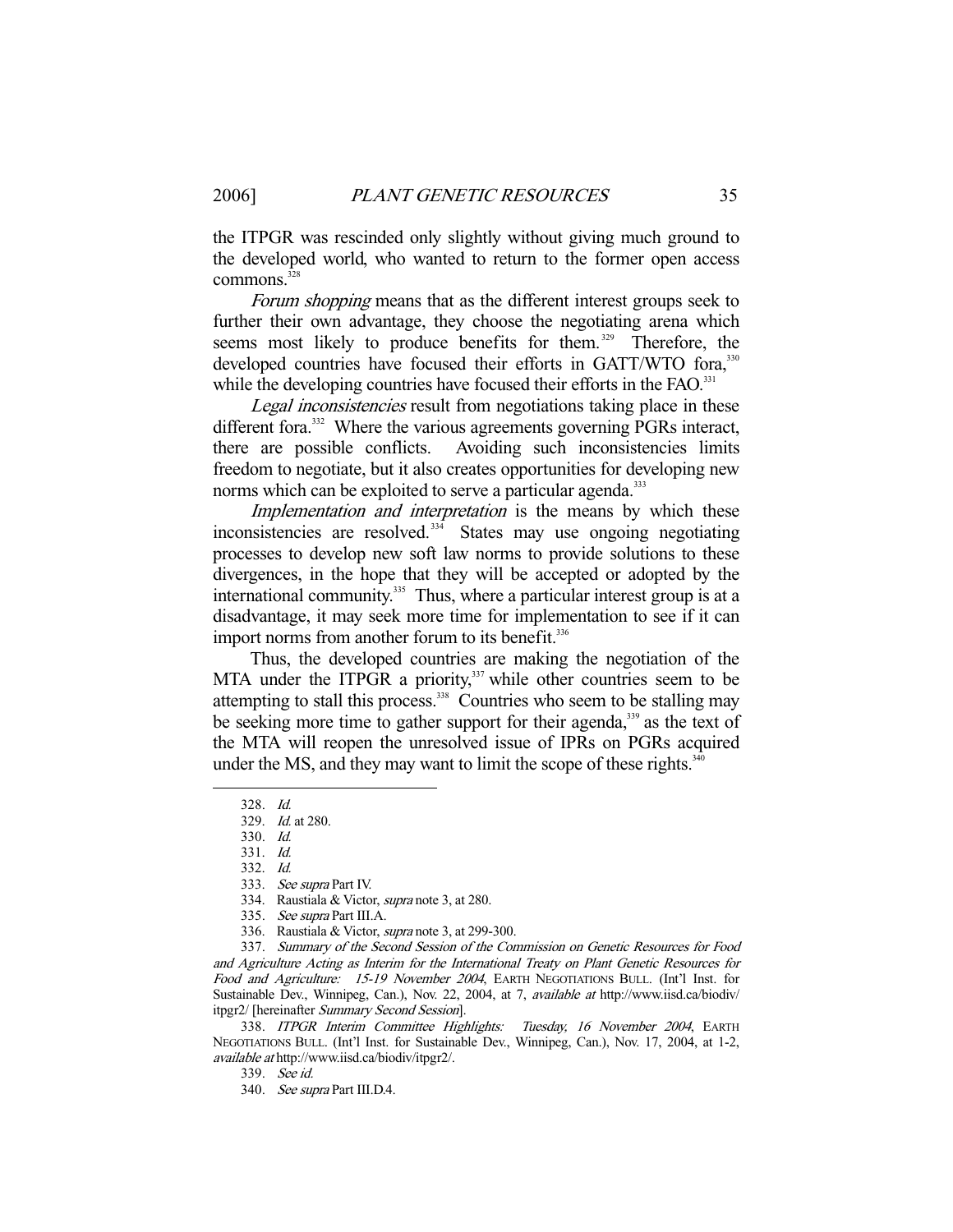The issue of patents on derivatives based on genetic material is also important for the ABS regime under the CBD.<sup>341</sup> Here, the initial recommendations from preliminary negotiations in advance of the next round of negotiations are towards a regime with greater rights for indigenous communities but also for more certainty for commercial interests.<sup>342</sup>

 As "the first contractual agreement for facilitated access and benefit-sharing with global application," the ITPGR MTA will in turn influence arrangements under the CBD. $343$  While access to genetic resources remains largely free,<sup>344</sup> the user countries (the developed world) want to take the time to study the interaction between the various regimes, whereas the provider countries (the developing world) want to push on with negotiations to ensure benefit-sharing takes place.<sup>345</sup>

 Similarly, because some developed countries would prefer that it does not progress, they have pushed for discussion of disclosure of the origins of genetic material or TK in patent applications, a concern of developing countries, to be moved from the WTO to WIPO, where it is likely to progress more slowly. $346$ 

# B. Future Strategies

-

 The examination of the approaches being taken by the various interest groups reveals how they are seeking to make progress now and

 346. Posting of William New, Officials Make Incremental Progress in TRIPS Talks, Intell. Prop. Watch, http://www.ip-watch.org/weblog/index.php?p=29 (Mar. 15, 2005, 19:22 CET).

<sup>341.</sup> ASB-3 Highlights: Thursday, 17 February 2005, EARTH NEGOTIATIONS BULL. (Int'l Inst. for Sustainable Dev., Winnipeg, Can.), Feb. 18, 2005, at 1-2, available at http://www. iisd.ca/biodiv/abs-wg3/.

 <sup>342.</sup> Posting by Tove Iren S. Gerhardsen, UN Meeting Adopts Draft Global Regime on Use of Genetic Resources, para. 2, Intell. Prop. Watch, http://www.ip-watch.org/weblog/wptrackback.php?p=213 (Feb. 3, 2006, 21:13 CET).

 <sup>343.</sup> Summary Second Session, supra note 337, at 8.

 <sup>344.</sup> Summary of the Third Meeting of the Ad Hoc Open-Ended Working Group on Access and Benefit Sharing: 14-18 February 2005, EARTH NEGOTIATIONS BULL. (Int'l Inst. for Sustainable Dev., Winnipeg, Can.), Feb. 21, 2005, at 10, available at http://www.iisd.ca/biodiv/ abs-wg3/.

<sup>345.</sup> Id. at 11; see also Summary, supra note 28, at 9 ("[T]he negotiation of the international ABS regime resembles a race between 'tortoises' and 'hares.' The hares, represented by the members of the Likeminded Megadiverse Countries (LMMC), the Latin American and Caribbean Group (GRULAC) and the African Group, came to the meeting ready and willing to start negotiating. With a common vision of a strong regime, they were quick to accept the text presented by Chair Clemente as a way forward and pushed for this text to serve as the basis for negotiations, even though they regarded it as largely 'Eurocentric.' The tortoises, as represented by the EU, Switzerland and Norway, were taken aback by the unexpected presentation of the Chair's text and, even if it may have reflected many of their positions, were not prepared to run with it. Yet other tortoises, like Australia, Japan, New Zealand and Canada, simply did not think this was the right time to start the race.").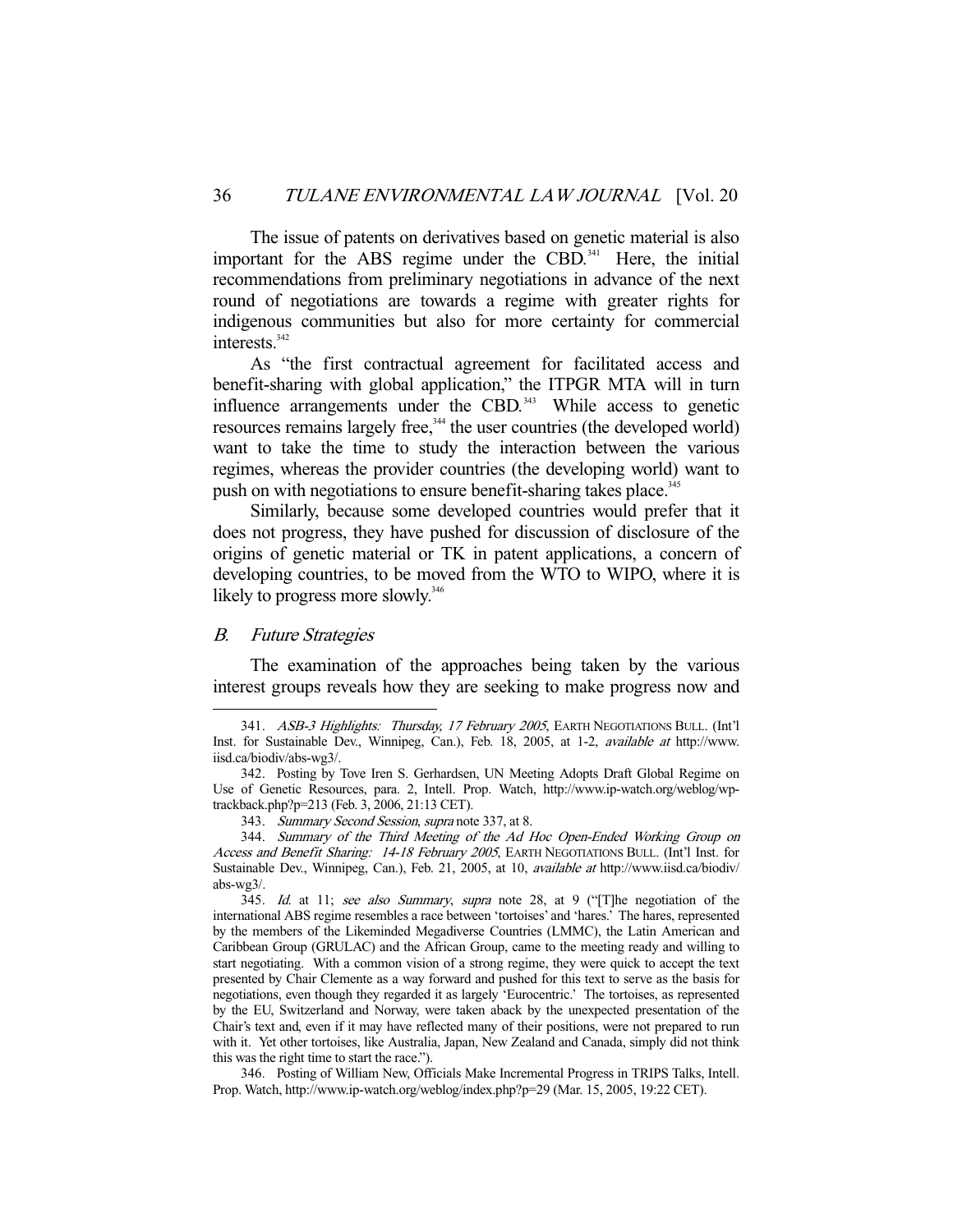gives some indication of how progress can be made in the future. Developed countries seem to be shifting to WIPO, as a safer, slower forum. $347$  WIPO has a history of association with those seeking to raise IP protection.<sup>348</sup> The alternatives are not as receptive to their agenda, because the developing countries have gained more influence at the WTO, and as the Doha Declaration indicates,<sup>349</sup> they currently dominate the FAO.

 The shift to the WIPO may, in fact, suit developing countries also, as they can draw on the expertise of WIPO, use the time to resolve their internal differences, make progress without the need for a treaty, and capitalize on WIPO's status.<sup>350</sup> Developing countries will be further bolstered by the recent adoption of a Development Agenda by the WIPO General Assembly.<sup>351</sup> Raustiala and Victor predict that this regime shift to the WIPO may lead to a new element in the PGR regime complex, as those who seek protection for TK will try to create strategically inconsistent rules requiring resolution.<sup> $352$ </sup> It would be tempting to conclude from these benefits to developing countries that the balance of power is swinging from the developed countries to the developing, but international relations are not this simple, particularly with regard to IPRs.

 The developed countries have considerable influence through trade and a relatively coherent and broadly agreed-upon approach.<sup>353</sup> The developing countries do not have these advantages.<sup>354</sup> Developing countries face serious challenges if they hope to put forward a successful agenda in WIPO. To put forth a successful agenda, they will need to organize effectively, avoid the use of regional "divide-and-conquer" tactics to neutralize them, and reconcile their internal differences.<sup>355</sup> The developing countries will also need to ensure that they have permanent and coordinated representation, form an effective coalition, and streamline national and international IP policy.<sup>356</sup> Throughout these processes, developing countries must channel their efforts around existing legal and institutional arrangements.

 <sup>347.</sup> See id.

 <sup>348.</sup> Id. at 79.

 <sup>349.</sup> Helfer, supra note 16, at 48.

 <sup>350.</sup> Helfer, supra note 1, at 79-81.

 <sup>351.</sup> See Push for WIPO Reform, supra note 148, at 1-3.

<sup>352.</sup> Raustiala & Victor, *supra* note 3, at 305.

 <sup>353.</sup> See supra Part III.B.

<sup>354.</sup> See supra Part III.B.

 <sup>355.</sup> See Musungu & Dutfield, supra note 133, at 20-22.

 <sup>356.</sup> See id. at 22.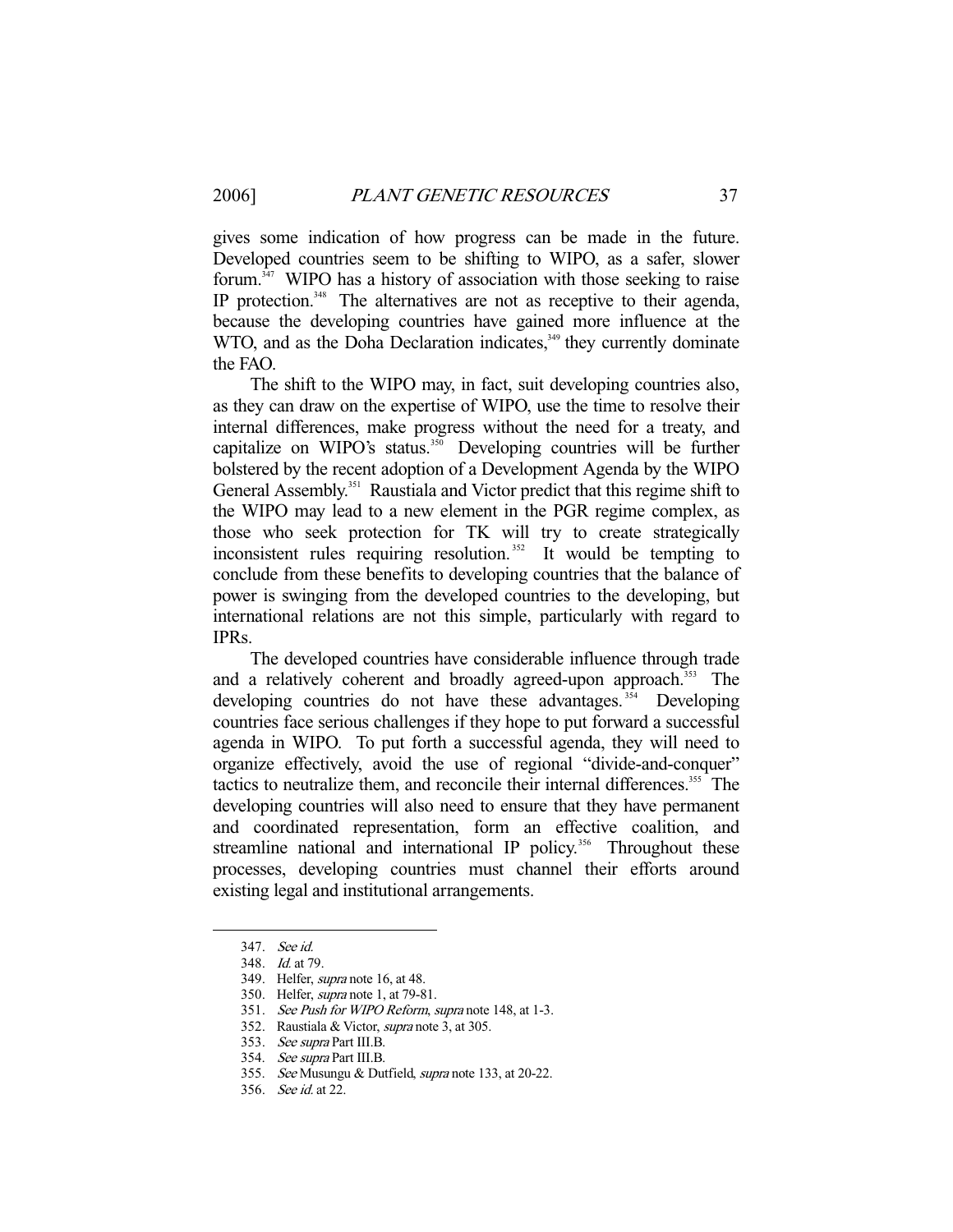If the developing countries do succeed in forming a coherent group, it would seem that their best strategy is to slow negotiations on the ITPGR MTA.<sup>357</sup> They can use this time to create norms which are strongly favorable to benefit-sharing and technology transfer in the CBD system, where they have the advantage. Ideally these can, in turn, be imported into the ITPGR process. Simultaneously, they can focus on WIPO and use TK as a bargaining tool there to gain concessions which will make development a more prominent factor in international IP negotiations.358 This can be used to influence negotiations on the review of article 27 of TRIPs, building on the Doha Ministerial Declaration.<sup>359</sup>

# C. The Risks

 Although developing countries have directed their efforts to build on their advantages in the CBD and use the WIPO dynamics to their benefit, there is no certainty that this is in fact their plan or that the plan will work.<sup>360</sup> The outcomes of regime shifting are not easy to predict,  $361$ and the developed countries may be able to restrict the scope of discussions in these various fora to preserve the advantages they have gained in the past.<sup>362</sup> There are, therefore, a number of directions in which the regime complex for PGRs could develop in the future.

Reversion to a full commons is very unlikely.<sup>363</sup> As negotiations over the ITPGR show, the developing countries are very much opposed to undoing the CBD, despite pressure from the developed countries.<sup>364</sup> Full propertization is also unlikely, because the transaction costs this creates are undesirable to all.<sup>365</sup>

 The response to these costs was the ITPGR, which creates a limited common property over a short list of crops.<sup>366</sup> If this works well, the most likely future model for PGRs will be "hybrid property," a system of free access for research for agricultural purposes but with a requirement of financial benefit sharing for any commercial uses. Whether this will emerge from the FAO, WIPO, or the WTO is impossible to predict at this point, although an expansion of the ITPGR MS seems most likely.

 <sup>357.</sup> See Summary Second Session, supra note 337, at 2.

 <sup>358.</sup> Dutfield, supra note 291, at 274; see supra Part IV.E.

 <sup>359.</sup> See supra Part III.D.3.

 <sup>360.</sup> Helfer, supra note 1, at 82.

 <sup>361.</sup> Id.

 <sup>362.</sup> Id. at 82-83.

 <sup>363.</sup> See supra Part III.B.

<sup>364.</sup> See supra Part III.D.4.

 <sup>365.</sup> See supra Part II.A.

 <sup>366.</sup> See supra Part III.D.4.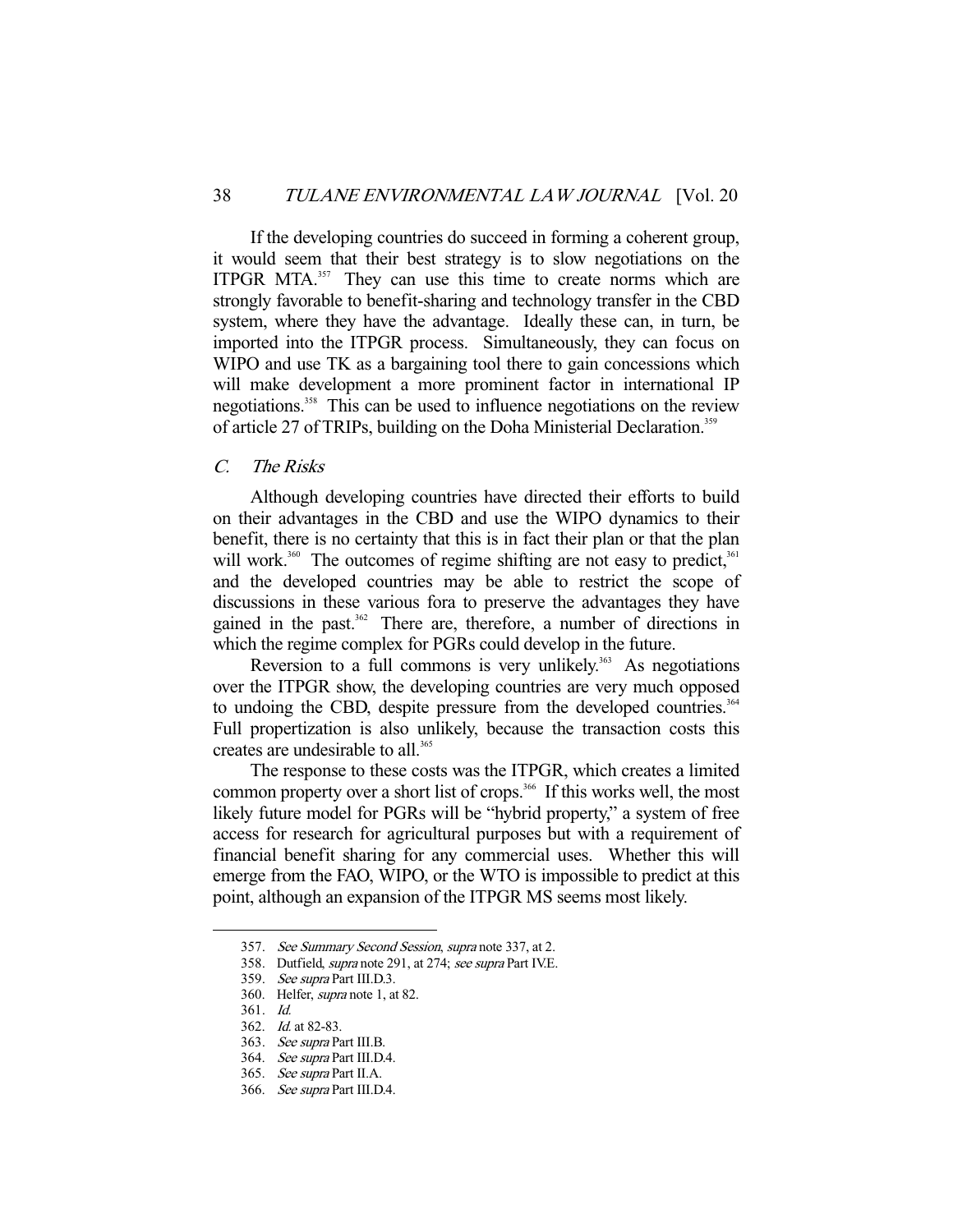However, the ITPGR ABS system may not work well enough because the seed sector is not very profitable, benefit sharing only applies in limited circumstances, and there will be a delay between the transfer of PGRs and the payment of funds in return.<sup>367</sup> If the resulting financial benefits are inadequate, there is a risk that the small shift back towards a commons will not continue.

 Instead, the difficulties which the CBD has created for biotechnology research will continue or even worsen. The regime complex governing PGRs will become an anticommons where governments, local communities, and NGOs are able to exclude researchers even where this exclusion is inefficient or even counterproductive.<sup>368</sup> This risk is the core challenge for global governance as negotiations continue.

# D. A Sustainable Future

 Thus, of paramount importance is that developed world states and corporations participate in the new scheme and share the resulting benefits with the developing world. The development of an anticommons is undesirable to all actors, whether part of the developed or developing world.<sup>369</sup> As discussed above in this Article, the current unsettled state of the regime is also detrimental to both sets of interests, as it prevents the developed world from profiting from new IPRs and denies the developing world a share of those profits. Given the importance of PGRs, it is necessary that all states involved with them align the rules congruently. Predictability and stability have value for all. To ensure this, both sides must feel that they have achieved a good outcome so that the temptation to continue to seek advantages in other fora and new agreements is removed. Otherwise the international community will continue to go through long, exhausting negotiations, as demonstrated above.

 There is a need to find a mutually satisfactory equilibrium between developed and developing countries on the level of IPRs permitted, equitable benefit-sharing, and technology transfer. This equilibrium must permit innovation, protect biodiversity, respect traditional knowledge, and support development, while avoiding the creation of an anticommons. Such a system will involve pragmatic compromises on both sides to ensure that it is durable. There are indications that this

<sup>367.</sup> Cooper, *supra* note 244, at 11.

 <sup>368.</sup> See supra Part II.A.4.

 <sup>369.</sup> See supra Part II.A.4.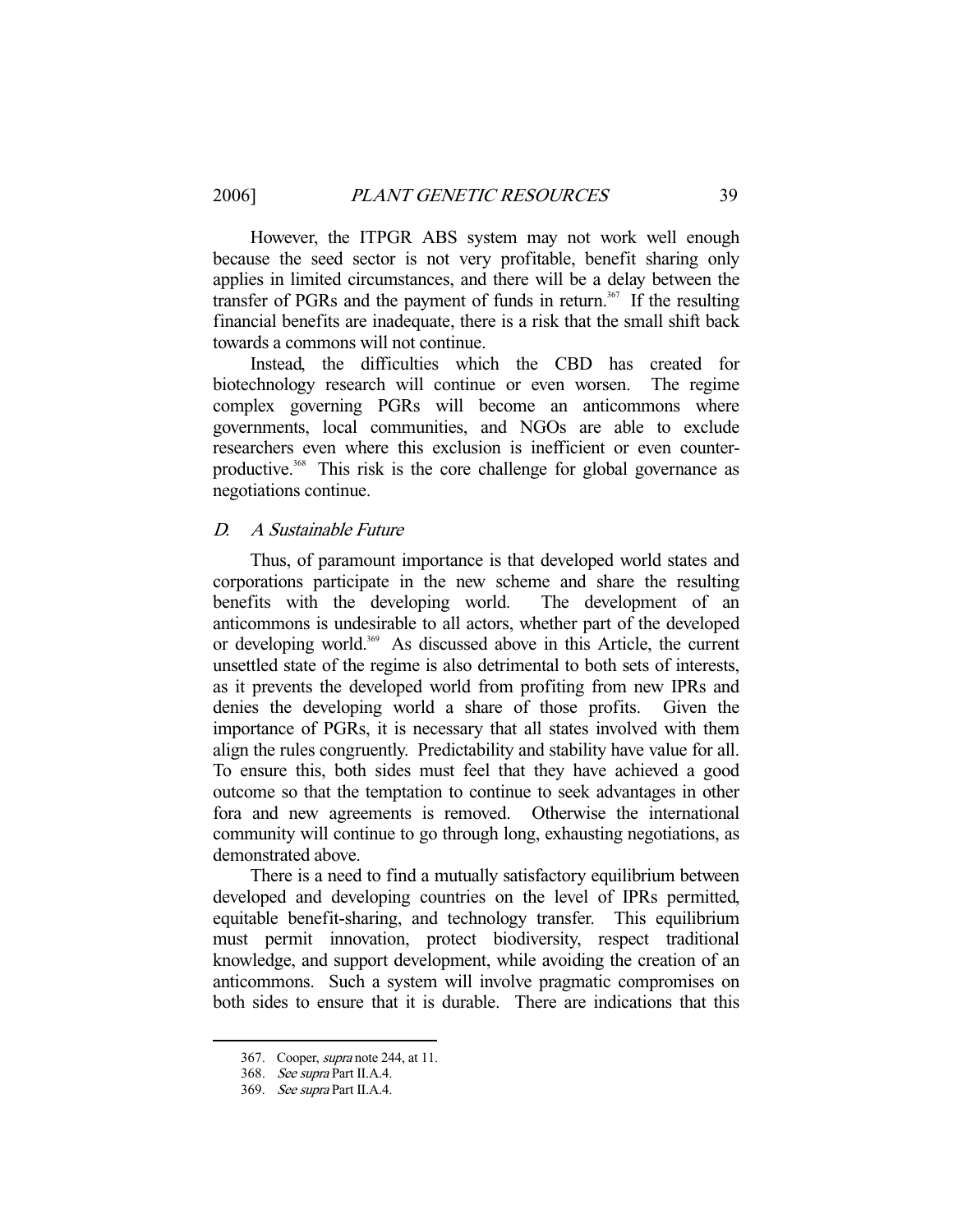balancing may already be taking place. The negotiation of the ITPGR and the Doha Ministerial Declaration on the review of article 27.3(b) are good examples of such compromises.<sup>370</sup>

 In order to meet this need, the developed world needs to accept that it can no longer simply take genetic material (and the know-how needed to use them) from the developing world and exploit it without sharing the proceeds with the community and state of origin. It must also share technological developments with the developing world. In turn, the developing world must accept that it is not in its long-term interest to claim complete sovereignty over its biodiversity. The difficulties this position creates for research and development cuts off potential streams of income and sources of new technology to the developing world. Both groups should focus their efforts on building a strong ABS system, founded on an enforceable MTA, to ensure that all have an interest in maintaining the new regime.

 Although predicting the details of such an agreement (or exactly when and how it will emerge) is not feasible, it is possible to sketch some of the requirements which would satisfy all actors enough to create stability for some time to come.<sup>371</sup> In order to satisfy the developing world, there must be contractual terms guaranteeing that those who exploit PGRs provide a share of the resulting profits to the source provider community. Rights to these profits must be enforceable as a matter of contract law by representatives of that community so that the money does not simply go to the central government. Clearly identifying the members of individual communities and the appropriate representatives is difficult, and each state will need to define its own rules for this identification process.

 There must also be acknowledgment by the developed world of the contributions of farmers to the preservation of PGRs. As a consequence, the farmers' rights provisions in the ITPGR need to be strengthened. There must also be an acknowledgement of the value of traditional knowledge. This should extend as far as recognizing that access to TK is a valuable element in gaining benefits from PGRs and must be rewarded with a share of the profits from the products that result.

 Furthermore, the developing world should be given the option of exercising a compulsory license on reasonable terms for the production of essential medicines and drugs, even if they are subject to IPRs.<sup>372</sup> In order to ensure that this privilege is not abused, its exercise should

 <sup>370.</sup> See supra Part III.D.3.

 <sup>371.</sup> See supra Part III.B.

 <sup>372.</sup> See supra Part IV.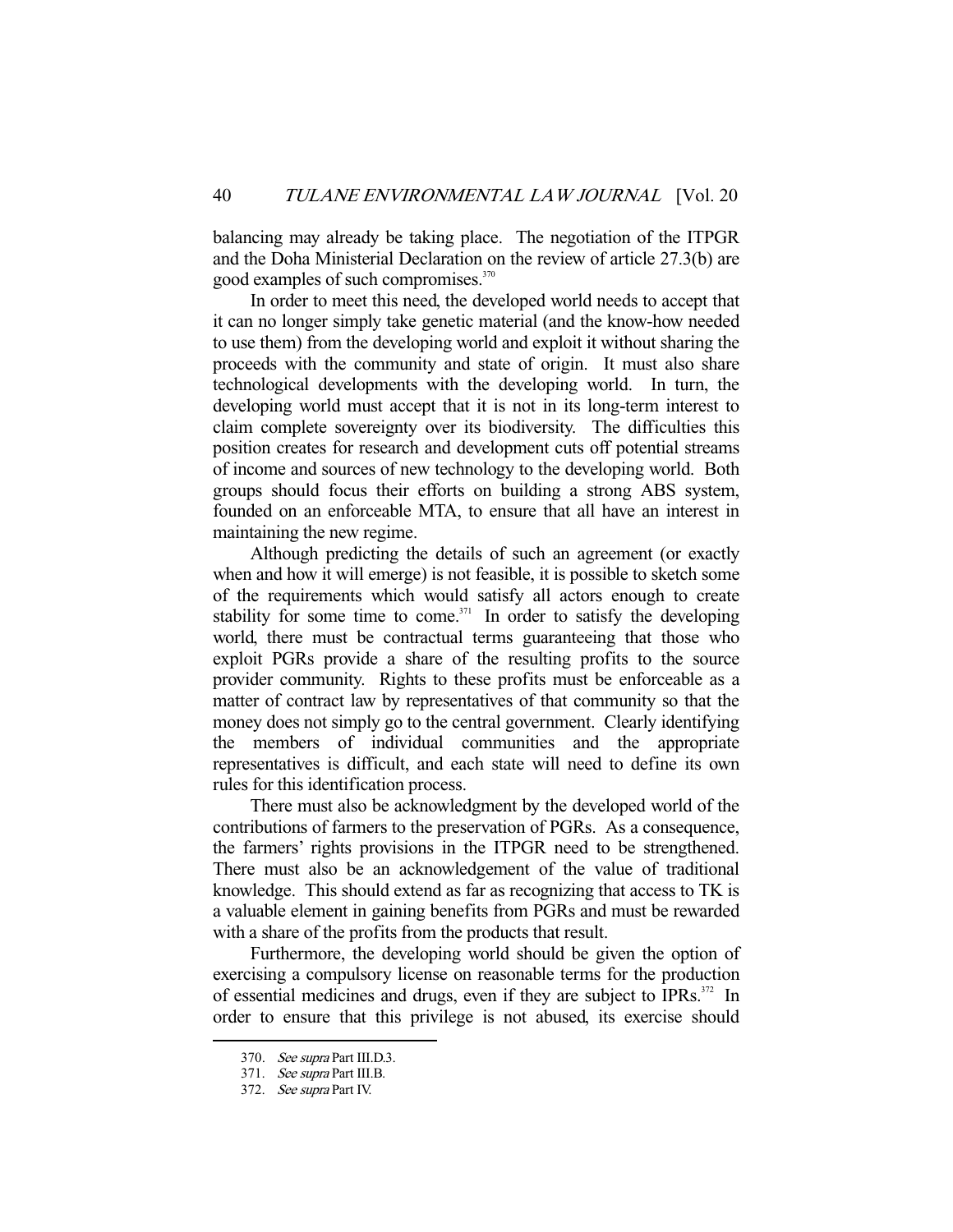require the permission of an independent expert body. The developed world must also gain from the bargain, of course. This gain can be achieved by requiring open access to PGRs, provided the ABS regime is complied with. To prevent the development of an anticommons, states and communities should be denied a veto right over access by researchers. Building on the concept of facilitated access, which is the foundation of the ITPGR, access will be based on explicit consent to the terms of an agreed MTA and thus preserve national sovereignty over PGRs. This guaranteed access and a stable regime are a fair bargain for the concessions demanded by the developing world. The recently adopted ITPGR MTA, which is contractually binding and contains financial disincentives against restrictive IPRs, $373$  is a first step in this direction.

#### VI. CONCLUSION

-

 With the rise of biotechnology, controlling access to PGRs has become an important issue in international environmental and intellectual property law. The perception that these resources were valuable led to the negotiation of the Convention on Biological Diversity. When this convention created too many difficulties for researchers and the anticipated financial rewards from the CBD did not materialize, the developing countries opened access to some PGRs on a limited basis. Throughout this process, different interest groups have moved from forum to forum, exploiting the advantages which the fora offered for their particular agenda, and have created a regime complex of divergent agreements that contain a number of unresolved issues.

 There is a risk that these strategies could produce a mutually damaging anticommons in PGRs which inhibits research, whether the research is carried out for the benefit of the developed or developing world. To avoid this and to create a stable and predictable regime, the developed world must concede the need for contractually binding benefit-sharing MTAs, stronger protection for farmers' rights and TK, and reasonable compulsory licenses for essential drugs. In return, the developing world must guarantee the developed world facilitated access to PGRs without national or local vetoes. Through these mutually beneficial sacrifices, the international community can arrive at an

 <sup>373.</sup> Summary of the First Session of the Governing Body of the International Treaty on Plant Genetic Resources for Food and Agriculture: 12-16 June 2006, EARTH NEGOTIATIONS BULL. (Int'l Inst. for Sustainable Dev., Winnipeg, Can.), June 19, 2006, at 6, *available at* http:// www.iisd.ca/biodiv/itpgrgb1/.